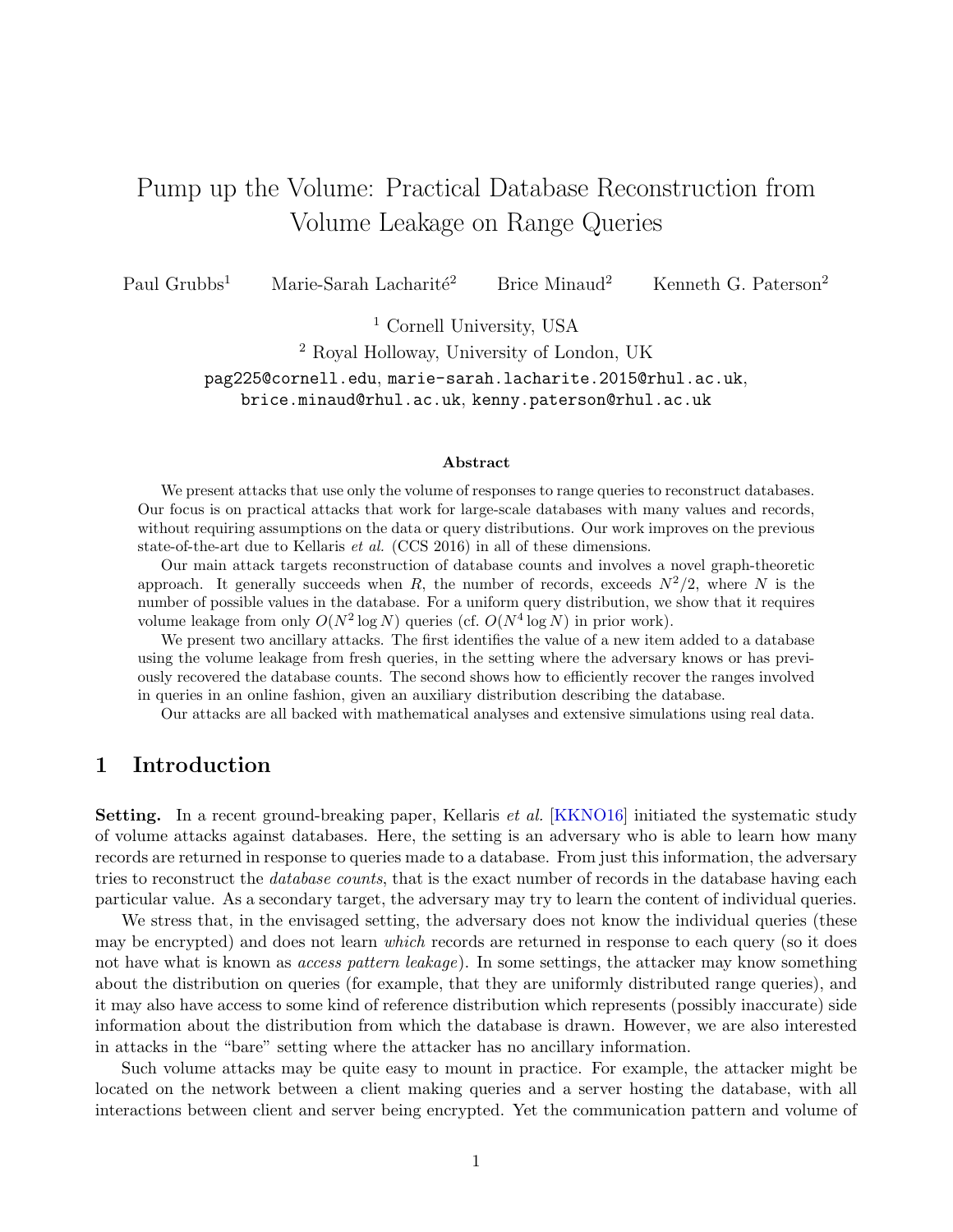data on the wire from server to client may indicate how many records are returned from each query, since typical secure communications protocols like TLS do not attempt to hide the directionality or amount of data being transmitted (indeed, modern TLS cipher suites like those based on AES-GCM directly leak plaintext lengths in ciphertexts). This makes volume attacks possible. This setting is of course related to problems in the field of traffic analysis, such as mounting and preventing website fingerprinting attacks [\[DCRS12,](#page-24-0) [SST17\]](#page-25-1). Relatedly, the time taken to process database queries may act as a side channel to reveal the volume of responses.

As a second example of the relevance of volume attacks, the database server itself might be adversarial, with the client using advanced encryption techniques (possibly in combination with trusted hardware like SGX) to hide queries and access patterns from the server. Existing techniques for this purpose  $\left[\text{CJJ}^{+}13,\text{CKO06}\right]$  do hide the queries but tend to leak the access pattern, rendering them vulnerable to quite devastating attacks, see [\[KKNO16,](#page-25-0) [LMP18\]](#page-25-2). The next natural evolutionary step in this area, then, will be to combine the existing techniques with oblivious memory access techniques such as ORAM [\[SvDS](#page-25-3)+13, [Gol87\]](#page-24-3) to hide the access patterns. However, not only would this degrade performance, but also such an approach might be of dubious security value, since volume attacks mounted by the server would still be possible and might have significant security impact. Moreover, as recent work has shown [\[GRS17\]](#page-25-4), SQL databases store the cardinalities of responses to past queries, so volumes may leak even to the so-called snapshot adversary who is only able to compromise the server for a short period of time and grab a copy of its memory. This is a weaker adversarial setting than the persistent attacker setting implicit to assuming an adversarial server.

The impact of volume attacks, if possible, can be serious. Although they cannot reconstruct the exact connection between individual records and their values, they do enable the exact database counts to be reconstructed, and this may represent significant leakage. As illustrative examples, consider a company's salary database leaking to a competitor, or a hospital's mortality data becoming exposed. This is even so when the adversary already has an approximation to the database distribution, since knowing exact counts can represent a much more serious privacy violation than merely having approximations to those counts. For example, by mounting the attack and recovering exact counts at different points in time, the adversary may be able to deduce the value of specific records of interest that were added or removed from the database. Furthermore, the exact database counts can leak important information about the values of specific outliers, which can then be de-anonymising. Indeed, the privacy risks of releasing precise database counts were among the core motivations of modern differential privacy research.

**Range queries.** In this work, we focus on database reconstruction using the volume leakage of *range* queries. Range queries are perhaps the simplest type of query beyond point queries, and constitute a central primitive in modern databases: for example, four queries in the TPC-H query benchmark (designed to reflect real workloads) contain explicit range queries. In the setting of range queries, data takes on numerical values in some range  $[1, N]$  (the value of the left endpoint is fixed at 1 only for ease of exposition, and without loss of generality [\[LMP18\]](#page-25-2)). All range queries are of the form  $[x, y]$  for some  $1 \leq x \leq y \leq N$ . When a range query  $[x, y]$  is issued, all records with values  $z \in [x, y]$  are returned in response to the query. Because we target *volume* attacks, recall that the adversary only sees the *number* of records returned by the query, and not the record identifiers, or the values  $x, y$ .

**Existing work.** Kellaris *et al.* [\[KKNO16\]](#page-25-0) (KKNO) made an excellent first step in understanding volume attacks arising from range queries, formalising this style of attack and introducing a pair of algorithms that are each capable of performing database reconstruction. KKNO's attacks were the first to demonstrate that reconstructing database counts solely from the volume leakage of range queries is possible. However their attacks are severely limited in practice, for two reasons. First, KKNO's algorithm strongly relies on the assumption that range queries are drawn *independently* and *uniformly* at random. Real-world queries are not expected to be uniform, or independent. If these conditions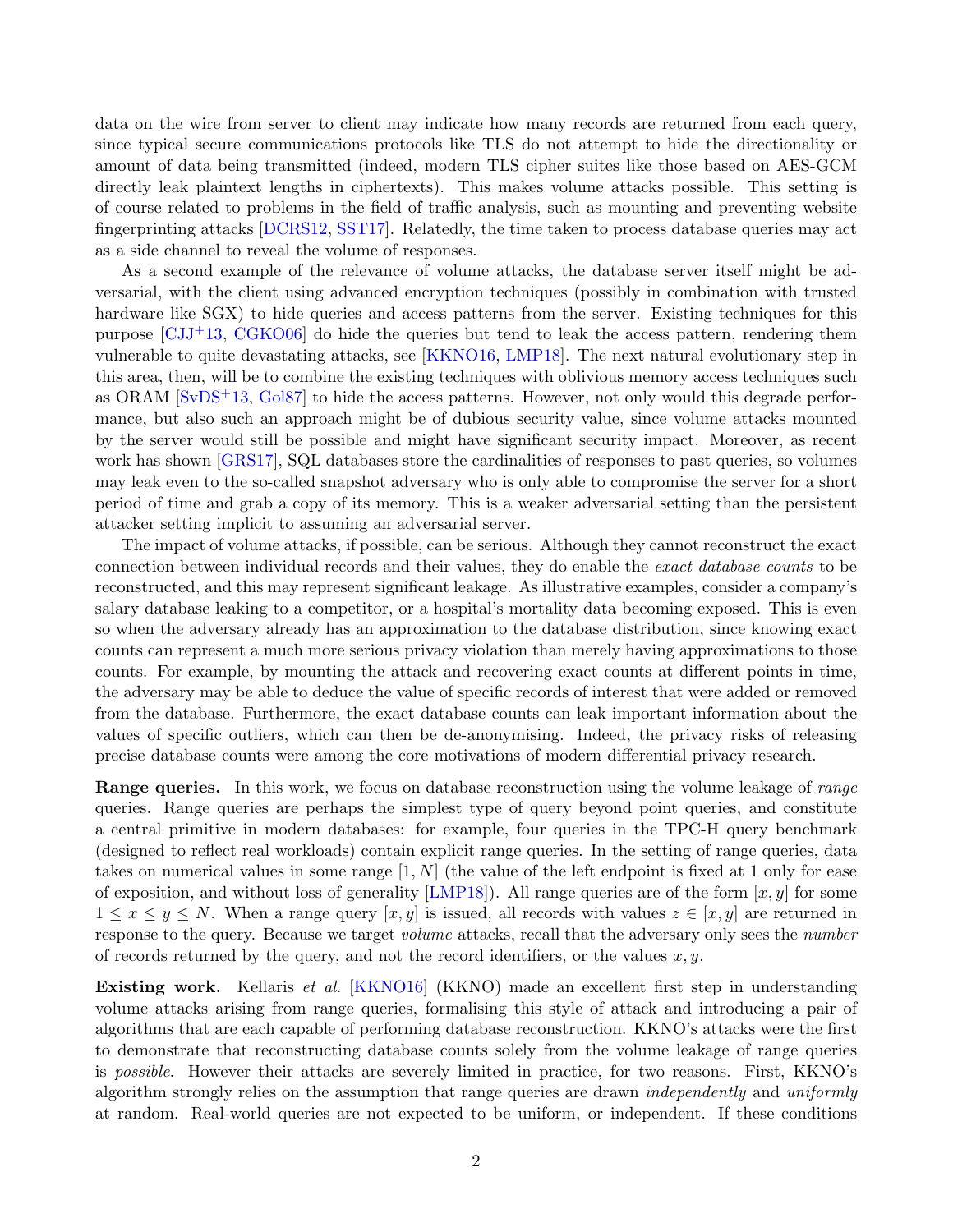are not met, KKNO's algorithm fails. In fact the uniformity assumption seems inherent to the KKNO algorithm, which exploits specific properties of that distribution; it is unclear how the algorithm could be adapted to more general distributions. A second limitation of KKNO's attack in practice is that it requires observing the volume leakage from  $O(N^4 \log N)$  queries. For  $N = 100$  for instance, this number represents about half a billion queries. For further discussion, see Appendix [A.](#page-26-0)

It may seem at first that this query complexity is unavoidable. Indeed as shown in [\[KKNO16\]](#page-25-0), any generic algorithm succesfully achieving database reconstruction from volume leakage must require as many as  $\Omega(N^4)$  range queries. However, the example databases demonstrating this are certainly pathological, and one might wonder whether this is the true barrier to performance for typical databases in which the values in records are drawn from some reasonable distribution. Our work shows that it is not.

Our results. Because of the ease with which they can be mounted, their real-world impact on privacy, and their likely future importance, it is vital to understand volume attacks better. This is what we set out to do in this work. Our focus is on making database reconstruction (DR) attacks using volume leakage from range queries more practical.

In this direction, our main result is a volume-based DR attack for range queries that does not rely on any uniformity or independence assumptions on the query distribution. Instead, it only needs to observe each distinct volume at least once, regardless of how queries are drawn. The former property makes our attack much more practical than those of KKNO, which as discussed above crucially rely on a uniformity assumption. The latter property leads to a substantial reduction in the number of queries needed for a DR attack, since now only the "coupon collector number" of queries needs to be seen for the query distribution. For example, if for the purpose of comparison to KKNO's algorithm, we assume that queries are uniform, then our algorithm only requires  $O(N^2 \log N)$  queries, instead of  $O(N^4 \log N)$ for KKNO's.

In more detail, our approach reduces the problem of DR to finding a clique in a certain graph that is constructed from the volume leakage. By applying suitable preprocessing, in practice, we find that we actually often end up in the situation where clique finding in the graph is trivial, avoiding the need for expensive clique-finding algorithms. We evaluate the performance of our algorithm using real medical datasets obtained from the US government Healthcare Cost and Utilization Project (HCUP) Nationwide Inpatient Sample (NIS).

Our attack has two main limitations. First, as noted above, we assume that every range query must be issued at least once. This is certainly a strong assumption. Nevertheless, it is considerably weaker than the assumption required by KKNO's attack, which needs that every query should be observed multiple times (roughly  $N^2$  times on average) so that the *exact* frequency of every volume can be determined. Furthermore, we believe it is reasonable to expect that a secure encrypted database should remain secure even when every range query has been issued.

The second main limitation of our attack is that it does not succeed for all databases. Indeed that would be impossible, since it would then have to require  $\Omega(N^4)$  queries due to the lower bound from [\[KKNO16\]](#page-25-0), as discussed earlier. Instead we aim to cover typical parameter regimes that include many real-world databases. Assumptions on the database required by our algorithm are twofold. First, if we wish to recover the exact count of every value in the database, then we must assume that the database is dense, in the sense that every value must be taken by at least one record (equivalently, there is no value with a zero count). However, our attack does extend to the non-dense (or sparse) case, with the limitation that it only recovers non-zero database counts. This point is discussed in more detail in Section [3.3.](#page-12-0)

Second, our attack does not succeed for all parameter regimes, although our experiments show a high success rate on real-world datasets. In addition to experiments, to help provide insight about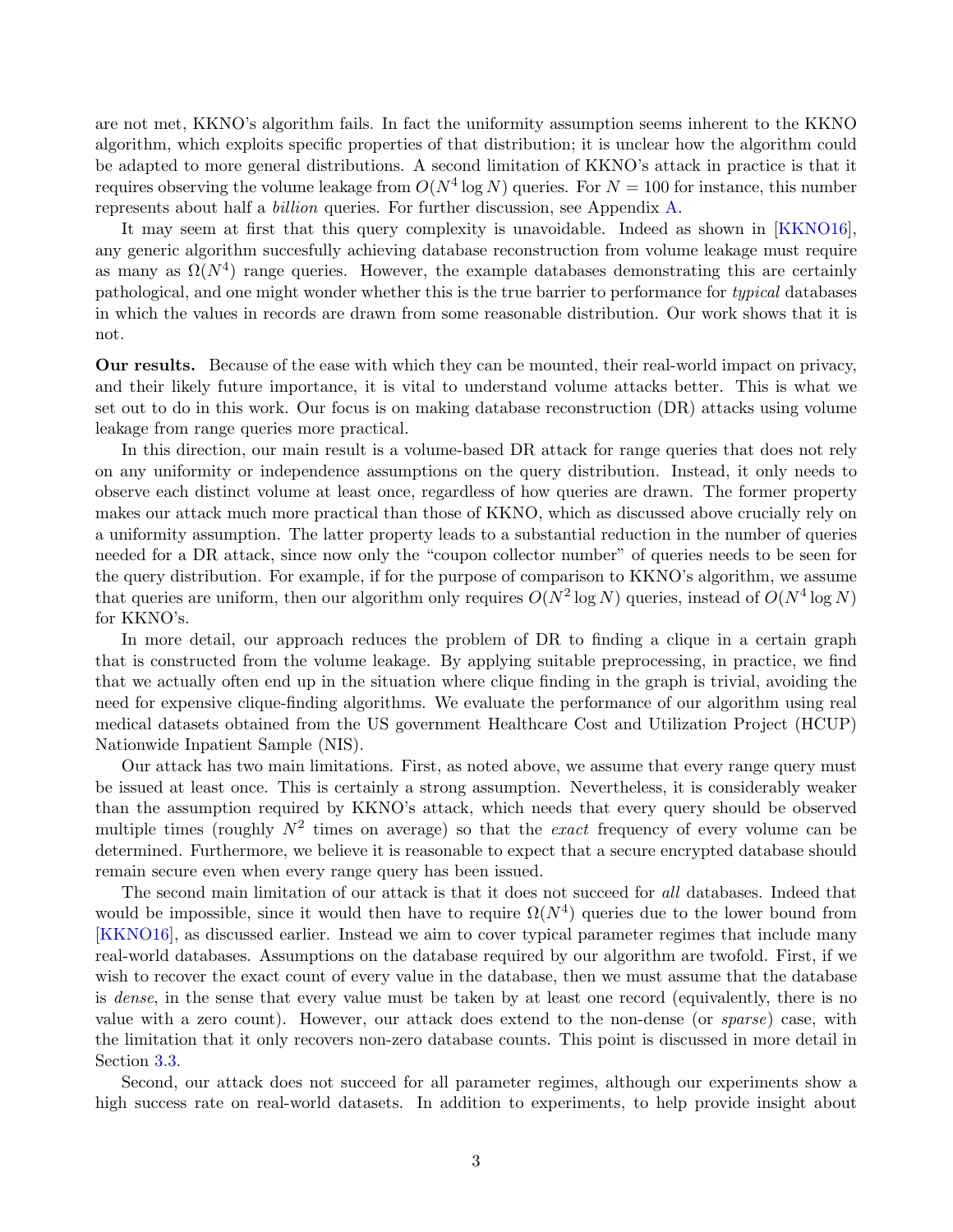parameter regimes where our attack succeeds, we build a statistical model of how the number of records R and the number of values N influence the adversary's view of volumes, and how this affects the success of our attack. For example, if for the purpose of the model we assume a uniform distribution of values across records, and a uniform distribution on ranges, then our model predicts that the number of records R required for our attack to succeed should be  $\Omega(N^2)$  when the leakage from  $O(N^2 \log N)$ queries is available. This estimate matches with what we observe in practice in our experiments, despite several idealisations made in building the model: we find that when R exceeds about  $N^2/2$ , our cliquefinding algorithm works extremely well in practice (given volume leakage from enough queries), but its performance declines markedly when R becomes significantly lower than  $N^2/2$ .

In addition to our main attack, we propose two ancillary attacks. The first of these ancillary attacks considers a setting where the adversary has already recovered exact database counts, for example as a result of running our main attack. Then we assume the database is updated with a new record. We propose an algorithm to deduce the value of that new record, purely from observing the volume of range queries, as in the previous attack. This enables the adversary to update its knowledge of the database on the fly as new records are added.

Like our main attack, the algorithm we propose does not require an assumption on the query distribution. However if for the sake of analysing the performance of the algorithm, we do make the assumption that queries are uniformly distributed, then we are able to show that only  $O(N)$  queries are needed for our algorithm to recover the value of the newly added recorded, provided again that  $R$  is  $\Omega(N^2)$ . We stress that the uniformity assumption is needed only for analysis; the algorithm still works well without it. We go on to show that even better performance can be achieved if only approximate recovery of the new value is desired. This analysis again supports our experimental results using HCUP datasets. For example, our experiments show that on a real-world hospital database of about 20000 records, the median number of queries needed to ascertain the age of a patient in a newly added record to within 10 years is only 17 queries; after 57 queries it is known within just 2 years.

Our second ancillary attack shows how to efficiently recover the ranges involved in queries in an online fashion, given a reference distribution for the database. This reference distribution could be obtained by a successful DR attack, but it could also be an inaccurate estimate obtained from a related dataset or a previous breach. The attack relies on the following idea: given the volume leakage for a query, we can compare that leakage to volumes obtained synthetically from all the ranges in the reference distribution. In our attack, we just output the set of all ranges whose volumes are close (in a well-defined sense) to the leaked volume. Although simple, this idea turns out to be powerful. It is also amenable to analysis. For example, assuming the database is drawn exactly from the reference distribution, we are able to prove that the output set always contains the correct range, except with some small (and tunable) error. This follows from an application of the Dvoretzky-Kiefer-Wolfowitz inequality, a Chernoff-type bound on the maximum distance between the empirical and true CDFs of a distribution. Surprisingly, our simple "CDF matching" algorithm continues to work well even when the reference distribution is not particularly accurate. To demonstrate this, we again use the HCUP datasets; we compile a reference distribution by aggregating data from one year, and use it in attacks against individual hospitals from other years. For more than 80% of hospitals our attack is able to correctly eliminate all but fifteen possibilities for some queries on the AGE attribute (which has 4186 possible queries).

In its entirety, our work shows that volume attacks, perhaps not yet considered a serious security threat because of unrealistic assumptions or poor performance, should be considered a real concern in practice, not only in advanced settings (like an honest-but-curious database server) but even in basic settings such as a network-based or snapshot adversary. Our work should also serve as a warning for researchers developing new database encryption schemes: simply hiding access patterns is not enough; volumes must be hidden too.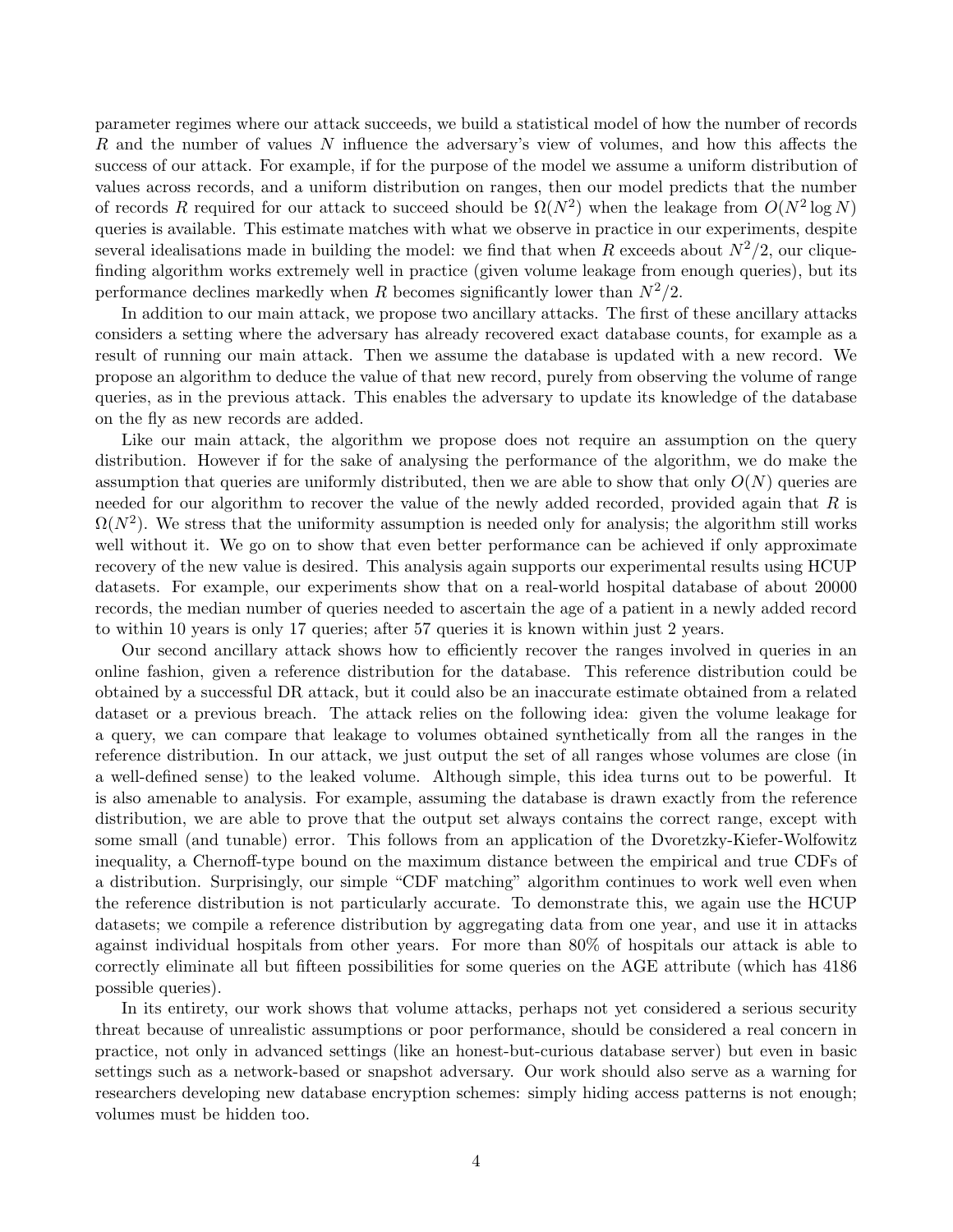## <span id="page-4-0"></span>2 Background and Setting

The setting we consider has two parties: a *client* and a *server*. The client stores no information locally and the server stores a database that the client queries. In this paper we will treat the database as a sequence of values between 1 and  $N$  (hereafter, "records"), but will not assume anything about how records are stored or accessed. We assume client-server communication is unbreakable and that the queries and responses sent between the client and server reveal no information except for the number of records in the response. This is an extremely conservative setting: the attacker neither knows nor can issue any queries.

Reconstruction attacks. Call the number of records with a given value the count of the value. As discussed in the introduction, our main attack targets *database reconstruction*  $(DR)$ , which is to say it attempts to recover the counts of all values. KKNO observed that counts can only be recovered up to reflection, meaning that for any value k, the recovered count could be for k or  $N + 1 - k$ . When no assumptions can be made about the number of records or the counts of individual elements (we will call this sparse), Kellaris et al. proved that  $\Omega(N^4)$  queries are required to perform DR generically. We will also study two other attack types. The first, update recovery, learns the value of a single record added after the database is reconstructed. The second is *query reconstruction*, which tries to reconstruct the queries rather than the database.

**Notation and terminology.** Recall that  $N$  is the number of possible values. We assume (without loss of generality) that set of possible values is  $[1, N]$ . The number of records is denoted by R. We let  $[x, y]$  for  $1 \le x \le y \le N$  represent a query for all records whose value is in the closed interval from x to y. There are  $N(N+1)/2$  possible range queries. The volume of a range query  $[x, y]$  is the number of records whose value lies in  $[x, y]$ . We also say that these records match the range query. We call volumes the set of integers that are the volume of some range. We denote the volume of a range  $q = [x, y]$  by  $vol(q)$ . We say that a database is *dense* iff every value is taken by at least one record. We will use standard asymptotic notation ( $O, \Omega$ , etc.) as well as "tilde" asymptotic notation like O, which simply hides polylog factors.  $log()$  denotes the natural logarithm.

**Assumptions.** We assume that the total number of records,  $R$ , is known by the adversary. We believe this is a reasonable and conservative assumption. Releasing the aggregate size of a database (even one containing sensitive information) has little or no privacy implications in most settings, and the value  $R$ may in fact be publicly available. Even if the information is not public, an adversary can infer  $R$  using the on-disk size of a database or by observing network traffic while a database is restored from backup.

We also assume the adversary knows the total number of possible data values N in the field targeted by the range queries. Note that this number does not depend on the database under attack, but only on the type of data being targeted. Other assumptions required by our main attack are discussed in Section [1.](#page-0-0)

Unless otherwise specified, we will never assume an attacker knows either the query distribution or the database distribution. An assumption on the query distribution becomes necessary when it comes to analysing the query complexity of the attacks though: indeed the client could otherwise repeat the same query forever, and the adversary would never learn anything new. To give meaningful and clear analyses we will thus sometimes assume a uniform distribution; however, in every case the algorithm itself does not require that assumption to succeed. We make these assumptions to provide analytical insight into a "typical" behavior of the algorithm. Further, our attacks are evaluated on real-world non-uniform datasets.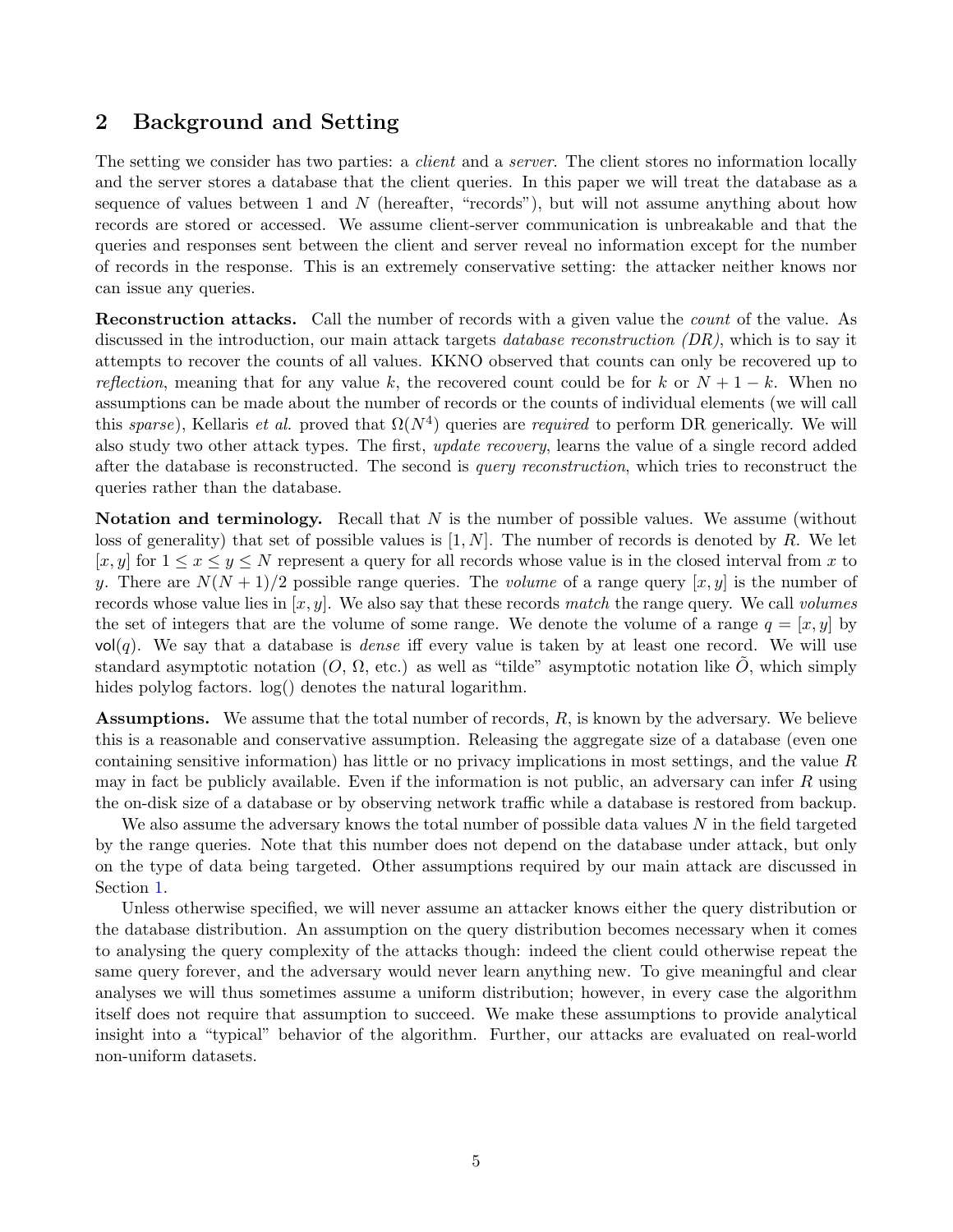## <span id="page-5-3"></span>3 Practical Volume-Only Reconstruction Attacks

In this section, we describe and analyze our main result, namely a practical database reconstruction attack using only the volume leakage of range queries. Our attack uses only a set of range volumes as input, and does not use any distribution-dependent frequency information. In particular, the success of the attack is not dependent on knowing the query distribution.

We begin this section by discussing the requirement of data density, presenting the key idea behind our algorithm – identifying elementary ranges – and then providing an overview of the algorithm's steps. We explain it in detail in Section [3.1.](#page-6-0) We then analyze it in Section [3.2](#page-10-0) and present the results of practical experiments in Section [3.3.](#page-12-0)

Data density. The main setting of our algorithm is the case where the database is dense; that is, where every value in  $[1, N]$  matches at least one record. Our algorithm succeeds on dense databases, and can also succeed if the database is not dense. In that case, it is not possible to recover the counts of all values, because it is impossible to learn which values are matched by zero records from just a set of volumes of range queries. Therefore, we define success as recovery of the non-zero counts of all values in the correct order; that is, the only missing information is precisely the set of values with zero matching records. This still reveals a considerable amount of information to the adversary. Some knowledge of the database distribution may enable reconstruction of all counts. This is discussed further in Section [3.3.](#page-12-0) Nevertheless, the main focus of our attack is dense databases, where recovering the counts of all values is possible with just a set of range query volumes.

**Elementary ranges.** Consider the ranges  $[1, 1], [1, 2], \ldots, [1, N]$  – let us call them *elementary ranges*. Knowing the volumes of these N ranges is necessary and sufficient for reconstruction: if we know the volumes of  $[1, 1], [1, 2], \ldots, [1, N]$ , then the number of records that have value k is the difference between the  $(k-1)$ -st and k-th element in the list (treating the 0-th element as zero). The goal of our algorithm will therefore be to identify the volumes of these elementary ranges among the set of all volumes.

Our approach stems from the following observation: every range  $[x, y]$  can be expressed either as  $[1, y]$  (if  $x = 1$ ) or as  $[1, y] \setminus [1, x - 1]$  (if  $x > 1$ ). In other words, every range is either an elementary range, or can be expressed as the set difference of two elementary ranges. From the point of view of volumes, this means that every volume is either the volume of an elementary range (an elementary volume), or the difference of the volumes of two elementary ranges. Conversely, the set difference of two elementary ranges is a range, and so the difference (in absolute value) of the volumes of two elementary ranges is itself an observed volume. Elementary ranges are also  $R$ -complemented. That is, if  $R$  is the total number of records and v is the volume of an elementary range, then  $R-v$  must also be the volume of a range. This holds because the complement of an elementary range is also a range. Note that the range  $[1, N]$  of maximum volume R may not be R-complemented; however by convention and to avoid special cases later on, we shall adapt the definition of "R-complemented" to say that it is.

In summary, the volumes of elementary ranges have the following strong properties among the set of all volumes:

- <span id="page-5-1"></span>1. Every volume occurs as either the volume of an elementary range, or the difference of the volumes of two elementary ranges.
- <span id="page-5-2"></span>2. Conversely, the difference (in absolute value) of the volumes of any two elementary ranges is a volume.
- <span id="page-5-0"></span>3. If  $v < R$  is the volume of an elementary range, then  $R - v$  is also a volume.

In fact, if we include 0 as the volume of an elementary range (whether 0 was an observed volume or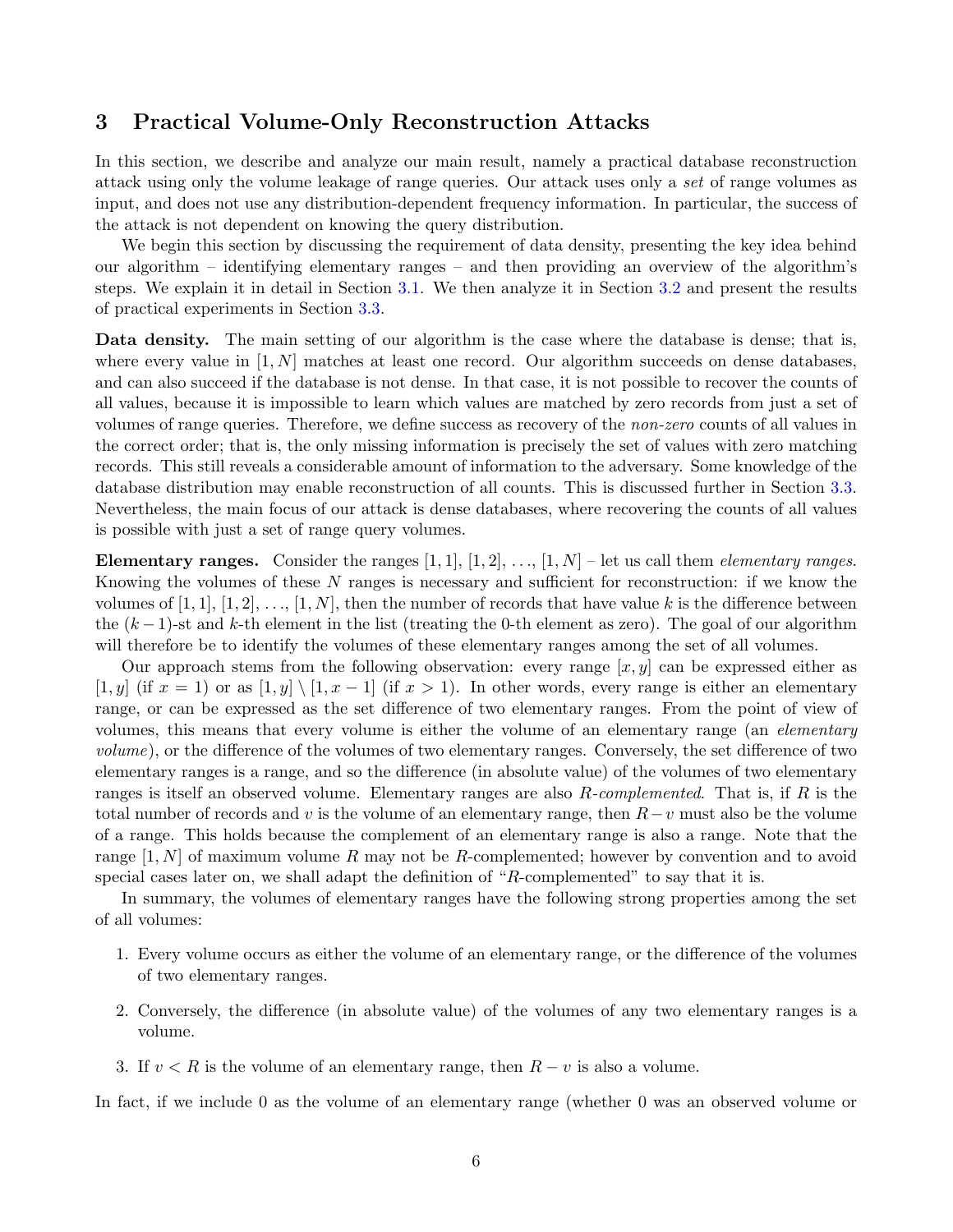not), these properties imply that the set of pairwise differences of the volumes of elementary ranges is exactly the set of all volumes.

Remark. All three conditions above are *necessary* for an N-subset of all observed volumes to be the set of elementary volumes. But a form of converse holds: if a set of N volumes, viewed as a candidate set of elementary volumes, satisfies all three properties, then it is straightforward to check that the set of database counts it induces generates exactly the set of all observed volumes. In other words, a set of N volumes is a valid solution to our problem (in the sense that it is compatible with the observed leakage) iff it satisfies all three properties; the three properties characterize the set of valid solutions.

Building a graph. In order to exploit the previous three properties of elementary ranges, we build a graph as follows. The nodes (a.k.a. vertices) of the graph are the R-complemented volumes. Two nodes are connected by an edge iff their absolute difference is also a volume; we label the edge by that difference. Property [\(3\)](#page-5-0) implies that elementary volumes must appear as nodes in the graph. Property [\(1\)](#page-5-1) implies that every volume must occur as a node or an edge in the subgraph induced by the elementary volumes. Property [\(2\)](#page-5-2) means that every pair of elementary volumes must share an edge: that is, the elementary volumes form a clique in the graph. In light of the remark above, if we include 0 in the set of elementary volumes, a valid solution is exactly an  $(N + 1)$ -clique (including the dummy node 0) whose edges contain all volumes.

Algorithm overview. One natural approach is to build the graph and run a clique-finding algorithm to identify elementary volumes. Empirically, this approach suffices in some cases but has three drawbacks. First, in many real-world datasets the edge density of the graph is high and clique-finding does not terminate in a reasonable time frame (recall that the clique decision problem is NP-complete). Second, in some cases, the solution clique is not maximal, and clique-finding would not suffice. Third, this approach does not use Property [\(1\)](#page-5-1). For these reasons, our algorithm uses generic clique-finding only as a last resort.

Instead, we run a graph pre-processing phase, which exploits both properties [1](#page-5-1) and [2](#page-5-2) to simultaneously identify nodes that *must* be elementary volumes, named *necessary* nodes; and prune nodes that cannot be elementary volumes, to progressively reduce a set of candidate nodes. This step is iterated until the sets of necessary and candidate nodes stabilize. Our experiments show that in many cases, this pre-processing step suffices to identify the set of elementary volumes. However, in the cases that it does not suffice, we then run a *clique-finding* step that seeks to extend the set of necessary nodes into a clique within the subset of candidate nodes while satisfying properties [1](#page-5-1) and [2.](#page-5-2)

We now explain the steps of our algorithm in detail.

### <span id="page-6-0"></span>3.1 Reconstruction Algorithm

The idea of our algorithm is to use the properties of elementary ranges to identify their volumes among the set of all volumes. As explained earlier, this information is then enough to reconstruct database counts up to reflection (cf. Section [2\)](#page-4-0). The main constraint of our algorithm is that it requires the set of all volumes. In the context of an adversary observing volume leakage, this means that (in general) every range query must have been issued at least once.

Step 1: Obtaining the set of query volumes. The first step of the algorithm is to collect all volumes. Let V be the set of all observed volumes. We can bound the number of possible distinct volumes. If the data is dense (i.e., each of the N values occurs at least once), then  $N \leq |V| \leq N(N+1)/2$ , the upper bound being the number of ranges. If the data is sparse (iff the volume 0 appears in  $V$ ), then the number of values  $N' < N$  that appear in the database (with non-zero counts) must satisfy  $|V| \le N'(N'+1)/2 + 1$ , and therefore is at least  $N_{\min} \stackrel{\text{def}}{=} -0.5 + 0.5 \cdot \sqrt{1 + 8 \cdot (|V| - 1)}$ .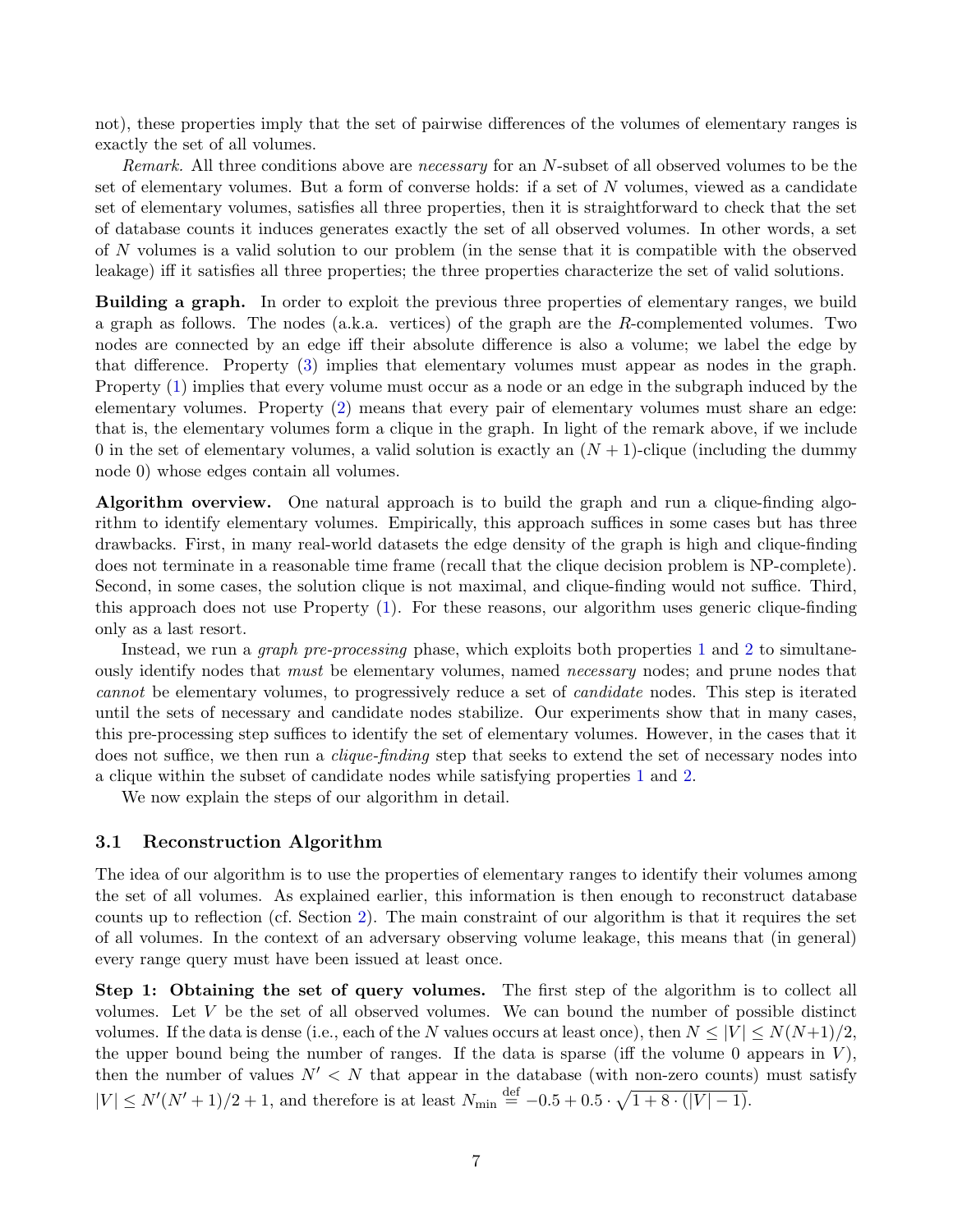Aside. Note that N nodes are not always necessary to generate all observed volumes V. Consider  $N = 5$  with all elements having counts of 2, so  $V = \{2, 4, 6, 8, 10\}$ . Then the triangle with nodes 2, 6, 10 (and edges 4, 4, 8) generates all observed volumes, yet it has  $3 < N$  nodes.

The query complexity of this step depends on the query distribution. No constraint on the query distribution is required, other than every query should occur with non-zero probability. The adversary does not need to know the query distribution. In principle, the adversary could even try to run the attack and see whether it succeeds to determine whether all volumes have been observed yet. If a query distribution is assumed, one can give bounds on the number of queries necessary before all volumes have been collected with high probability. This is discussed further in Section [3.2.](#page-10-0)

**Step 2: Graph pre-processing.** Given the set  $V$  of all possible query volumes, we form an initial set of candidate elementary volumes,  $V_{\text{cand}}$ . First, if 0 appeared in V (iff the data was not dense), then we remove it entirely from V for simplicity. Let  $V_{\text{cand}}$  be the set containing R and all volumes that have an R-complement:

$$
V_{\text{cand}} \stackrel{\text{def}}{=} \{R\} \cup \{v \in V : R - v \in V\} \setminus \{0\}.
$$

This set will contain R, pairs of volumes, and maybe the singleton volume  $R/2$  if R is even and this volume was observed. This is the initial set of nodes. It must contain the volumes of the elementary ranges [1, 1] through [1, N – 1] because of their complementary ranges [2, N] through [N, N]. It must also contain the elementary volume R for range  $[1, N]$ .

We place an edge between two node candidates iff their absolute difference is an observed volume: the set of edges  $E$  is defined as

$$
E \stackrel{\text{def}}{=} \{ (v, v') \in V_{\text{cand}} \times V_{\text{cand}} : |v - v'| \in V \}.
$$

Form the graph  $G = (V_{\text{cand}}, E)$  with node set  $V_{\text{cand}}$  and edge set E. In Appendix [C,](#page-31-0) we present an analytical model to estimate the number of vertices and edges in the graph.

In this pre-processing step, we prune the set of nodes  $V_{\text{cand}}$  and identify a set of nodes  $V_{\text{nec}} \subseteq V_{\text{cand}}$ that must be in the clique. We present an example of graph-preprocessing in Figure [1.](#page-8-0) Subfigure (a) shows the initial graph – for the moment, ignore its distinguished nodes.

Let  $v_{\text{min}}$  be the smallest R-complemented volume. It must be an elementary volume, up to reflection. Indeed the largest volume strictly smaller than R can only be the volume of  $[1, N-1]$  or  $[2, N]$ , since every other range strictly within  $[1, N]$  is included in one of those two ranges. It follows that the smallest R-complemented volume is either the volume of  $[1, 1]$  or the volume of  $[N, N]$ . Since we can reconstruct the database only up to reflection (cf. Section [2\)](#page-4-0), we break the reflection symmetry by assuming that it is the volume of  $[1, 1]$  – which is correct up to reflection. In this respect, note that by the reflection symmetry, in addition to the N-clique induced by the volumes of queries  $[1, 1], [1, 2], \ldots, [1, N]$ , the graph will contain another N-clique generated by the volumes of the queries  $[N, N], [N-1, N], \ldots, [1, N]$ ; reconstruction up to reflection is equivalent to recovering one of these two solutions.

Therefore, we initialize the set of necessary nodes  $V_{\text{nec}}$  to contain  $v_{\text{min}}$  and R. These two nodes are highlighted in subfigure (a) in the example in Figure [1.](#page-8-0)

Next, we repeatedly perform the two following steps until they do not yield changes in the sets  $V_{\text{cand}}$ and  $V_{\text{nec}}$ : (1) eliminate node candidates that are not adjacent to all necessary nodes, and (2) identify necessary nodes based on volumes that arise only as one node candidate or edges incident to it.

Below, we briefly describe these two steps.

Eliminating candidate nodes: If any node in  $V_{\text{cand}} \setminus V_{\text{nec}}$  is not adjacent to all nodes in  $V_{\text{nec}}$ , then it cannot be an elementary volume, so remove it from  $V_{\text{cand}}$ . In the example in Figure [1,](#page-8-0) we see in subfigure (b) that three nodes have been removed in this way.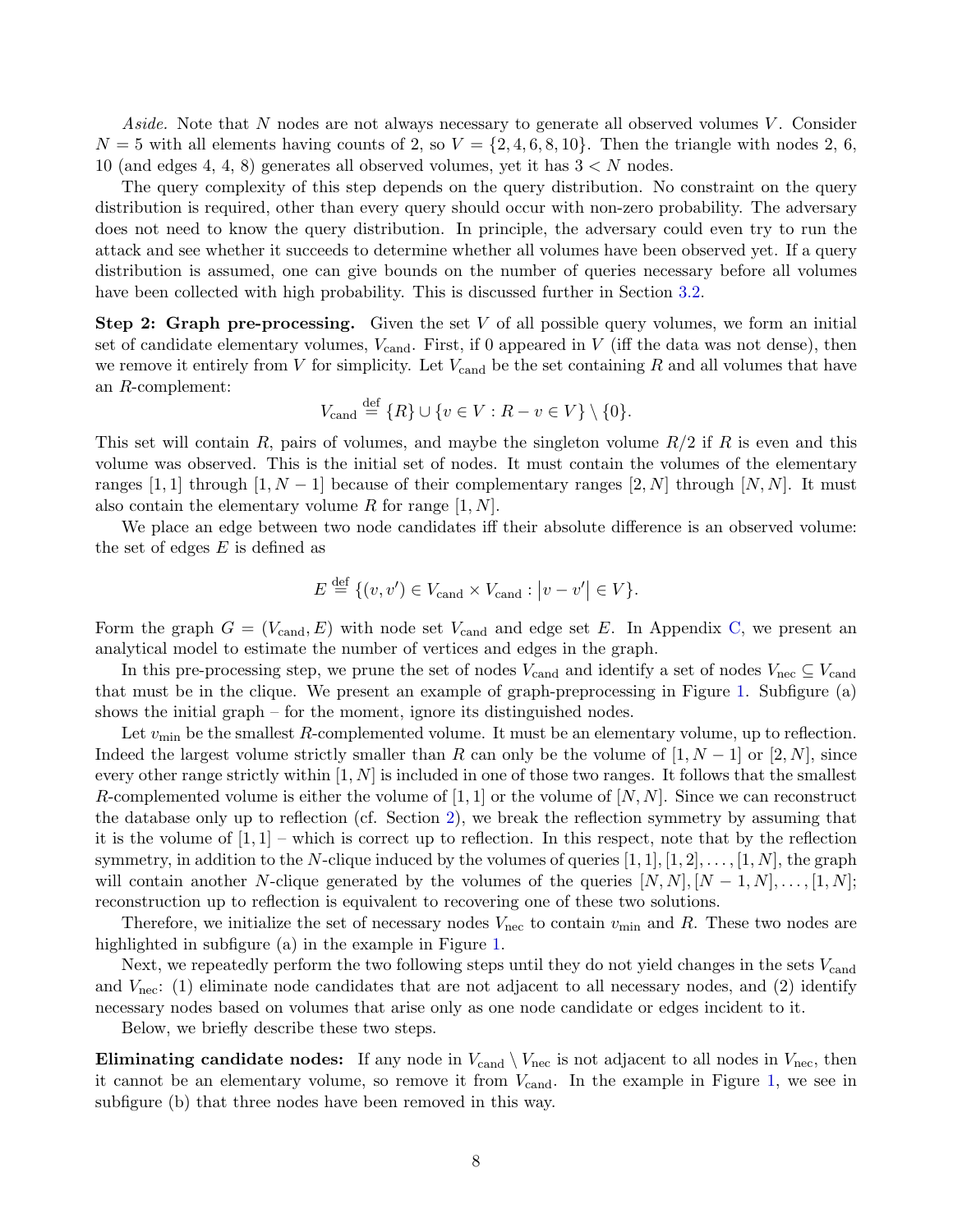<span id="page-8-0"></span>

4

Figure 1: An example of pre-processing for a database with  $N = 5$  distinct elements having counts 3, 5, 15, 2, and 2. The set of all possible range query volumes is {2, 3, 4, 5, 8, 15, 17, 19, 20, 22, 23, 24, 25, 27}. Nodes corresponding to necessary elementary volumes have thicker borders and red shading.

Identifying necessary nodes: There are three ways to extend the set of necessary nodes. First, if the set of node candidates is as small as it can be  $(N_{\text{min}}$  if the data is sparse, or N otherwise), then all candidate nodes must be necessary  $(V_{\text{cand}} = V_{\text{nec}})$ . Second, if any non-complemented volume arises only as edges incident to a single non-necessary node candidate, then this node must correspond to an elementary volume and is therefore added to  $V_{\text{nec}}$ . In the example in Figure [1,](#page-8-0) we see in subfigure (c) that nodes 4 and 19 have been added to the set of necessary nodes because non-complemented volume 15 arises only as an edge between them. Finally, if any non-necessary node candidate arises only as itself or as edges incident to itself, then it must correspond to an elementary volume and is added to  $V_{\text{nec}}$ . We see in subfigure (c) that node 24 was added to the set of necessary nodes for this reason. The example finishes in subfigure (d) when all remaining non-necessary candidate nodes are removed since they are not adjacent to all of the necessary nodes.

In Appendix [F](#page-38-0) we prove a straightforward lemma that shows this procedure is correct: it does not eliminate any elementary volumes from the set of node candidates, and all necessary nodes correspond to elementary volumes.

Pseudo-code for Step 2 is given in Algorithm [1.](#page-9-0) The main GET\_ELEM\_VOLUMES procedure uses a few subroutines. GEN\_ALL\_VOLUMES checks whether a subset of nodes generates all volumes in a given set (and perhaps other volumes). GEN\_EXACT\_VOLUMES additionally checks that only the volumes in the given set are generated. MIN\_SUBCLIQUES takes a clique  $V_k$  that generates all volumes of a given set  $V_{\text{all}}$  and finds the minimal subclique(s) of  $V_k$  that generate exactly the volumes in  $V_{\text{all}}$ . Here, "minimal" refers to no strict subset of them generating all volumes in  $V_{all}$ .

Step 3: Clique-finding. At this point, we have two sets of volumes,  $V_{\text{nec}}$  and  $V_{\text{cand}}$ , satisfying  $V_{\text{nec}} \subseteq V_{\text{elem}} \subseteq V_{\text{cand}}$ , and we know a lower bound,  $N_{\text{min}}$ , on the size of the clique formed by  $V_{\text{elem}}$ . As we will see when we present our experimental results, when the data is dense, the pre-processing in Step 2 often found a clique that generated all volumes in V (i.e., the sets it found satisfied  $V_{\text{nec}} = V_{\text{cand}}$ ). This is the case in the example of Figure [1.](#page-8-0) When that is not the case, however, we must find a clique of size at least  $N_{\text{min}}$  in the graph induced by  $V_{\text{cand}}$  that generates exactly all volumes in V. There may be multiple such cliques. Although the clique of the elementary volumes  $V_{\text{elem}}$  must be a subclique of a maximal clique, it is not necessarily a subclique of a maximum clique (the largest maximal clique).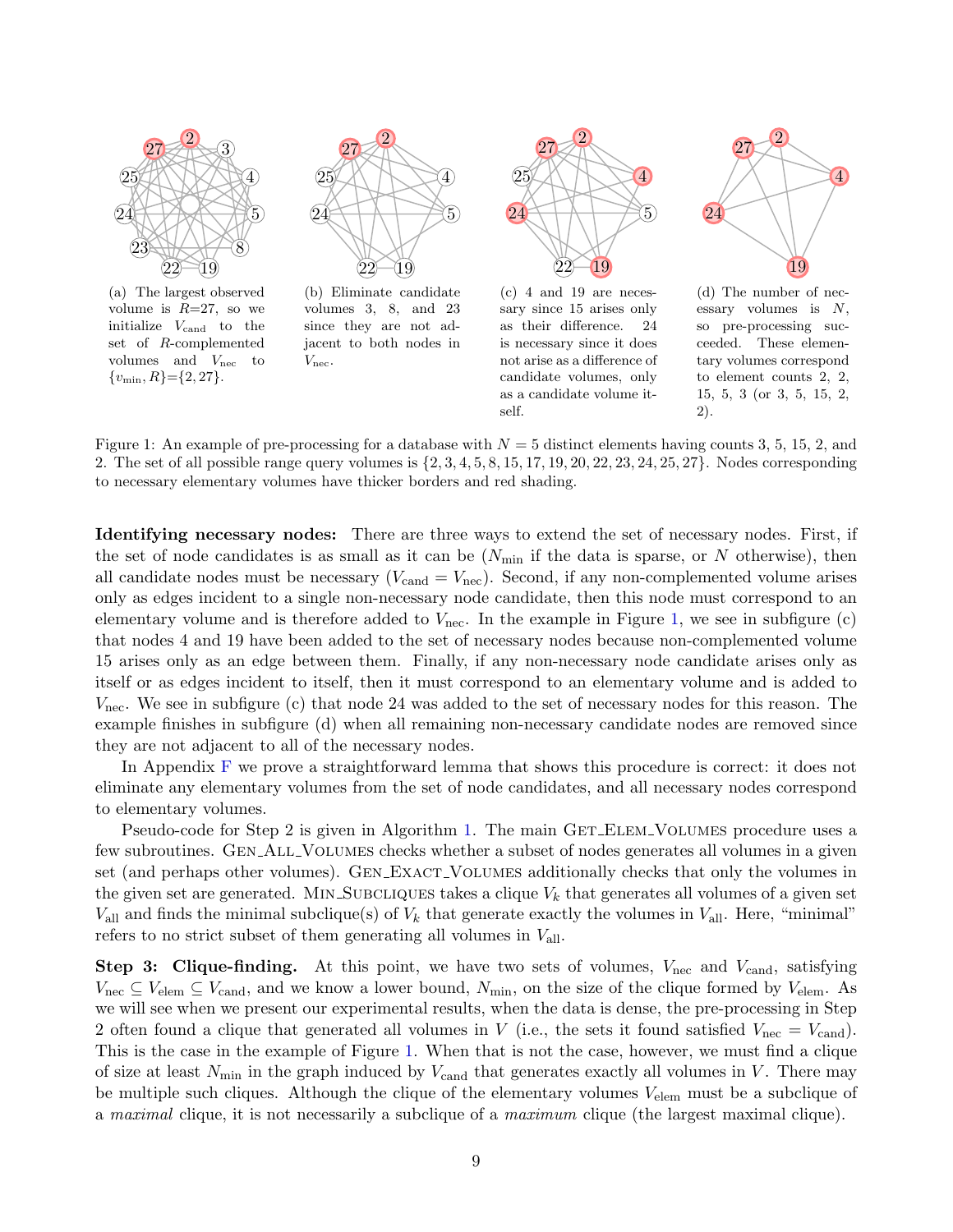<span id="page-9-0"></span>Algorithm 1 Graph pre-processing: finding a smaller subgraph.

<span id="page-9-14"></span><span id="page-9-13"></span><span id="page-9-9"></span><span id="page-9-8"></span><span id="page-9-7"></span><span id="page-9-6"></span><span id="page-9-5"></span><span id="page-9-4"></span><span id="page-9-3"></span><span id="page-9-2"></span><span id="page-9-1"></span>1: procedure  $\text{GRAPH\_PREPROCESSING}(N, V)$ 2:  $R \leftarrow \max\{V\}$ 3: if  $0 \in V$  then 4:  $V \leftarrow V \setminus \{0\}$ 5:  $N_{\text{min}} \leftarrow \left[ -0.5 + 0.5 \cdot \sqrt{1 + 8 \cdot |V|} \right]$ 6: else 7:  $N_{\min} \leftarrow N$ 8:  $V_{\text{comp}} \leftarrow \{v \in V : R - v \in V\} \cup \{R\}$ 9:  $\overline{V_{\text{comp}}} \leftarrow V \setminus V_{\text{comp}}$ 10:  $v_{\min} \leftarrow \min\{V_{\text{comp}}\}$   $\triangleright \text{vol}([1, 1])$  or  $\text{vol}([N, N])$ 11:  $V_{\text{nec}} \leftarrow \{v_{\text{min}}, R\}$ 12:  $V_{\text{cand}} \leftarrow V_{\text{comp}}$ 13:  $all\_processed \leftarrow FALSE$ 14: while not all processed do  $15:$  $r_{\text{nec}}^* \leftarrow \text{AugMENT\_NEC}(V_{\text{cand}}, V_{\text{nec}}, \overline{V_{\text{comp}}}, N_{\text{min}})$ 16:  $v_{\text{cand}}^* \leftarrow \text{REDUCE\_CAND}(V_{\text{cand}}, V_{\text{nec}}^*, V)$ 17: if  $V_{\text{cand}}^* = V_{\text{cand}}$  and  $V_{\text{nec}}^* = V_{\text{nec}}$  then 18:  $all\_processed \leftarrow TRUE$ 19:  $V_{\text{nec}} \leftarrow V_{\text{nec}}^*$ 20:  $V_{\text{cand}} \leftarrow V_{\text{cand}}^*$ 21: return  $V_{\text{cand}}$ ,  $V_{\text{nec}}$ 22: procedure AUGMENT\_NEC( $V_{\text{cand}}, V_{\text{nec}}, \overline{V_{\text{comp}}}, N_{\text{min}}$ ) 23: if  $|V_{\text{cand}}| = N_{\text{min}}$  then 24:  $V_{\text{nec}} \leftarrow V_{\text{cand}}$ 25: return  $V_{\text{nec}}$ 26: for each  $e \in \overline{V_{\text{comp}}}$ : 27: for each  $v \in V_{\text{cand}} \setminus V_{\text{nec}}$ : 28:  $\qquad \qquad \textbf{if} \ \not\exists (w,w')\in (V_{\text{cand}}\setminus\{v\})^2:|w-w'|=e\textbf{ then}$ 29:  $V_{\text{nec}} \leftarrow V_{\text{nec}} \cup \{v\}$ 30: for each  $v \in V_{\text{cand}} \setminus V_{\text{nec}}$ : 31: if  $\mathcal{A}(w, w') \in (V_{\text{cand}} \setminus \{v\})^2 : |w - w'| = v$  then 32:  $V_{\text{nec}} \leftarrow V_{\text{nec}} \cup \{v\}$ 33: return  $V_{\text{nec}}$ 34: procedure REDUCE\_CAND $(V_{\text{cand}}, V_{\text{nec}}, V)$ 35: for each  $v \in V_{\text{cand}} \setminus V_{\text{nec}}$ : 36: for each  $v_{\text{nec}} \in V_{\text{nec}}$ : 37: if  $|v - v_{\text{nec}}| \notin V$  then 38:  $V_{\text{cand}} \leftarrow V_{\text{cand}} \setminus \{v\}$ 39: return  $V_{\text{cand}}$ 

<span id="page-9-15"></span><span id="page-9-12"></span><span id="page-9-11"></span><span id="page-9-10"></span>Our approach is motivated by the following observation: since the clique we want to find must include the nodes in  $V_{\text{nec}}$ , which already form a clique, we can reduce our problem to finding the rest of the clique in the subgraph of non-necessary candidate nodes – that is, the subgraph induced by  $V_{\text{cand}} \setminus V_{\text{nec}}$ . This second part of the clique must have the following properties. First, it must generate all *missing* volumes – the volumes in V that do not arise as nodes or edges in the subgraph induced by  $V_{\text{nec}}$  – and no volumes outside of V. The missing volumes could arise either as edges between the nodes of this clique part, or as edges between its nodes and the nodes in  $V_{\text{nec}}$ . Second, if the number of elementary volumes is between  $N_{\text{min}}$  and  $N_{\text{max}}$ , then this clique part must have size at least max $\{0, N_{\text{min}} - |V_{\text{nec}}|\}$ and at most  $N_{\text{max}} - |V_{\text{rec}}|$ . Given such a clique in the subgraph of non-necessary candidate nodes, we recover the elementary volumes by combining it with  $V_{\text{nec}}$ .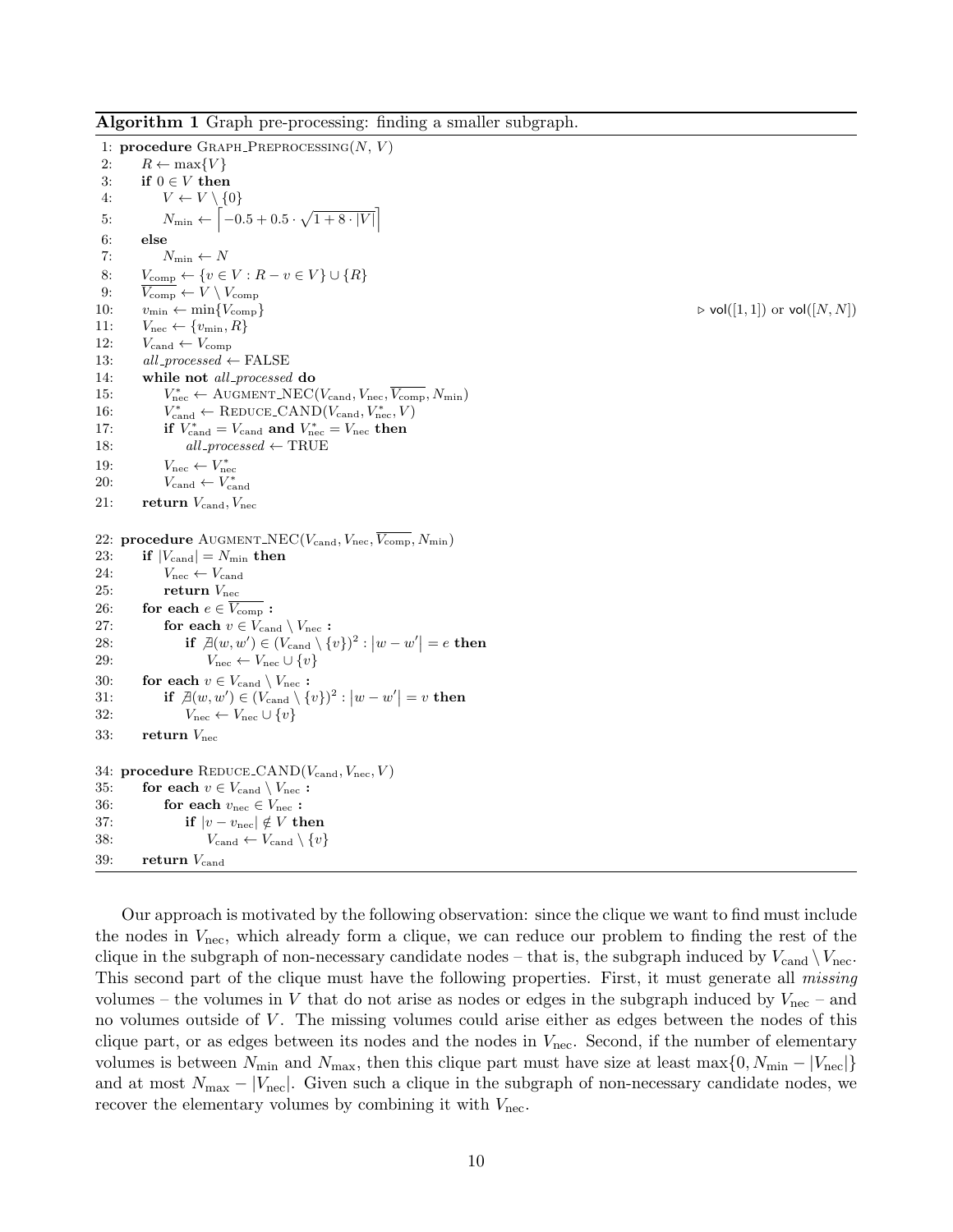Pseudocode for Step 3 is given in Algorithm [2.](#page-11-0) The FIND\_MAXIMAL\_CLIQUES subroutine called on line [14](#page-9-1) in Algorithm [2,](#page-11-0) which returns all maximal cliques in the subgraph induced by  $CAND_{nn}$ , is not specified: it can be implemented using existing clique-finding algorithms. Algorithm [2](#page-11-0) returns a set of lists of volumes that (1) include  $v_{\rm min}$ , (2) have size between  $N_{\rm min}$  and  $N_{\rm max}$ , (3) generate exactly the volumes in  $V$  and no others, and  $(4)$  are not supersets of any other list of volumes in the returned solution. This set of lists of volumes must include  $V_{\text{elem}}$ , or a subset of  $V_{\text{elem}}$  if the data was sparse. See Lemma [2](#page-38-1) in Appendix [F](#page-38-0) for the full statement of correctness.

In addition, in Algorithm [3,](#page-12-1) we propose more practical variants of some subroutines from Algorithm [2.](#page-11-0) We also modify the algorithm to return all solutions (when possible), not only minimal ones. Specifically, we replace MIN\_SUBCLIQUES with ALL\_SUBCLIQUES\_P as defined starting on line [15](#page-9-2) in Algorithm [3.](#page-12-1) If it may be impractical to enumerate the subcliques whose sizes are in the right range, we do not return any subcliques—the final solutions will be incomplete.

### <span id="page-10-0"></span>3.2 Analysis of the Algorithm

**Time complexity.** The pre-processing step increases  $V_{\text{nec}}$  or decreases  $V_{\text{cand}}$  at each step; since there are at most  $N(N+1)/2$  volumes, it follows that this step iterates  $O(N^2)$  times. The bulk of the time complexity comes if clique-finding is run.

Finding maximal cliques. In general, a graph on n nodes can have an exponential number of maximal cliques [\[MM65\]](#page-25-5) – this clearly seems incompatible with our goal of practical reconstruction attacks. When the number of nodes is small, however, it is still feasible to enumerate all of the maximal cliques with an algorithm such as Bron–Kerbosch [\[BK73\]](#page-24-4). For larger domains, there exist logarithmic time algorithms to sample one maximal clique at a time [\[Lub85\]](#page-25-6).

Finding minimal subcliques. In the worst case, if the data is not dense, the check on line [40](#page-11-1) in MIN\_SUBCLIQUES in Algorithm [2](#page-11-0) will be carried out for  $2^{|V_k|}-1$  subcliques. In Section [3.3,](#page-12-0) we evaluate a variant that either returns all subcliques, not just minimal subcliques, or fails if it is impractical to do so.

Query complexity. We must assume something about the distribution to analyze the query complexity of collecting all volumes. In the case of a uniform query distribution, this is the classic coupon collector's problem; because there are  $O(N^2)$  possible queries, coupon collection implies that  $O(N^2 \log N)$ queries suffice (and the constants are small).

For a non-uniform distribution, if the least likely range has probability  $\frac{\alpha}{N(N+1)/2}$ , then a straightforward adaptation of coupon collection analysis shows that  $O(\alpha^{-1}N^2 \log N)$  queries suffice. Computing coupon collector bounds for arbitrary distributions is straightforward, but somewhat tedious: Flajolet et al. [\[FGT92\]](#page-24-5) give a generating function for it. They also give a closed-form solution for one distribution of practical importance, namely the standard Zipf [\[Zip35\]](#page-25-7) distribution (where the k-th most likely element has probability proportional to  $1/k$ ). Somewhat surprisingly, their results imply that even if the query distribution is standard Zipf, the query complexity of collecting all volumes is only  $O(N^2 \log^2 N)$ . This means that even with a very skewed distribution the query complexity of our attack is not much higher than with a uniform distribution.

Analytical model. In order to provide insight into the behavior of our algorithm, in Appendix [C,](#page-31-0) we build an analytical model of the graph underpinning the algorithm. We assume the records are sampled i.i.d. from a fixed distribution. The database counts then follow a multinomial distribution, which can be modelled (with only a factor of 2 loss in some cases [\[MU05\]](#page-25-8)) by a series of independent Poisson variables. Because a sum of Poisson variables is itself a Poisson variable, the number of records matching any given range is also a Poisson variable. Using properties of the difference of Poisson variables, we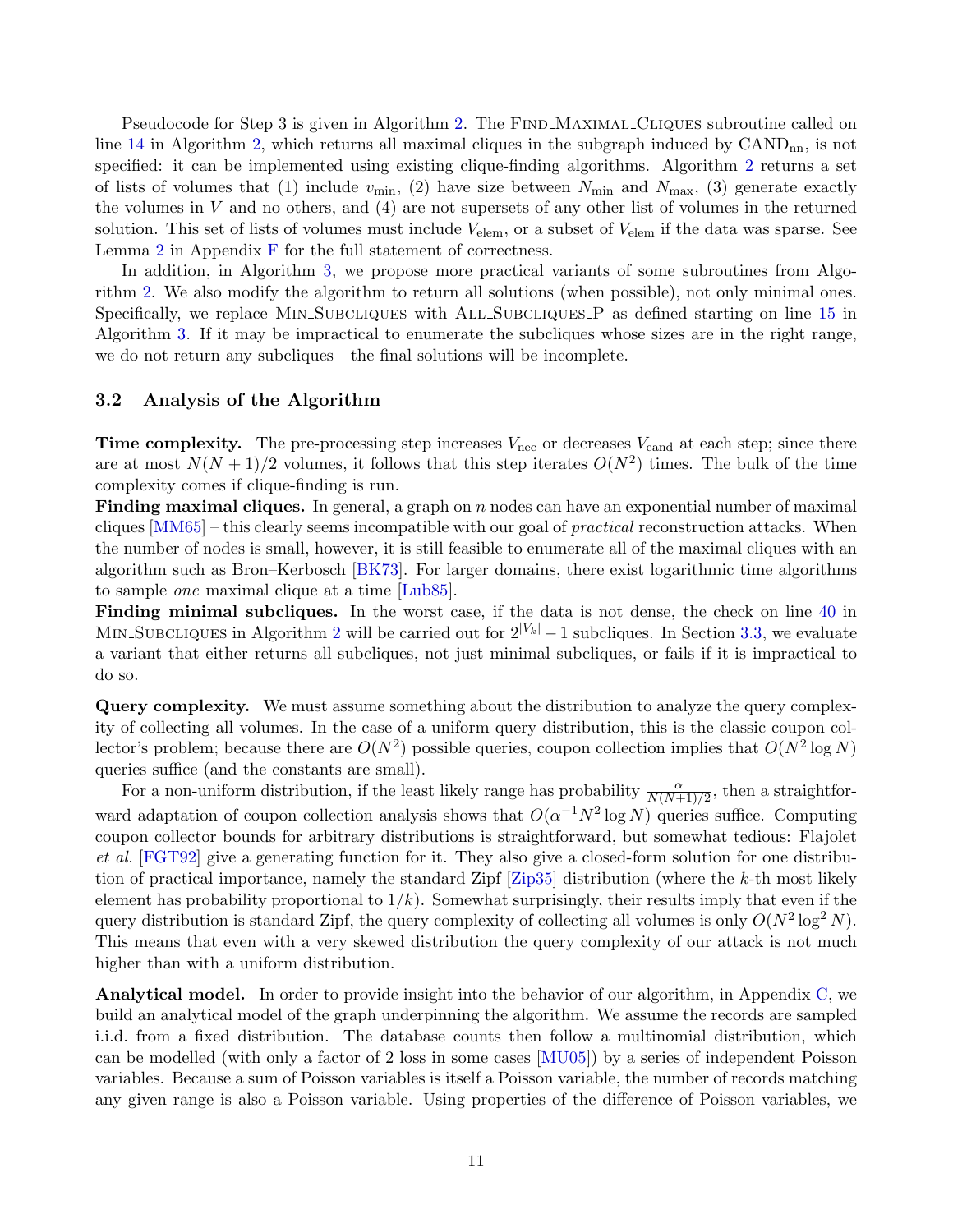<span id="page-11-0"></span>Algorithm 2 Recovering elementary volumes via clique-finding.

<span id="page-11-2"></span><span id="page-11-1"></span>

|     | 1: procedure GET_ELEM_VOLUMES $(N, V_{\text{cand}}, V_{\text{nec}}, V)$                                       |                                                        |
|-----|---------------------------------------------------------------------------------------------------------------|--------------------------------------------------------|
| 2:  | if $ V_{\text{cand}}  =  V_{\text{nec}} $ then                                                                | $\triangleright$ Pre-processing success                |
| 3:  | return $V_{\text{nec}}$                                                                                       |                                                        |
| 4:  | if $0 \in V$ then                                                                                             |                                                        |
| 5:  | $V \leftarrow V \setminus \{0\}$                                                                              |                                                        |
| 6:  | $N_{\min} \leftarrow \left[ -0.5 + 0.5 \cdot \sqrt{1 + 8 \cdot  V } \right]$                                  |                                                        |
| 7:  | $N_{\text{max}} \leftarrow \min\{N-1,  V_{\text{cand}} \}$                                                    |                                                        |
| 8:  | else                                                                                                          |                                                        |
| 9:  | $N_{\min} \leftarrow N$                                                                                       |                                                        |
| 10: | $N_{\max} \leftarrow N$                                                                                       |                                                        |
| 11: | $M_{\min} \leftarrow \max\{0, N_{\min} -  V_{\text{rec}} \}$                                                  |                                                        |
| 12: | $M_{\text{max}} \leftarrow N_{\text{max}} - V_{\text{nec}}$                                                   |                                                        |
| 13: | $\mathrm{CAND}_{nn} \leftarrow V_{\mathrm{cand}} \setminus V_{\mathrm{nec}}$                                  | $\triangleright$ Non-necessary candidate elem. volumes |
| 14: | $cliques \leftarrow$ FIND_MAXIMAL_CLIQUES(CAND <sub>nn</sub> )                                                |                                                        |
| 15: | $solutions \leftarrow \{\}$                                                                                   |                                                        |
| 16: | for all $V_k \in \text{cliques}$ do                                                                           |                                                        |
| 17: | if $ V_k  < M_{\min}$ then                                                                                    |                                                        |
| 18: | continue                                                                                                      |                                                        |
| 19: | if GEN_ALL_VOLUMES( $V_{\text{nec}} \cup V_k$ , V) then                                                       |                                                        |
| 20: | $solutions \leftarrow solutions \cup$                                                                         |                                                        |
|     | MIN_SUBCLIQUES $(V_k, V, M_{\min}, M_{\max}, V_{\text{rec}})$                                                 |                                                        |
| 21: | return solutions                                                                                              |                                                        |
|     | 22: procedure $GEN\_ALL\_VOLUMES(V_{nodes}, V_{all})$                                                         |                                                        |
| 23: | for all $v \in V_{\text{all}}$ do                                                                             |                                                        |
| 24: | if $\mathbb{Z}(v_1, v_2) \in V_{\text{nodes}} \times V_{\text{nodes}} :  v_2 - v_1  = v$ then                 |                                                        |
| 25: | if $v \notin V_{all}$ then                                                                                    |                                                        |
| 26: | return FALSE                                                                                                  |                                                        |
| 27: | return $\operatorname{TRUE}$                                                                                  |                                                        |
|     | 28: procedure GEN_EXACT_VOLUMES(V <sub>nodes</sub> , V <sub>all</sub> )                                       |                                                        |
| 29: | if $V_{\text{nodes}} \subseteq V_{\text{all}}$ and GEN_ALL_VOLUMES( $V_{\text{nodes}}, V_{\text{all}}$ ) then |                                                        |
| 30: | for all $(v_1, v_2) \in V_{\text{nodes}} \times V_{\text{nodes}}$ do                                          |                                                        |
| 31: | if $ v_2 - v_1  \notin V_{all}$ then                                                                          |                                                        |
| 32: | return FALSE                                                                                                  |                                                        |
| 33: | return TRUE                                                                                                   |                                                        |
| 34: | else                                                                                                          |                                                        |
| 35: | return FALSE                                                                                                  |                                                        |
|     | 36: procedure MIN_SUBCLIQUES( $V_k, V_{\text{all}}, m_{\text{min}}, m_{\text{max}}, V_{\text{nec}}$ )         |                                                        |
| 37: | $subcliques \leftarrow \{\}$                                                                                  |                                                        |
| 38: | for all $m \in \{m_{\min}, \ldots, \min\{m_{\max},  V_k \}\}$ do                                              |                                                        |
| 39: | for all $V_{sk} \in m$ -subsets $(V_k)$ do                                                                    |                                                        |
| 40: | if GEN_EXACT_VOLUMES( $V_{\text{nec}} \cup V_{sk}$ , $V_{\text{all}}$ ) then                                  |                                                        |
| 41: | if $\exists V'_k \in subcliques : V'_k \subset \{V_{\text{rec}} \cup V_{sk}\}\$ then                          |                                                        |
| 42: | $subcliques \leftarrow subcliques \cup \{V_{\text{nec}} \cup V_{sk}\}\$                                       |                                                        |
| 43: | return subcliques                                                                                             |                                                        |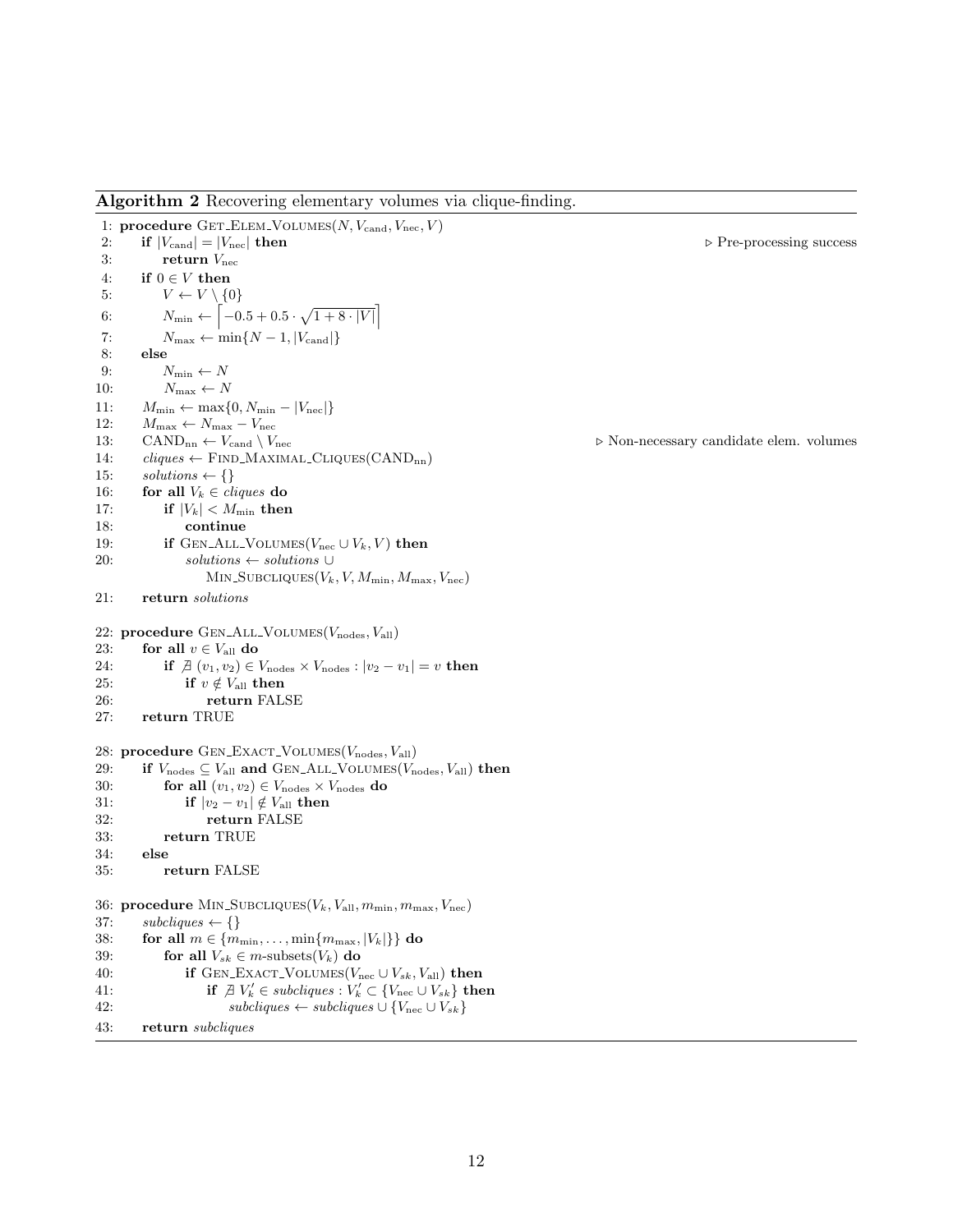<span id="page-12-1"></span>

|            | <b>Algorithm 3</b> Practical, probabilistic subroutines for Alg. 2.                              |                                                     |
|------------|--------------------------------------------------------------------------------------------------|-----------------------------------------------------|
|            | 1: procedure FIND_MAXIMAL_CLIQUES_P(CAND <sub>nn</sub> , $M_{\min}$ , $V_{\text{all}}$ )         |                                                     |
| 2:         | $cliques \leftarrow \{\}$                                                                        |                                                     |
| 3:         | if $ {\rm CAND}_{nn}  \leq 20$ then                                                              |                                                     |
| 4:         | $cliques \leftarrow$ FIND_MAXIMAL_CLIQUES(CAND <sub>nn</sub> )                                   | $\triangleright$ NetworkX                           |
| 5:         | else                                                                                             |                                                     |
| 6:         | for $i \in \{1, , 1000\}$ do                                                                     |                                                     |
| 7:         | $a\_clique \leftarrow$ FIND_A_MAXIMAL_CLIQUE(CAND <sub>nn</sub> )                                | $\triangleright$ graph-tool                         |
| 8:         | if $ a_c \textit{clique}  \geq M_{\min}$ then                                                    |                                                     |
| 9:         | $cliques \leftarrow cliques \cup \{a\_clique\}$                                                  |                                                     |
| 10:        | if $cliques = \{\}$ then                                                                         |                                                     |
| 11:        | return FAILURE                                                                                   | $\triangleright$ All sampled cliques too small      |
| 12:        | if $\exists V_k \in cliques$ : GEN_ALL_VOLUMES( $V_{\text{rec}} \cup V_k, V_{\text{all}}$ ) then |                                                     |
| 13:        | return FAILURE                                                                                   | $\triangleright$ No sampled clique gen. all volumes |
| 14:        | return cliques                                                                                   |                                                     |
|            | 15: procedure ALL_SUBCLIQUES_ $P(V_k, V_{all}, m_{min}, m_{max}, V_{\text{rec}})$                |                                                     |
| 16:        | $subcliques \leftarrow \{\}$                                                                     |                                                     |
| 17:        | if $\sum_{m=m_{\min}}^{m_{\max}} {\binom{\v V_k\r }{m}} \leq 2000$ then                          |                                                     |
| 18:        | for all $m \in \{m_{\min}, \ldots, \min\{m_{\max},  V_k \}\}\)$ do                               |                                                     |
| 19:        | for all $V_{sk} \in m$ -subsets $(V_k)$ do                                                       |                                                     |
| <b>20:</b> | if GEN_EXACT_VOLUMES( $V_{\text{nec}} \cup V_{sk}$ , $V_{\text{all}}$ ) then                     |                                                     |
| 21:        | $subcliques \leftarrow subcliques \cup \{V_{\text{nec}} \cup V_{sk}\}\$                          |                                                     |
| 22:        | return subcliques                                                                                |                                                     |

can then approximate the collision probability between volumes, and ultimately compute estimates of the number of distinct volumes, nodes, and edges in the graph.

To compute concrete bounds, we assume the database distribution is uniform. We show that the To compute concrete bounds, we assume the database distribution is uniform. We show that the number of volume collisions can be approximated by  $N^3/(4\sqrt{\pi R})$ . Experiments in Appendix [C.4](#page-35-0) support this estimate. In particular, having no volume collision whatsoever would require  $R = \Omega(N^6)$ , which is only reasonable for very low values of  $N$ . This shows the importance of using algorithms that are resilient to the fact that volumes do collide, and hence do not in general identify a unique range; as is the case of our algorithm.

We also show that the ratio  $R/N^2$  relates both to the ratio of collisions among volumes, and to the edge density of the graph, suggesting that it is a critical quantity for assessing the success of our algorithm. Our experiments show that when this ratio is  $1/2$  or more, our algorithm typically succeeds easily (even on non-uniform age data), while when it is much lower than  $1/2$  it typically fails.

Furthermore if we model the graph as a random graph, as far as its clique number is concerned (and disregarding the existence of the two N-cliques stemming from elementary ranges), then we show that for the two solution cliques stemming from elementary volumes to be of maximum size among all cliques (and hence uniquely identifiable as such), it should be the case that  $R = \Omega(N^2)$ . We refer the reader to Appendix [C](#page-31-0) for more details.

### <span id="page-12-0"></span>3.3 Experimental Evaluation

In this section, we present an experimental evaluation of the reconstruction attack from the previous section. We simulate an attacker who has observed enough queries to see all possible volumes of range queries. We implemented our algorithms in Python and used the graph-tool [\[Pei14\]](#page-25-9) and NetworkX [\[HSS08\]](#page-25-10) packages for finding cliques or maximal independent vertex sets.

Datasets and methodology. We test our algorithm on various attributes from three years of med-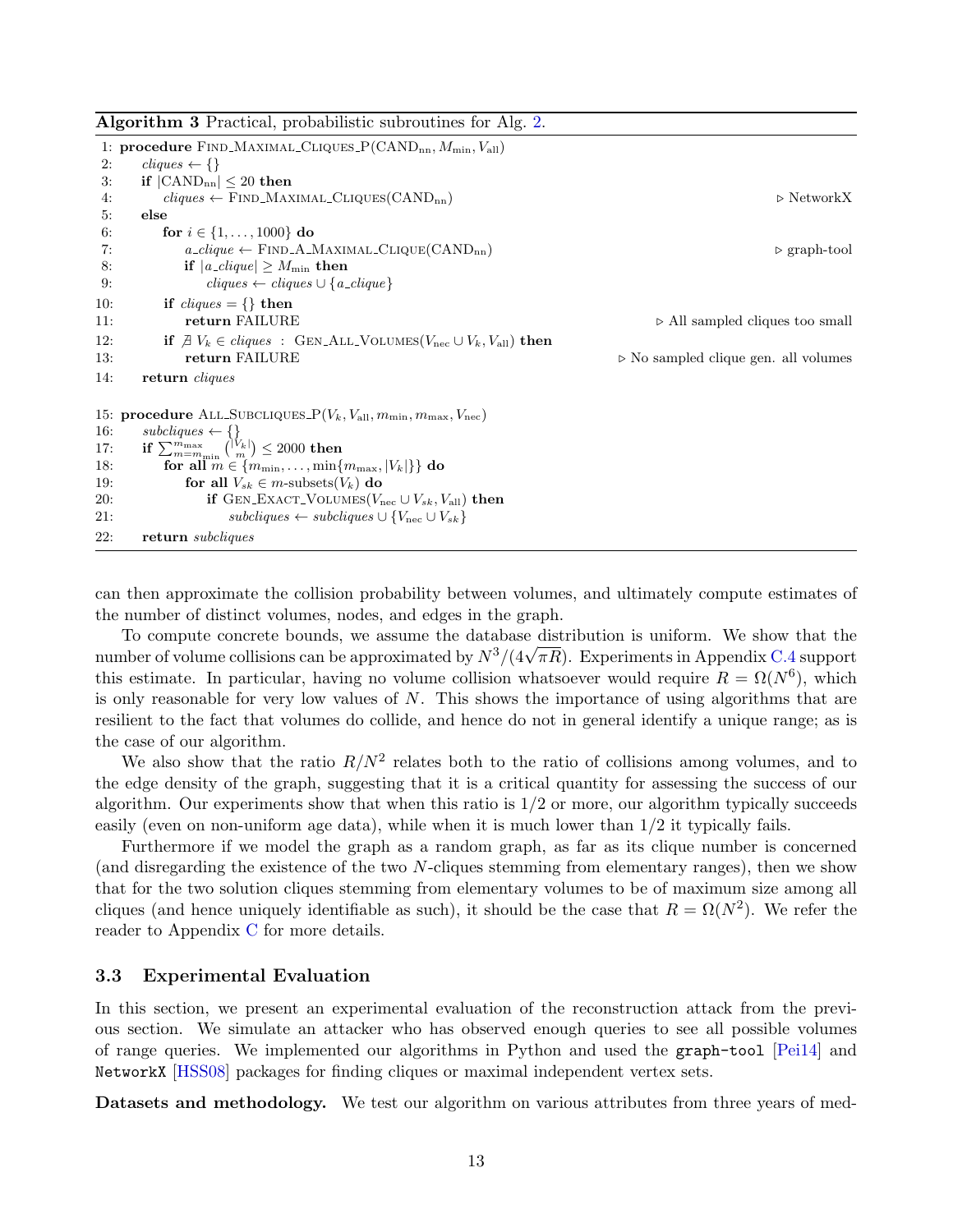<span id="page-13-0"></span>

Pre-processing results by attribute and data density

Figure 2: Pre-processing success and data density by attribute.

ical records from the US government's Healthcare Cost and Utilization Project (HCUP) Nationwide Inpatient Sample (NIS). The attributes we chose to extract have domain sizes that range from  $N = 4$ to  $N = 366$  and they are all attributes on which range queries are meaningful. For more information about these datasets and how we extracted attributes, see Appendix [B.](#page-28-0) Each of the three years includes patient discharge records from about 1000 hospitals, giving us 3000 datasets for most attributes. (Some were not available in all years.)

We say the attack succeeds if there is a single solution output by Algorithm [2,](#page-11-0) and it is the set of elementary volumes (up to reflection). For dense datasets (where every value appears at least once and no range query has volume 0), this means that all element counts have been recovered exactly, up to reflection. For sparse datasets, this means that all non-zero element counts have been recovered in order (up to reflection), but it is not known which elements did not appear in the database – the attacker must make a decision about which values were not observed. In our evaluation of step 2, we discuss and evaluate one such strategy, which uses a small amount of auxiliary information, for assigning the recovered counts to a subset of elements in the domain.

**Step 1 evaluation.** The first step of the attack is to observe enough queries to see all possible range query volumes. The number of queries that this entails depends on the query distribution, as discussed in Section [3.2.](#page-10-0) For instance, if the query distribution is uniform, then the expected number of queries is  $O(N^2 \log N)$ .

Step 2 evaluation. For each dataset-attribute combination, we ran Algorithm [1](#page-9-0) to obtain sets of necessary elementary volumes,  $V_{\text{nec}}$ , and candidate elementary volumes,  $V_{\text{cand}}$ . The plot in Figure [2](#page-13-0)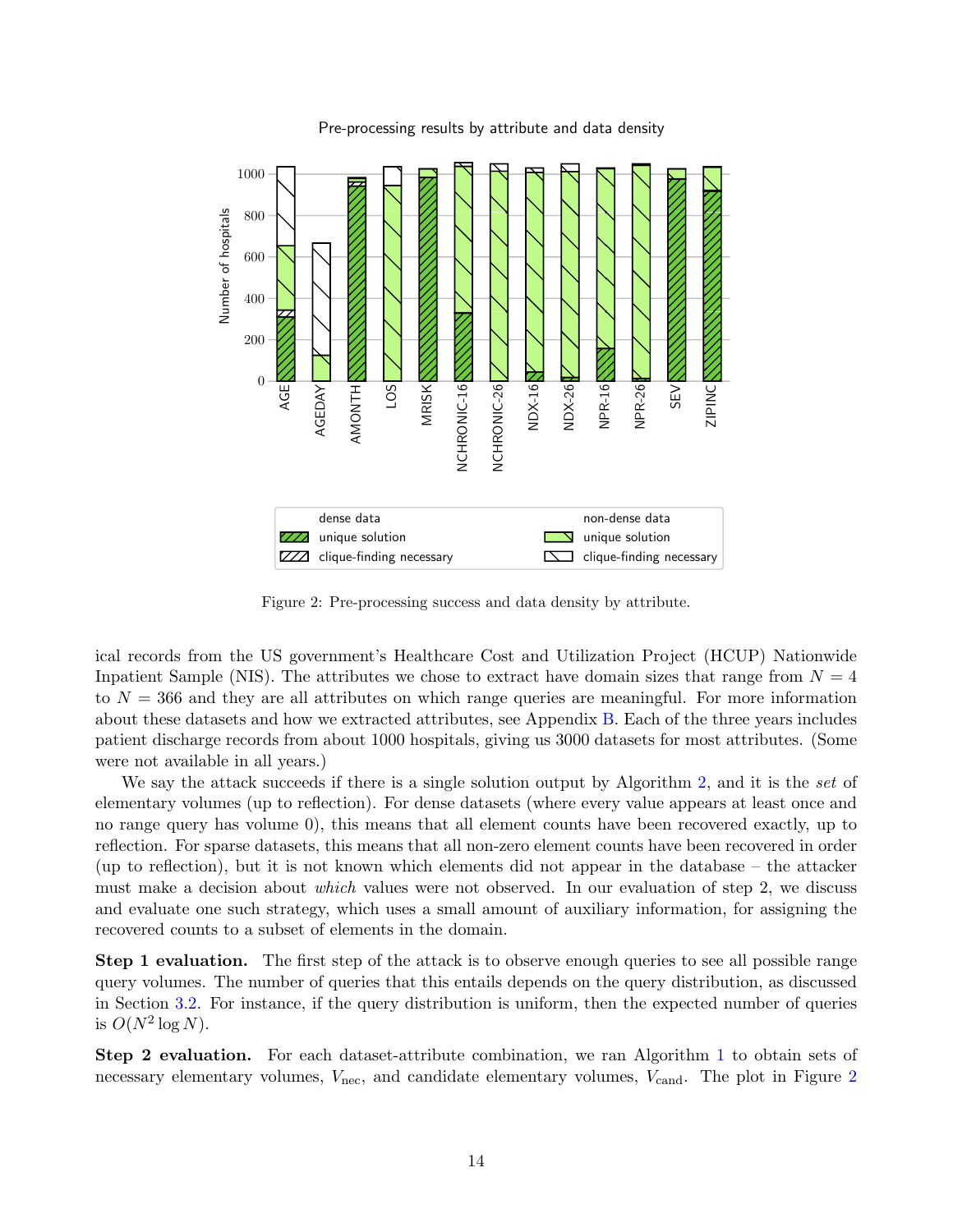<span id="page-14-1"></span>

Figure 3: Extending pre-processing success for sparse datasets. The fraction of correct values is out of the actual number of values for each dataset. Whiskers indicate the 5th and 95th percentiles, while boxes indicate the 25th and 75th percentiles, with a line at the median and a diamond at the mean.

shows, for each attribute, the average<sup>[1](#page-14-0)</sup> number of datasets for which pre-processing was sufficient for the attack to succeed. For all attributes except AGE and AGEDAY, pre-processing correctly identified the non-zero element counts in order (up to reflection) for the vast majority of datasets. The difference in patterns on the bars indicates which datasets were dense. Attributes with smaller domain sizes, e.g., AMONTH, MRISK, SEV, and ZIPINC, were dense most of the time. The attributes with the largest domain, LOS and AGEDAY, were dense in fewer than 0.01% of datasets.

Pre-processing recovered the set of elementary volumes for at least 90% of all dense datasets for each attribute except AGEDAY. This attribute had a single dense dataset in each 2004 and 2008 that required clique-finding.

For sparse datasets, recovering the set of all non-zero counts provides a lot of information. Combining it with some rudimentary information about the database distribution can lead to recovering all element counts, just like in the dense case. For instance, one might guess that the length of stay (LOS), the number of chronic conditions (NCHRONIC), and the number of procedures (NPR), might be 0 most frequently, then decrease. To illustrate just how valuable knowing the set of elementary volumes could be when combined with a tiny bit of knowledge about the domain, we evaluate the following strategy for assigning counts to elements: simply guess that they correspond to the first values in the domain. The results are displayed in Figure [3.](#page-14-1) We juxtapose the success of our simple strategy for LOS, NCHRONIC, and NPR with its mediocre results for the number of diagnoses, NDX, which is 1 more frequently than 0, and thus our strategy is not suitable for it.

Step 3 evaluation. Lastly, we ran Algorithm [2](#page-11-0) (with some modifications) on the few datasetattribute combinations for which pre-processing did not find a unique solution. First, we modified GET ELEM VOLUMES to return all solutions, not just minimal ones, by replacing MIN SUBCLIQUES in

<span id="page-14-0"></span><sup>&</sup>lt;sup>1</sup>For attributes that were available in more than one year (as noted in Figure [7](#page-30-0) in Appendix [B\)](#page-28-0), results were very similar, so we averaged the counts.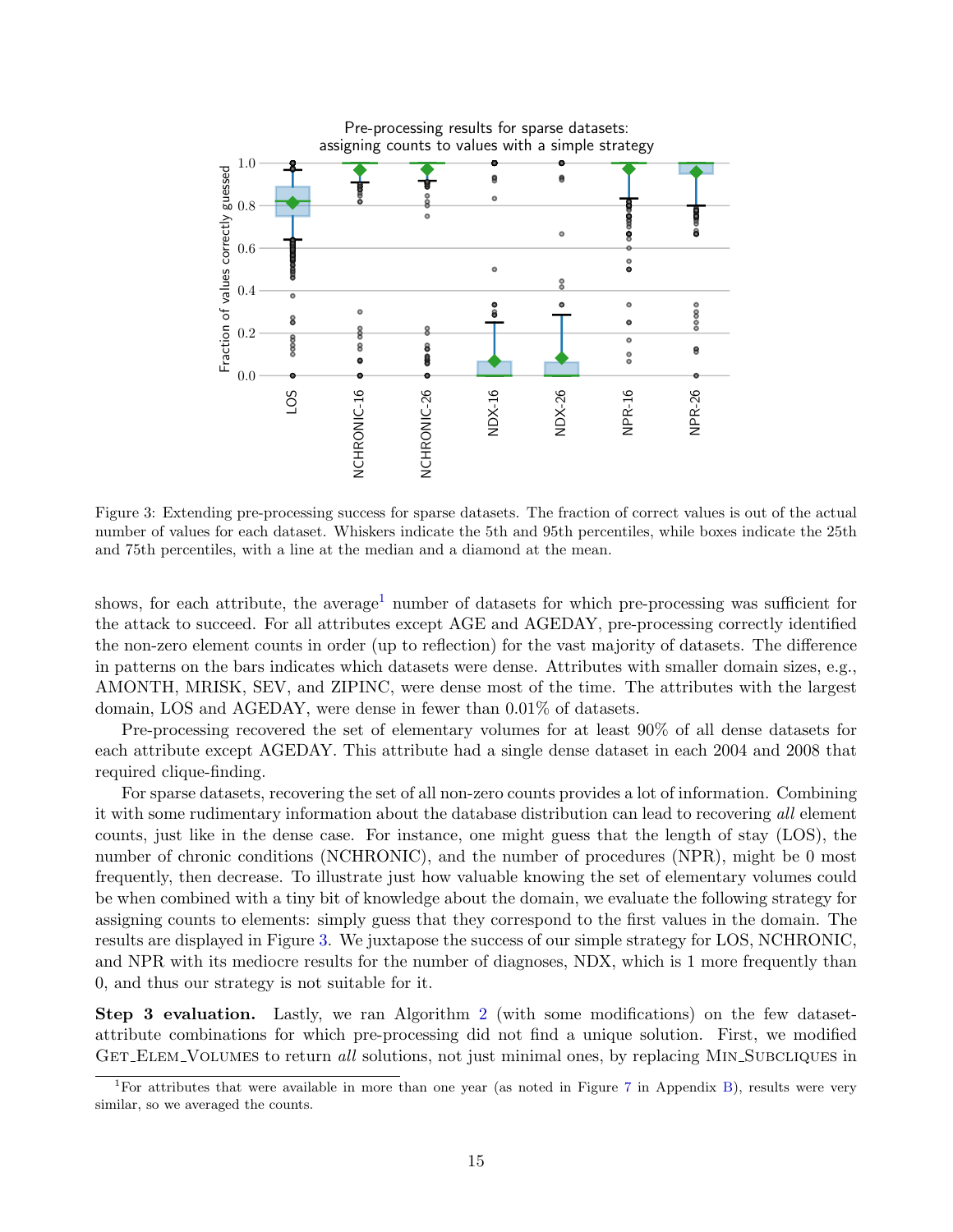<span id="page-15-0"></span>

Overall experimental results by attribute and data density

Figure 4: Overall results of the practical reconstruction attack.

Alg. [2](#page-11-0) with ALL SUBCLIQUES  $\mathbb{P}$  (described starting on line [15](#page-9-2) in Alg. [3\)](#page-12-1). However, for the sake of a more practical attack, we allowed GET\_ELEM\_VOLUMES to return an incomplete list of solutions, or to fail entirely.

Our probabilistic variant of FIND\_MAXIMAL\_CLIQUES is described starting on line [1](#page-9-3) of Algorithm [3.](#page-12-1) Specifically, line [14](#page-9-1) of Algorithm [2](#page-11-0) is replaced with FIND\_MAXIMAL\_CLIQUES\_P(CAND<sub>nn</sub>,  $M_{\text{min}}$ , V). For graphs with 20 or fewer nodes, we used the find cliques routine from the NetworkX Python module (line [4\)](#page-9-4) [\[HSS08\]](#page-25-10). For graphs with more nodes, we sampled maximal cliques one at a time, 1000 times, (line [7\)](#page-9-5) using Luby's efficient parallel algorithm for maximal independent sets, implemented as the max independent vertex set routine from the graph-tool Python module [\[Pei14\]](#page-25-9).

The three points at which our variant may fail are (i) FIND\_MAXIMAL\_CLIQUES\_P fails to find any maximal cliques of size at least  $M_{\text{min}}$  (line [11\)](#page-9-6), (ii) we found such cliques, but none of them generated the set of missing volumes (line [13\)](#page-9-7), or (iii) there were such cliques that generated the set of missing volumes, but for all of them, it was impractical (line [17\)](#page-9-8) to find all of their subclique solutions.

Figure [4](#page-15-0) shows the overall attack results. Success, in green, occurs when pre-processing or cliquefinding finds the solution and it is unique – there is a single clique whose size is in the right range that generates all observed volumes. Multiple cliques, in blue, arise when clique-finding has found all such solutions, but there is more than one, so that the correct solution cannot be precisely determined. Failure, in red, arises either when Algorithm [2](#page-11-0) returns FAILURE or  $\{\}$  or when we sampled maximal cliques using Luby's algorithm (line [7\)](#page-9-5) and may not have found all of them.

In our experiments, the most common reason for failure overall was (iii): it was impractical to find all subcliques (about 60% of failures or incomplete cases). The second most common overall reason for failure was (ii), not finding any cliques that generated all missing volumes (about 36%). However, as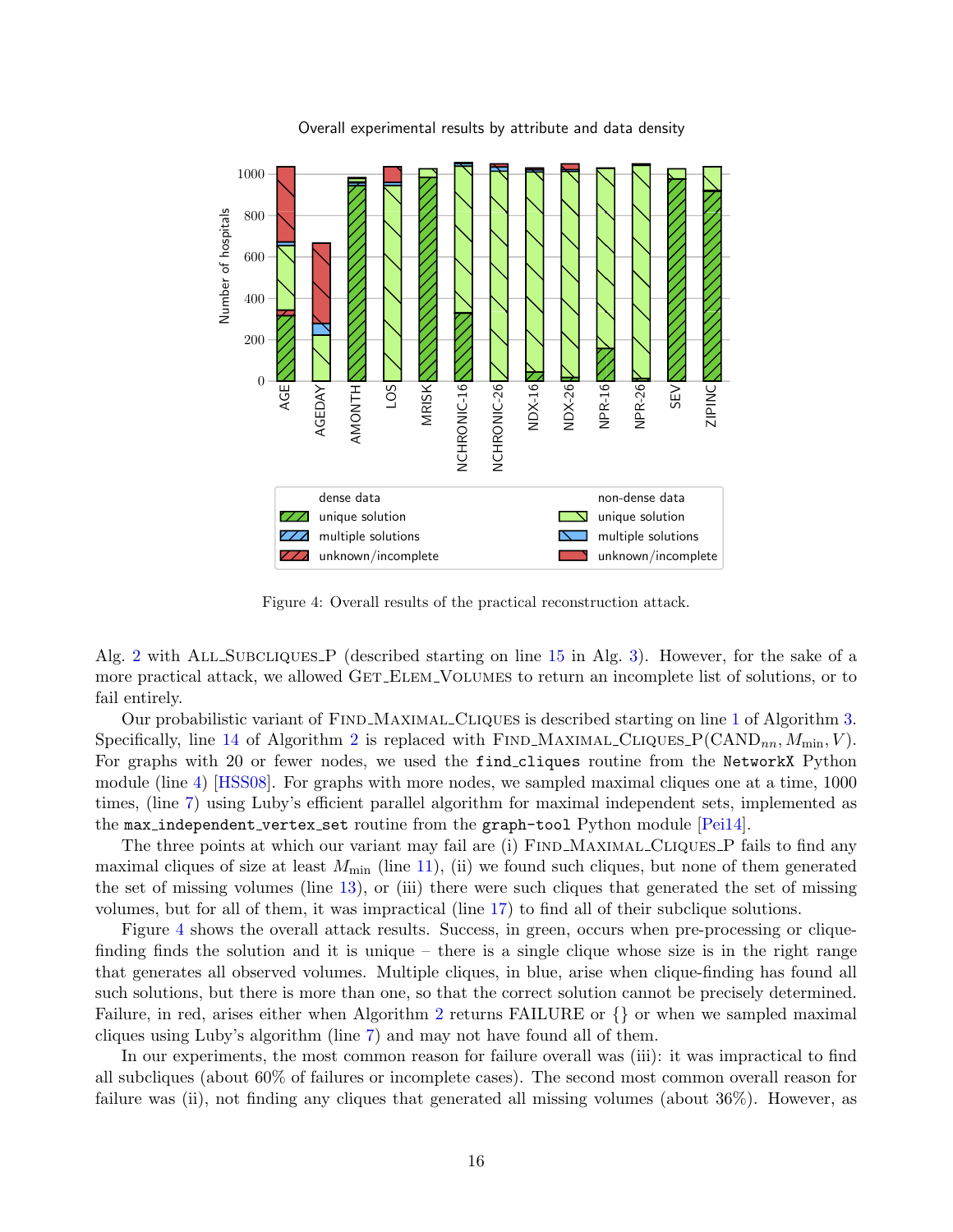one might expect because of the bound on line [17](#page-9-8) in All Subcliques P, the attributes with fewer possible values (e.g., AGE with  $N = 91$  compared to AGEDAY with  $N = 365$ ) failed more often due to no cliques generating all volumes as opposed to too-big cliques.

Conclusions. Overall, our experiments indicate that our clique-finding approach yields overwhelming success in reconstructing counts of dense datasets – and that in most cases, no expensive clique-finding is even required (see the white bars corresponding to dense data in Fig. [2\)](#page-13-0). For sparse data, the success of this approach mainly depends on what auxiliary information is available to the attacker. We showed how an attacker can leverage rudimentary knowledge of a distribution (e.g., that the most frequent values are the smallest) to correctly assign exact counts to values (see Fig. [3\)](#page-14-1).

## <span id="page-16-0"></span>4 Update Recovery Attack

In this section, we consider an attack in the following setting. We assume that the adversary knows the database counts, via either the reconstruction attack from the previous section or a one-time compromise of the database. Now suppose that a new record is added into the database, and that the attacker learns this. The attacker could detect such an update for example because an update query may have a different volume than a range query; the attacker could also infer indirectly that an update has occured because he observes volumes that were not possible for the original database counts. In this context, we propose an attack to recover the value of the newly added record using only the volume leakage of range queries issued after the update.

Note that in order to fully recover the value of the new record, the attack assumes that enough range queries are issued by the client before any further update is made. Thus the attack as it stands will fail if updates are made in close succession. We leave the treatment of frequent or simultaneous updates for future work.

On the other hand, if there are enough range queries for our attack to fully recover the value of a new record after it is added, and before the next update, then database counts are fully known before the next update. It follows that the attack can be repeated for the next update. Thus if database updates are rare relative to range queries, then the attack allows an adversary to update its view of database counts on the fly as updates are made.

As a first idea to recover the value of the new record, one could re-run the database reconstruction attack and compare the original and new counts. This has unnecessarily high query complexity—our attack in this section is orders of magnitude more efficient analytically and experimentally.

Like our main attack, our update recovery algorithm does not require a uniform query distribution. If we do make that assumption for the purpose of analysis, then the algorithm is amenable to analysis in the same model as our main attack. Recall that in that model, our main attack required  $O(N^2 \log N)$ queries for full reconstruction. In the same model, our update recovery algorithm only requires  $O(N)$ queries to recover the value of the new record exactly. Furthermore the same algorithm is able to approximate the value of the new record quite quickly: our model predicts that the value of the new record can be approximated within an additive error  $\epsilon N$ , for any  $\epsilon > 0$ , after observing  $O(1/\epsilon)$  queries; once again the observed behavior in our experiments on real-world data matches this prediction.

### 4.1 Update Recovery Algorithm

The idea of the attack is as follows. First, because the adversary knows all database counts for the original database, it knows the volume of every range query on that database. Now suppose that a new record is added, and the adversary then observes the volume of some range query.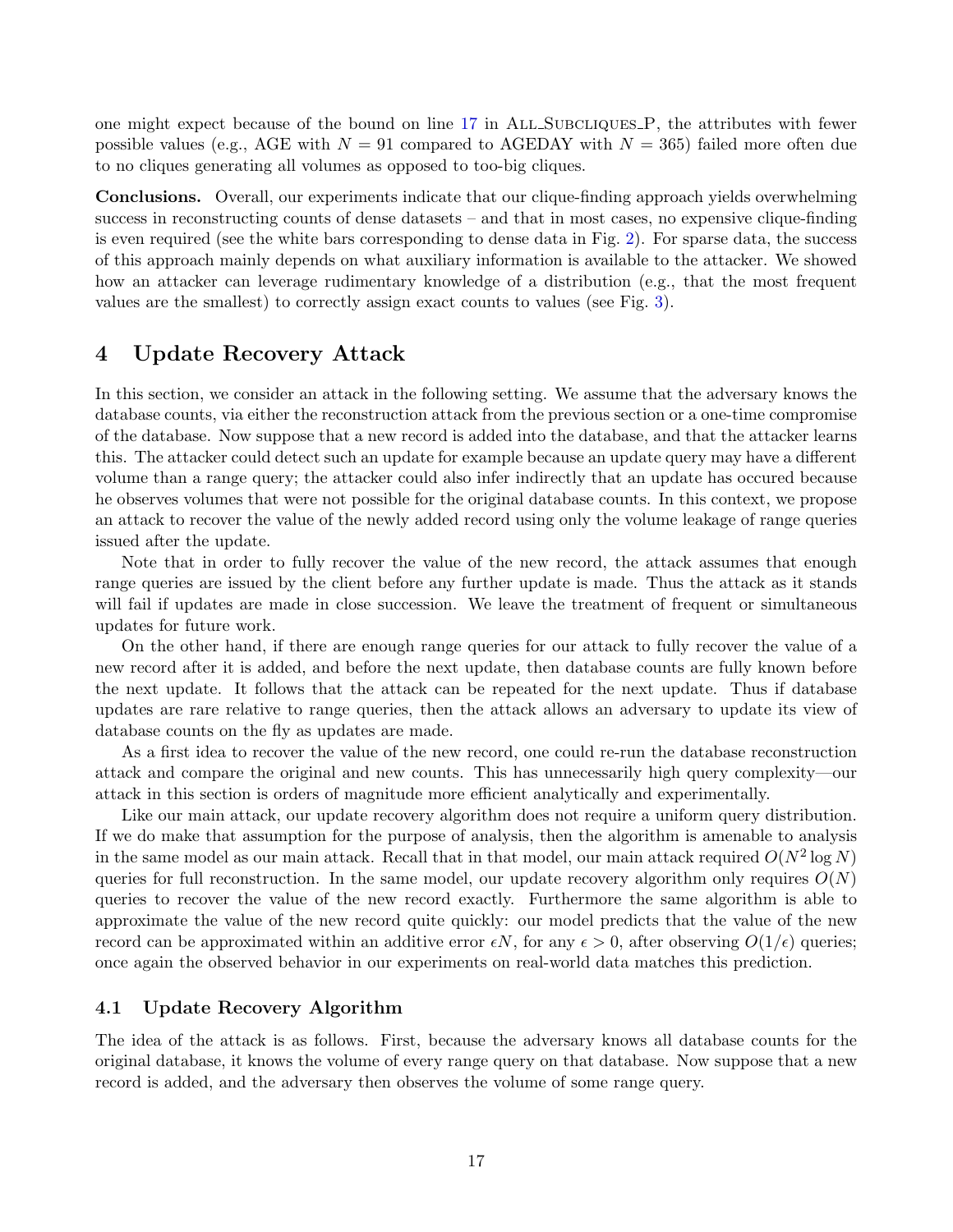<span id="page-17-0"></span>Algorithm 4 Update recovery attack.

|     | 1: procedure UPDATE_RECOVERY $(V, C, N)$                                                |                                                   |
|-----|-----------------------------------------------------------------------------------------|---------------------------------------------------|
| 2:  | $RangeFromVol \leftarrow empty map$                                                     |                                                   |
| 3:  | for $x \in [1, N]$ do                                                                   |                                                   |
| 4:  | for $y \in [x, N]$ do                                                                   |                                                   |
| 5:  | $v \leftarrow \sum_{x \leq k \leq y} C(k)$                                              |                                                   |
| 6:  | <b>if</b> RangeFromVol $(v)$ is undefined <b>then</b>                                   |                                                   |
| 7:  | RangeFromVol $(v) \leftarrow [x, y]$                                                    |                                                   |
| 8:  | else                                                                                    |                                                   |
| 9:  | RangeFromVol(v) $\leftarrow \perp$                                                      |                                                   |
| 10: | Possible $\leftarrow$ [1, N]                                                            | $\triangleright$ Set of possible values           |
| 11: | for $v \in V$ do                                                                        | $\triangleright$ Iterate through observed volumes |
| 12: | <b>if</b> RangeFromVol $(v-1) = [x, y]$ and RangeFromVol $(v)$ is undefined <b>then</b> |                                                   |
| 13: | Possible = Possible $\cap$ [x, y]                                                       |                                                   |
| 14: | <b>if</b> RangeFromVol $(v) = [x, y]$ and RangeFromVol $(v - 1)$ is undefined then      |                                                   |
| 15: | Possible = Possible $\setminus [x, y]$                                                  |                                                   |
| 16: | return $(min(Possible) + max(Possible))/2$                                              |                                                   |

Assume that the volume of that query is not equal to the volume of any range for the original database (i.e. before the record was added). Then it must be the case that the queried range has matched the new record. The adversary can detect this, since it knows the volume of every query for the original database, as noted earlier. Since the query has matched the new record, its volume must be one more than the volume of some range in the original database. If that range is unique, once again the adversary knows this, and can deduce the queried range  $[x, y]$ . In that case the adversary can immediately deduce that the value of the new record must lie within  $[x, y]$ . A similar reasoning holds in the case that the observed range does not contain the new record.

As the volumes of more range queries are observed, the adversary refines its knowledge of the new record's value. We note that the previous reasoning required an assumption about a certain volume corresponding to a unique queried range in the original database. As both experiments and analysis will show however, this event occurs often enough that the algorithm is able to quickly home in on the value of the new record.

Pseudo-code is provided in Algorithm [4.](#page-17-0) The input of the algorithm is a set of volumes  $V$ , which should be the number of matching records (i.e. volume) of a set of observed queries; the original database counts C, where  $C(k)$  is the number of records with value k; and the number of values N. The algorithm creates a table "RangeFromVol" mapping volumes to ranges for the original counts  $C$ , then proceeds to refine the set "Possible" of possible values for the new record as new volumes are observed, according to the algorithm explained in the previous paragraph. The algorithm finally outputs a guess for the value of the new record, which is simply the average of the minimum and maximum of the set of possible values obtained up to that point (this choice minimizes worst-case error). We preferred clarity in the pseudocode; many refinements are possible. Our experiments show that this simple algorithm is already quite effective.

Our analysis of the attack's query complexity is given in Appendix [D.](#page-36-0) Within the same analytical model as in Section [3.2,](#page-10-0) we show that assuming  $R = \Omega(N^2)$ , the expected number of queries for exact recovery is  $O(N)$ , and the expected number of queries to recover the value of the new record within  $\epsilon N$ recovery is  $O(N)$ , and the expected number of que<br>is  $O(1/\epsilon)$ , where the constants depend on  $N/\sqrt{R}$ .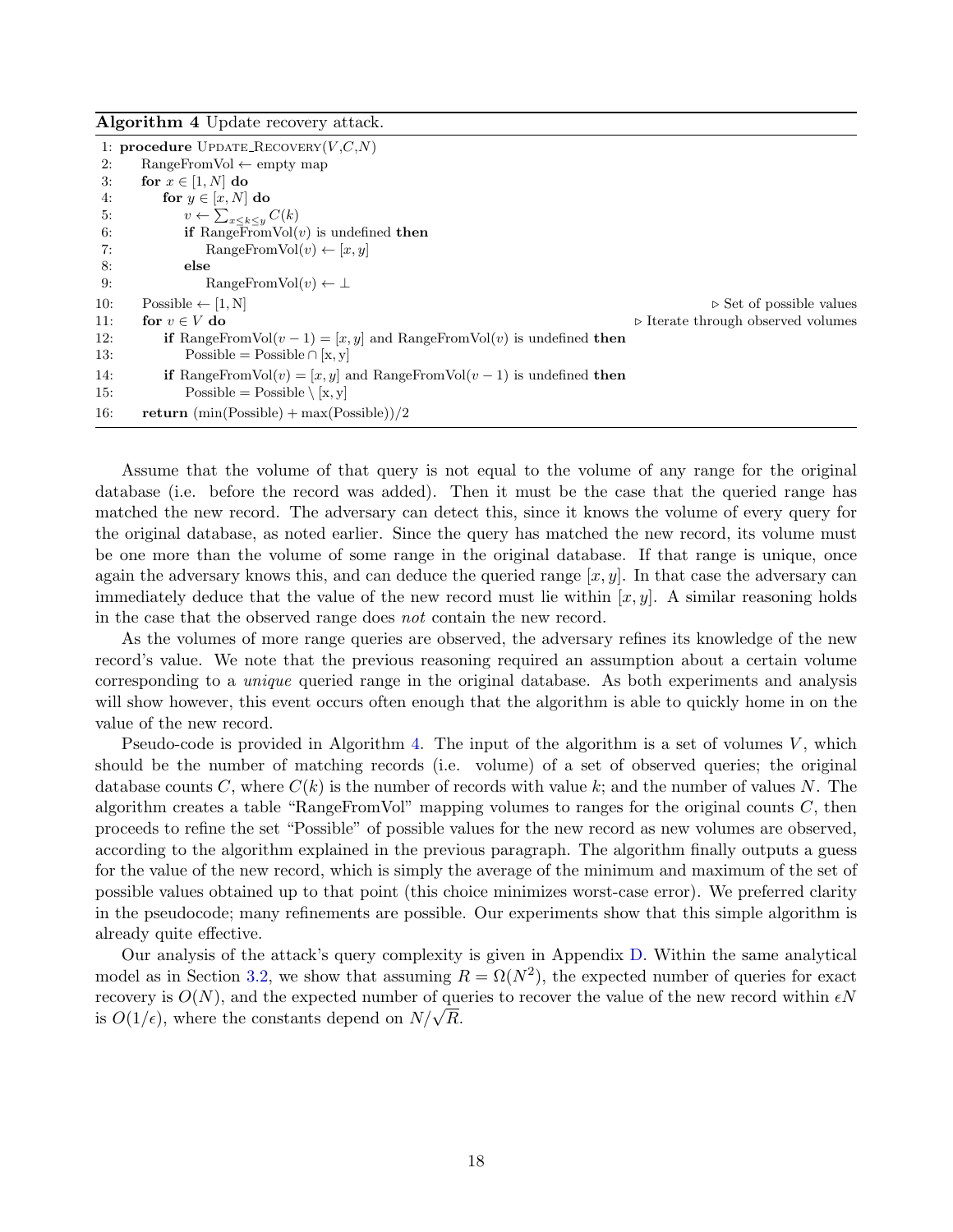|                  | Precision |    |     |     |                         |  |  |
|------------------|-----------|----|-----|-----|-------------------------|--|--|
| $\boldsymbol{R}$ |           |    |     |     | 20\% 10\% 5\% 2\% Exact |  |  |
| 5000             | 47        | 79 | 123 | 229 | 974                     |  |  |
| 10000            | 18        | 29 | 46  | 99  | 391                     |  |  |
| 20000            | 11        | 17 | 27  | 57  | 191                     |  |  |

<span id="page-18-0"></span>Figure 5: Median number of queries needed to achieve the given precision in the output of Algorithm [4,](#page-17-0) for three hospitals with size within  $10\%$  of the given R.

### <span id="page-18-2"></span>4.2 Experiments

We have run Algorithm [4](#page-17-0) on the age data of patients in three hospitals of sizes within 10% of  $R = 5000$ , 10000 and 20000, extracted from the same HCUP data as in Section [3.3.](#page-12-0) The age data is capped at 90 in our dataset for privacy reasons, and so the number of values is  $N = 91$ . Thus the choices of sizes 5000, 10000 and 20000 reflect the cases where R is respectively close to  $N^2/2$ ,  $N^2$  and  $2N^2$ . Update recovery should work well in parameter regimes when the main reconstruction attack works well: around  $R \geq N^2/2$ . Effectiveness should degrade gracefully below that value.

If R is close to  $N^2/2$  or below, it may happen that most or all ranges that would allow to uniquely identify the value of the new record collide with other volumes; in that case exact recovery could be very expensive or impossible. If recovery is impossible, the average number of queries required for recovery is technically infinite. Obviously, an infinite average does not reflect the fact that in practice, recovery should usually succeed with a low number of queries. For this reason we use medians instead of averages.

Results are given in Figure [5.](#page-18-0) As predicted by our model, the number of queries needed for exact recovery is of the order of magnitude of a reasonably small multiple of N, although the constant degrades when R approaches  $N^2/2$ . The number of queries necessary to achieve a precision  $\epsilon$  does appear to behave as  $O(1/\epsilon)$ . Furthermore, the value of the new record can be approximated reasonably well within relatively few queries, especially for larger R: for  $R = 20000$  we see that observing the volume of 27 queries suffices to recover the value of the new record within an error of 5%, i.e. within 5 years.

## <span id="page-18-1"></span>5 Range Query Reconstruction via CDF Matching

In Section [3,](#page-5-3) we described an attack that achieves database reconstruction from the volumes of unknown queries. Once the database has been reconstructed, the queries themselves can also be reconstructed from their volumes by matching an observed volume to the set of possible queries that have that volume. Thus, one generic approach to query reconstruction is to observe enough volumes to reconstruct the database using the previous attack, then simply match queries to volumes using the reconstructed database. In Appendix [E](#page-37-0) we confirm experimentally that this attack is very effective. A drawback of this approach is that many queries must be observed before any information is learned about any queries. If an attacker wants to learn as much as it can from a set of queries of any size, a different approach is needed.

In this section, we describe an attack that achieves query reconstruction "online", meaning the adversary can infer a set of likely underlying values for the query as soon as it observes its corresponding volume. We call this attack "CDF matching". CDF matching uses an estimate of the database distribution (below, an "auxiliary distribution") to infer the underlying (hidden) query as soon as its volume is observed. Various works [\[NKW15,](#page-25-11) [GSB](#page-25-12)+17] have argued that attacks with auxiliary distributions are realistic; such distributions can come from census data [\[BGC](#page-24-6)+18], public employee records [\[GSB](#page-25-12)+17], or even copies of similar databases posted online by hackers.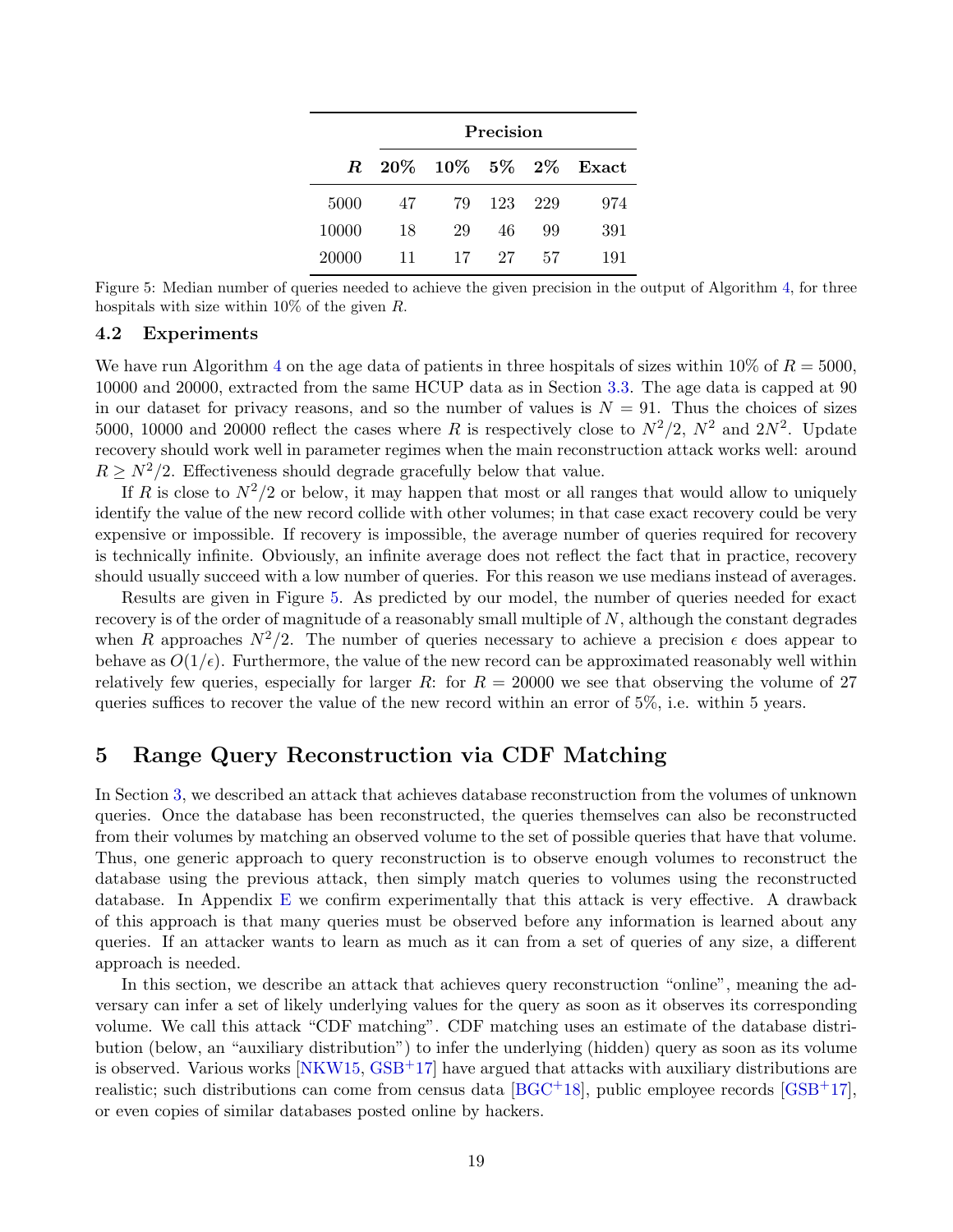First, we will describe the attack and analyze it in the setting where the adversary has full knowledge of the database distribution. Then, we will demonstrate empirically that (1) the attack reveals a substantial amount of information about queries, and (2) our analysis retains much of its predictive power even when the adversary has a poor auxiliary distribution.

**Preliminaries.** Before describing our attack we will state and discuss two useful technical tools. The **Kolmogorov-Smirnov (KS) distance** between CDFs F and G is  $KS(F, G) = \sup_x |F(x) - G(x)|$ . Let  $I_b$  is 1 if  $b = 1$  and 0 otherwise. The Dvoretzky-Kiefer-Wolfowitz (DKW) inequality [\[DKW56\]](#page-24-7) is a Chernoff-type bound on the maximum distance between the empirical and true CDF of a distribution.

**Theorem 1** (Dvoretzky-Kiefer-Wolfowitz). Let  $\pi_{DB}$  be a distribution on  $[1, N]$ , and  $X_1, \ldots, X_R$  be R *i.i.d.* samples from  $\pi_{DB}$ . Let  $\hat{F}(i) = \frac{1}{R} \sum_{j=1}^R \mathbf{I}_{X_j \leq i}$  and  $F(i) = \sum_{j=1}^i p_i$  for  $i \in [1, N]$ . Then

$$
\Pr\left[\left|\sup_i\left|\hat{F}(i)-F(i)\right|>\epsilon\right]\right]\leq 2e^{-2R\epsilon^2}.
$$

This is a useful result for several reasons. First, it implies convergence for volumes of range queries, since the volume of every query [i, j] can be written  $R \cdot (F(j) - F(i-1))$ . It is also a uniform convergence bound, meaning its guarantees apply to all range queries simultaneously. Finally, its rate of convergence is nearly as fast as a single Chernoff bound, though it applies to many events at once.

### 5.1 The CDF Matching Attack

First define some notation. Let the number of records in the database be R. Let  $\pi_{DB} = (p_1, \ldots, p_N)$  be a distribution over  $[1, N]$ , and  $\mathcal R$  the set of all range queries on  $[1, N]$ . We model the database as a sequence of R i.i.d. samples  $X_1, \ldots, X_R$  from  $\pi_{\text{DB}}$ . For any query  $q = [a, b]$ , define  $V_{DB}(q) = \sum_{i=1}^R \mathbf{I}_{a \leq X_i \leq b}$  and  $\Pr[\,q\,] = \sum_{\ell \in q} p_\ell.$ 

Let our attack be represented by the adversary A. For any query q, A takes as input  $\pi_{\text{DB}}$ ,  $R$ ,  $V_{DB}(q)$ , and the confidence parameter  $0 < \delta < 1$ . The adversary A first computes a *precision*  $\epsilon$  with the property that

$$
\Pr\left[\sup_{q' \in \mathcal{R}} \left| \frac{V_{DB}(q')}{R} - \sum_{\ell \in q'} p_{\ell} \right| \le \epsilon \right] \ge 1 - \delta
$$

using the DKW inequality, as  $\epsilon = \sqrt{(2 \log \frac{2}{\delta})/R}$ . The adversary A then outputs

$$
\hat{Q} = \left\{ q' \in \mathcal{R} : \left| \Pr\left[ q' \right] - \frac{V_{DB}(q)}{R} \right| \le \epsilon \right\}.
$$

We will measure success on two axes: (1) raw accuracy, which measures whether the true query is in the candidate set  $Q$ , and  $(2)$  uncertainty reduction, which measures the size of  $Q$  (where smaller  $Q$ s reduce the attacker's uncertainty more). There are many ways to refine the CDF matching attack, such as using constraints on query volumes. One such constraint is that for two volumes  $v_1 < v_2$ , the query with volume  $v_2$  cannot be contained in the query with volume  $v_1$ . Such refinements would increase reconstruction accuracy but would make the attack "offline", so we leave it to future work.

<span id="page-19-0"></span>Analysis. Next we turn to analyzing the performance of the CDF matching attack. With the DKW inequality as a tool, it is straightforward to put tight analytical bounds on these two performance metrics in an ideal query reconstruction setting where the adversary has precise knowledge of the database distribution and the database is sampled i.i.d. The following theorem lower-bounds raw accuracy and is proven via a simple application of DKW.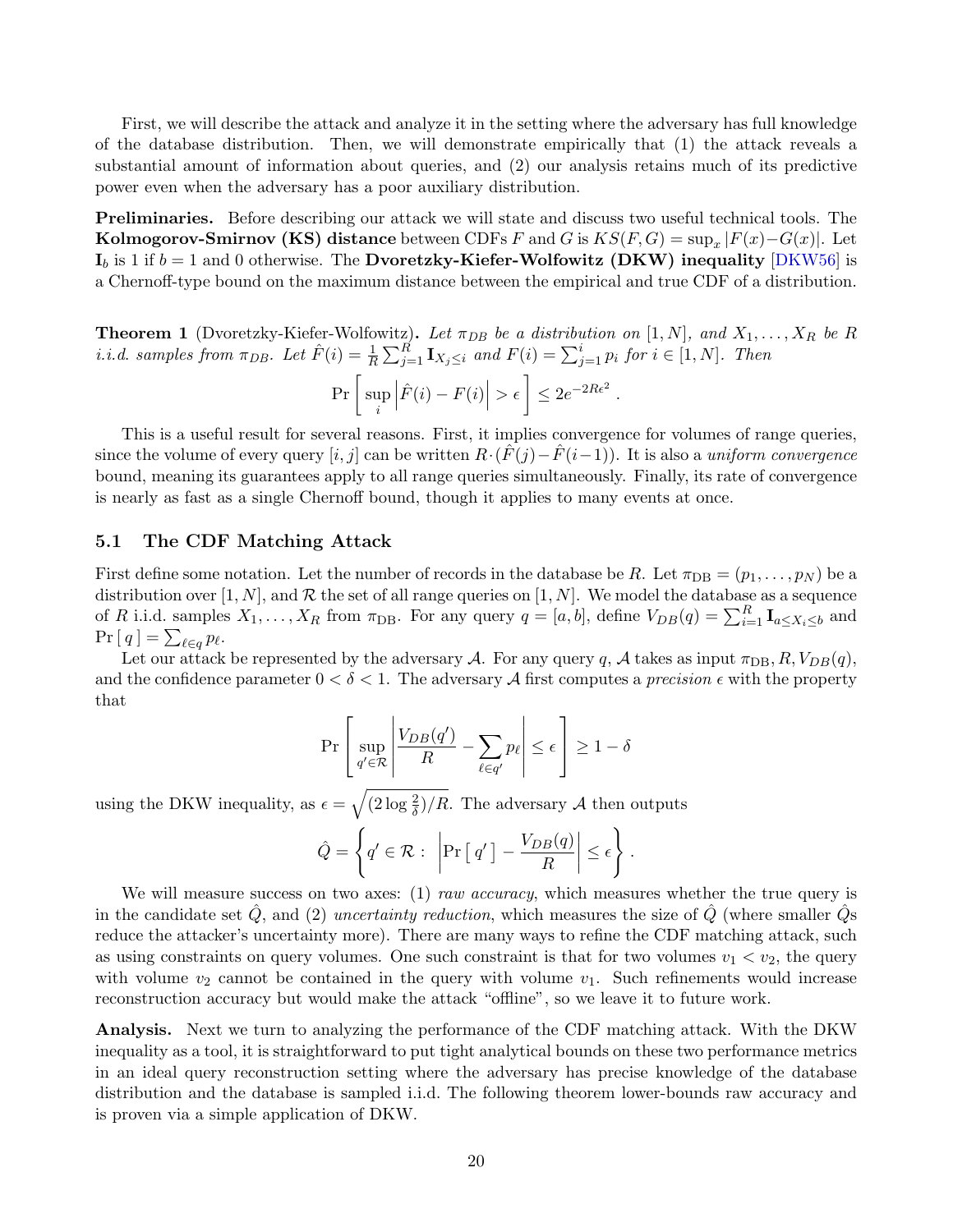**Theorem 2.** Let  $\pi_{DB} = (p_1, \ldots, p_N)$  be a distribution on  $[1, N]$ , and let R be the set of all intervals of  $[1, N]$ . Let  $DB = X_1, \ldots, X_R$  be R i.i.d. samples from  $\pi_{DB}$ . For a range query  $q = [i, j]$  on  $[1, N]$ , define  $\Pr[q] = \sum_{\ell=i}^{j} p_{\ell}$  and  $V_{DB}(q) = \sum_{k=1}^{R} \mathbf{I}_{i \leq X_k \leq j}$ . Let A be an adversary which on input  $\pi_{DB}, R, V_{DB}(q)$ and  $0 < \delta < 1$  computes  $\epsilon = \sqrt{(2 \log \frac{2}{\delta})/R}$  and outputs  $\hat{Q}$  as defined above. Define Err to be the event, over the coins used to sample  $DB$ ,  $\exists q \in \mathcal{R}$  so that  $q \notin \mathcal{A}(\pi_{DB}, R, V_{DB}(q), \delta)$ . Then  $\Pr[\text{Err}] \leq \delta$ .

*Proof.* If the event Err happens, then there exists a query  $q = [a, b]$  for which  $q \notin \mathcal{A}(\pi_{\text{DB}}, R, V_{DB}(q), \delta)$ . By the definition of  $\hat{Q}$ , this implies  $\sqrt{(2\log\frac{2}{\delta})/R} < |V_{DB}(q)/R-\Pr[|q|]|$ . We can rewrite the right-hand side purely in terms of CDFs, as

$$
\begin{aligned}\n&\left|\frac{V_{DB}([1,b])}{R} - \frac{V_{DB}([1,a-1])}{R} - (\Pr[1,b] - \Pr[1,a-1])\right| \\
&= \left|\left(\frac{V_{DB}([1,b])}{R} - \Pr[1,b]\right) + \left(\Pr[1,a-1] - \frac{V_{DB}([1,a-1])}{R}\right)\right| \\
&\le \left|\frac{V_{DB}([1,b])}{R} - \Pr[1,b]\right| + \left|\frac{V_{DB}([1,a-1])}{R} - \Pr[1,a-1]\right|.\n\end{aligned}
$$

Since  $V_{DB}([1, b])/R$  is exactly the empirical CDF  $\hat{F}(b)$  of b and Pr [1, b] is the true CDF  $F(b)$  of b, either  $|\hat{F}(b)-F(b)|$  or  $|\hat{F}(a-1)-F(a-1)|$  is greater than  $\left(\sqrt{(2\log\frac{2}{\delta})/R}\right)/2$  (wlog say it's the former). Since  $\sup_i |\hat{F}(i) - F(i)| \geq |\hat{F}(b) - F(b)|$ , this implies  $\sup_i |\hat{F}(i) - F(i)| > \left(\sqrt{(2\log\frac{2}{\delta})/R}\right)/2$ . An upper-bound on the probability of this event can be obtained by directly applying DKW. This yields  $Pr[Err] \leq \delta$ , as needed.  $\Box$ 

This theorem implies that an adversary that chooses its candidate set in CDF matching via the DKW inequality has perfect raw accuracy except with probability  $\delta$ . Even with an inaccurate auxiliary distribution, Theorem [2](#page-19-0) and other results of this form are likely to hold as long as the KS distance between the true distribution and the adversary's auxiliary distribution is low.

Next we present a theorem on the *uncertainty reduction* of the CDF matching attack. Uncertainty reduction measures the number of queries which could correspond to an observed volume. Intuitively, uncertainty about the underlying query of an observed volume is related to the number of queries whose probabilities are "close" to the real query.

**Theorem 3.** Let  $\pi_{DB} = (p_1, \ldots, p_N)$  be a distribution on  $[1, N]$ , and let R be the set of all intervals of [1, N]. Let  $DB = X_1, \ldots, X_R$  be R i.i.d. samples from  $\pi_{DB}$ . For a range query  $q = [i, j]$  on [1, N], define  $\Pr[\,q\,] = \sum_{\ell=i}^j p_\ell \text{ and } V_{DB}(q) = \sum_{k=1}^R \mathbf{I}_{i \leq X_k \leq j}.$  For any query  $q, \ 0 < \delta < 1, \text{ and } \epsilon = \sqrt{(2\log \frac{2}{\delta})/R}$ define  $C_q = \{q' \in \mathcal{R} : |\Pr[q] - \Pr[q']| \le 2\epsilon\}$  and  $CS_q = \{q' \in \mathcal{R} : |\Pr[q'] - (V_{DB}(q)/R)| \le \epsilon\}$ . (Note that  $C_q$  is fixed by  $\pi_{DB}, \delta, R$  while  $CS_q$  is a random variable.) Define CS to be the event, over the coins used to sample DB,  $\bigcup_{q \in \mathcal{R}}(|CS_q| > |C_q|)$ . Then  $\Pr[\text{CS }] \leq \delta$ .

*Proof.* If the event CS happens, then there exists a  $q \in \mathcal{R}$  so that  $|CS_q| > |C_q|$ . For query q,  $C_q$  is the set of queries for which an  $\epsilon$  interval around their expected volume overlaps with the  $\epsilon$  interval around the expected volume of q. Thus,  $|CS_q| > |C_q|$  implies there exists q' so that  $|(V_{DB}(q')/R) - Pr(q')| > \epsilon$ . Applying DKW lets us upper-bound the probability of this happening by  $\delta$ .  $\Box$ 

This theorem is useful because it relates the size of the candidate set for a query to the number of other queries whose expected volumes are close in probability. Further, for a given database distribution we can quantify the rate at which the candidate sets for range queries get smaller as the number of records increases.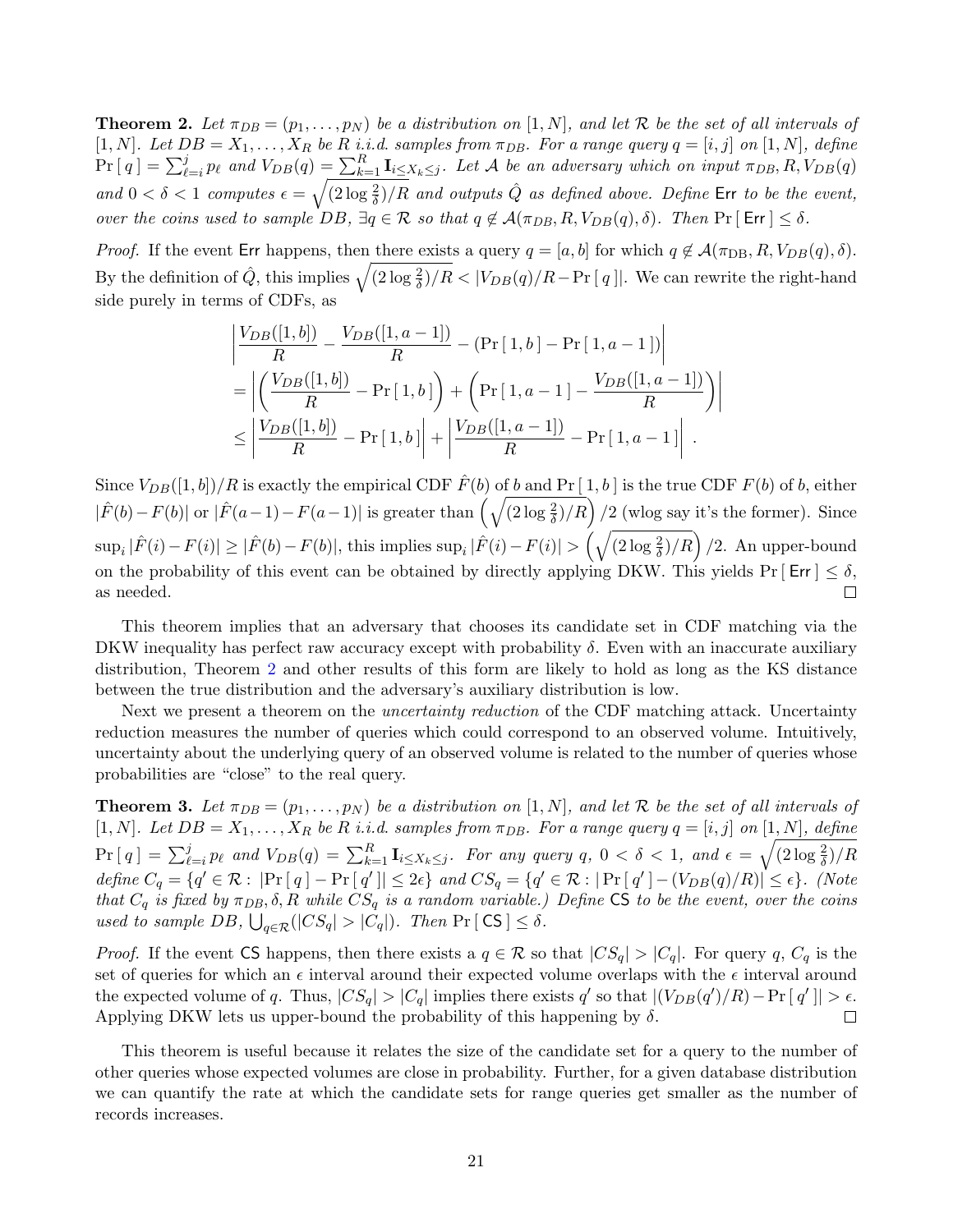<span id="page-21-0"></span>

Figure 6: Results of CDF matching experiments on HCUP attributes. The number appearing below each attribute is the median across all hospitals of the KS distance between an individual hospital and the auxiliary distribution. The percentage corresponding to each bar pattern is the proportion of queries in the set  $\hat{Q}$  for the correct predictions; thus, smaller numbers are better.

### 5.2 Experimental Results

We performed two types of experiments to assess the risk of query reconstruction. The first type assumes the exact count of each element in the database is known, either because the database was stolen or the attacker observed enough queries to run the clique-finding algorithm described above. For space reasons, a description of the exact procedure and the results appear in Appendix [E.](#page-37-0)

The second type of experiment evaluates the CDF matching algorithm using the attributes described in Figure [7](#page-30-0) of Appendix [B.](#page-28-0) In each experiment, we took the individual hospital records for that attribute for a particular year's HCUP data to be the targets of the attack. We used the aggregate counts of a different year of HCUP data as the auxiliary data. We ran experiments with different combinations of auxiliary data and target hospitals for the HCUP years 2004, 2008, 2009 and 2013. Surprisingly, both the performance of the experiments and the median KS distance between the auxiliary distribution and the target hospitals varied only a small amount between different experiments for an attribute, so for simplicity of exposition we will only present one experiment for each.

An individual experiment performs the following steps: first, we compute the number of records R in the target hospital. Then we compute the epsilon given by the DKW inequality for R and  $\delta = 0.05$ . Then for each query in the target hospital, we compute the set of candidate queries  $\hat{Q}$  as described above. Figure [6](#page-21-0) shows the median raw recovery rate (i.e. the median fraction of times the correct query is in  $\hat{Q}$ ) broken down by the sizes of the sets  $\hat{Q}$ . The set sizes are relative to the total number of queries for each attribute (given in Figure [7\)](#page-30-0); to save space we omit converting the percentages to absolute sizes. Roughly, the total height of each bar is the median fraction of correct predictions (of any size) and the different patterns on each bar report how much reduction in uncertainty each correct prediction gives the adversary (where a *smaller* number means the size of  $\hat{Q}$  is smaller, and the adversary's uncertainty is reduced more). With precise knowledge of the database distribution and i.i.d. samples, the median raw recovery rate would be 100% except with probability 0.05. With no knowledge at all, the "baseline guessing" attack would simply set  $\hat{Q}$  to be all possible queries. On this graph, this would be a bar with the 100% pattern going from 0.0 to 1.0.

Discussion. The raw recovery rate varied widely between different attributes. For the two largest attributes (AGEDAY and LOS) almost every set  $\hat{Q}$  contained the correct query. However, both attributes have an extremely skewed distribution, so for almost all queries  $\hat{Q}$  contained almost every possible query.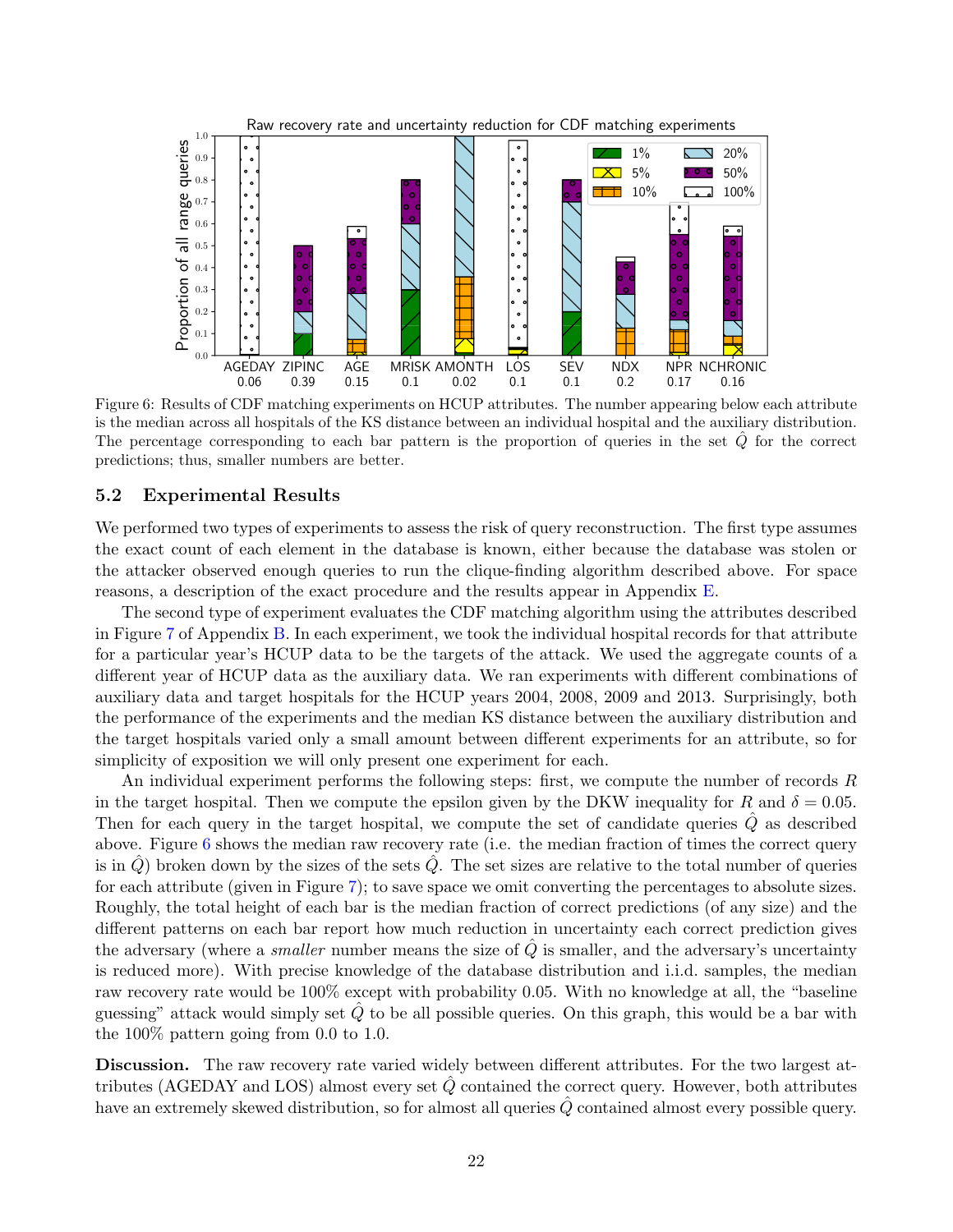Thus, the "reconstruction" achieved for most queries is not better than baseline guessing. The attack performed well on AMONTH, and there the sets  $\hat{Q}$  were much smaller—over 30% of the recovered queries had  $|Q| \leq 8$ . The auxiliary data was quite good for AMONTH: the median KS distance was only 0.02.

The results for NDX, NPR, and NCHRONIC are more surprising. All three had relatively large median KS distances, but a substantial fraction (around 15%) of all queries were correctly recovered and had small  $|Q\rangle$ . For NDX and NPR, around 15% of queries were recovered and had  $|Q| < 14$ , and for NCHRONIC around 10% of queries had  $|\hat{Q}| \leq 35$ . The overall recovery rate was high as well. AGE also had many correctly-recovered queries with small  $\tilde{Q}$ , despite a high KS distance. In fact, in more than 80% of hospitals there were correctly-recovered queries with  $|Q| \leq 15$ , which corresponds to only 0.4% of possible range queries! Despite having a poor auxiliary distribution, for all these attributes the attack was able to recover fine-grained information about many queries. Further, the analysis (in particular Theorem [2\)](#page-19-0), which formally only holds when the auxiliary distribution is nearly perfect, is still partially predictive for accuracy in a noisy setting.

The conclusions we draw from these experiments are twofold: (1) simple query reconstruction attacks can reveal fine-grained information about queries and damage privacy even in practical settings and with poor auxiliary data, and (2) idealized models of these attacks proven under seemingly strong assumptions (such as perfect auxiliary data or i.i.d. samples) maintain much of their predictive power when these assumptions are violated.

**Database reconstruction.** If enough queries are reconstructed with high accuracy, it is possible to reconstruct the database as well. If we write each query  $q = [a, b]$  as a 0-1 row vector where  $q_i = 1$ if  $a \leq i \leq b$  and zero otherwise, the database DB (a vector with N components whose sum is R) is an (integer) solution to the system of linear equations  $Q \cdot DB = \vec{v}$  where Q is a matrix of row vectors for each recovered query, and  $\vec{v}_i$  is the volume of the *i*th query. If the rank of the matrix  $\mathcal Q$  is N, the matrix-vector equation has a unique solution and the database can be recovered exactly.

Even if only a few queries are recovered correctly and the rank of the matrix is less than  $N$ , the set of integer solutions to  $Q \cdot DB = \vec{v}$  (with  $\sum_i DB_i = R$ ) is exactly the set of possible databases having all the observed volumes. With knowledge of the database distribution, the "maximum-likelihood" database for any set of recovered queries can be constructed using integer convex programming: observe that for  $\pi_{DB} = (p_1, \ldots, p_N)$  and a candidate solution  $DB = (x_1, \ldots, x_N)$ , the log of the probability  $\Pr[DB; \pi_{\text{DB}}] = {R! \choose x_1! \cdots x_N!} p_1^{x_1} \cdots p_N^{x_N}$  can be well-approximated by a convex function (using Stirling's approximation for  $log x_i$ !). Using a standard relax-and-round approach to convert the integer problem to one over  $\mathbb{R}^N$ , a convex programming solver can reconstruct the database with all the observed volumes having the highest probability. Of course, one can use the attack from Section [3](#page-5-3) to reconstruct the database; the advantage of this approach is that it requires far fewer queries. We leave a more detailed treatment to future work.

### <span id="page-22-0"></span>6 Countermeasures

In this section we briefly discuss some possible countermeasures to our attacks. There are two basic kinds of countermeasures: client processing and adding noise.

Volume information can be hidden if the client does some additional processing of queries and results. If instead of issuing a single query, the client batches several queries together, the volume of any individual query will not be revealed. If queries are infrequent, this could incur a high latency penalty. Another approach is putting a lower limit on the width of a range query. If the client wants to query a small range, it queries a larger range and filters the unneeded results locally. This incurs bandwidth overhead, but may be feasible in some settings. The database could be bucketed, meaning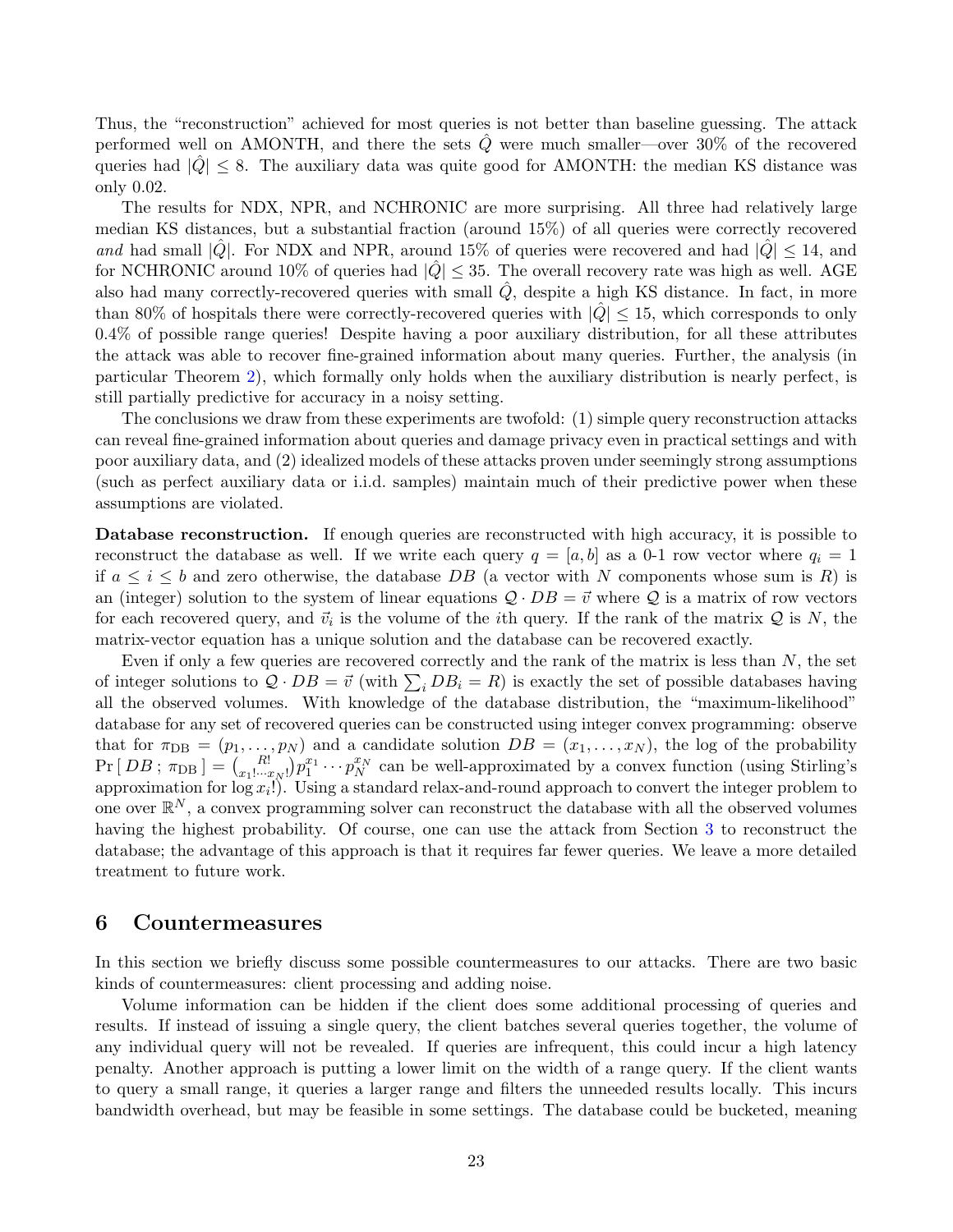records which are close in value are treated as one logical "value" for the purposes of retrieval [\[HMT04\]](#page-25-13). Bucketing would not generally prevent reconstruction, but would ensure the exact counts of individual elements are not revealed.

Adding noise to the volumes can be done by adding dummy records to the database, incurring server storage overhead. It seems inherent that the security benefit is directly related to the storage overhead: a small number of dummy records (yielding low storage overhead) will give little or no security benefit. One principled way of adding dummy records is using differential privacy (DP), as suggested by KKNO in a follow-up work [\[KKNO17\]](#page-25-14). Rather than querying the database directly, they query the output of a DP mechanism for range queries. Intuitively, the DP mechanism prevents reconstruction of the exact count of every element in the database. Crucially, their guarantees do not extend to query reconstruction: while query reconstruction *should* be less accurate, no formal guarantee precludes accurate query reconstruction. Since a thorough examination of DP countermeasures would be quite involved, we leave it to future work.

## 7 Related Work

Aside from KKNO, there are two recent works on reconstruction attacks which are related to ours. The first is by Cash et al. [\[CGPR15\]](#page-24-8), who present an attack for revealing keyword search queries on naturallanguage documents based on the number of results returned. Their sole attack in the volume-only setting requires perfect knowledge of the documents in the database and simply matches an observed volume with the query having that count. Our query reconstruction attack with exact counts (discussed in Section [5\)](#page-18-1) can be seen as a version of their count attack.

The other recent paper related to our attacks is by Lacharité *et al.* [\[LMP18\]](#page-25-2). Their auxiliary data attack is similar in some ways to the CDF matching attack in Section [5.](#page-18-1) They target full reconstruction, assuming both access pattern and rank leakage, but do not provide a formal analysis. In contrast, our CDF matching attack targets query reconstruction with fewer assumptions. Moreover, it is accompanied by an analysis which gives tight theoretical guarantees and maintains its predictive ability even if the auxiliary data is inaccurate.

In the security community, communication volume and other traffic features like packet timings have long been used to perform traffic analysis and website fingerprinting attacks. For example, Wright et al. [\[WBC](#page-25-15)+08] recovered spoken phrases from encrypted VoIP traffic by training a model on packet sizes and timings. Both the settings and goals of these works are distinct from ours; in particular they rely on information that is not available in our setting.

Some countermeasures for communication volume leakage exist. For example, IPSec has an optional "Traffic Flow Confidentiality" mode that adds padding. TLS 1.3 and SSH also allow packets to be padded. These countermeasures are not widely used in practice, both because they are usually too expensive to deploy in large systems and because prior work [\[DCRS12\]](#page-24-0) has shown the overall usefulness of these countermeasures is quite low.

In a recent follow-up [\[KKNO17\]](#page-25-14) to their reconstruction attacks, KKNO combine ORAM and differential privacy with the goal of preventing database reconstruction attacks based on either access pattern or communication volume. We discuss this work in Section [6.](#page-22-0)

## 8 Conclusions and Future Directions

In this work we demonstrate practical reconstruction attacks which use only volume leakage. In the context of encrypted databases, it is worth noting that while ORAM protects against attacks that require access pattern leakage, it remains vulnerable to volume attacks. Given the rich volume information that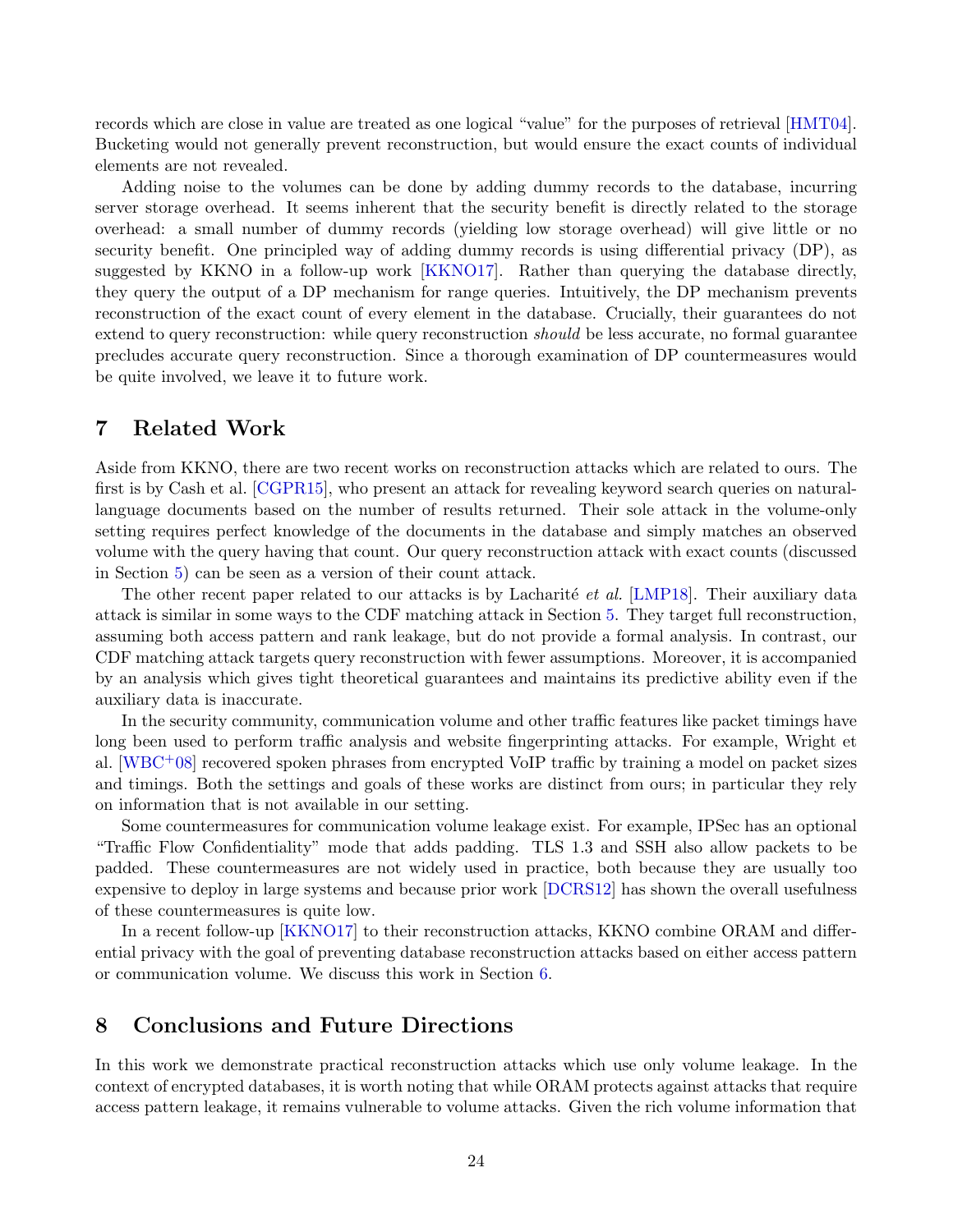can be recovered from a database snapshot [\[GRS17\]](#page-25-4), one unavoidable and surprising conclusion of this work is that ORAM by itself is insufficient to argue security even against reconstruction attacks carried out by a snapshot attacker. An empirical study of whether our attacks can be carried out using only a database snapshot is an interesting direction for future work.

## Acknowledgments

The first author was supported by NSF Graduate Research Fellowship DGE-1650441. Portions of this work were written while the first author was visiting Royal Holloway, University of London. The second author was supported by the European Union's Horizon 2020 research and innovation programme under grant agreement H2020-MSCA-ITN-2014-643161 ECRYPT-NET. The third and fourth authors were supported by EPSRC Grant EP/M013472/1.

## References

- <span id="page-24-6"></span>[BGC+18] Vincent Bindschaedler, Paul Grubbs, David Cash, Thomas Ristenpart, and Vitaly Shmatikov. The tao of inference in privacy-protected databases. In PVLDB, 2018.
- <span id="page-24-4"></span>[BK73] Coen Bron and Joep Kerbosch. Algorithm 457: Finding all cliques of an undirected graph. Commun. ACM, 1973.
- <span id="page-24-9"></span>[Bol98] Béla Bollobás. Random graphs. In *Modern graph theory*. Springer, 1998.
- <span id="page-24-2"></span>[CGKO06] Reza Curtmola, Juan A. Garay, Seny Kamara, and Rafail Ostrovsky. Searchable symmetric encryption: improved definitions and efficient constructions. In Ari Juels, Rebecca N. Wright, and Sabrina De Capitani di Vimercati, editors, ACM CCS 06, pages 79–88. ACM Press, October / November 2006.
- <span id="page-24-8"></span>[CGPR15] David Cash, Paul Grubbs, Jason Perry, and Thomas Ristenpart. Leakage-abuse attacks against searchable encryption. In Indrajit Ray, Ninghui Li, and Christopher Kruegel:, editors, ACM CCS 15, pages 668–679. ACM Press, October 2015.
- <span id="page-24-1"></span>[CJJ+13] David Cash, Stanislaw Jarecki, Charanjit S. Jutla, Hugo Krawczyk, Marcel-Catalin Rosu, and Michael Steiner. Highly-scalable searchable symmetric encryption with support for Boolean queries. In Ran Canetti and Juan A. Garay, editors, CRYPTO 2013, Part I, volume 8042 of LNCS, pages 353–373. Springer, Heidelberg, August 2013.
- <span id="page-24-0"></span>[DCRS12] Kevin P. Dyer, Scott E. Coull, Thomas Ristenpart, and Thomas Shrimpton. Peek-a-boo, i still see you: Why efficient traffic analysis countermeasures fail. In 2012 IEEE Symposium on Security and Privacy, pages 332–346. IEEE Computer Society Press, May 2012.
- <span id="page-24-7"></span>[DKW56] Aryeh Dvoretzky, Jack Kiefer, and Jacob Wolfowitz. Asymptotic minimax character of the sample distribution function and of the classical multinomial estimator. The Annals of Mathematical Statistics, 1956.
- <span id="page-24-5"></span>[FGT92] Philippe Flajolet, Daniele Gardy, and Loÿs Thimonier. Birthday paradox, coupon collectors, caching algorithms and self-organizing search. Discrete Applied Mathematics, 1992.
- <span id="page-24-3"></span>[Gol87] Oded Goldreich. Towards a theory of software protection and simulation by oblivious RAMs. In Alfred Aho, editor, 19th ACM STOC, pages 182–194. ACM Press, May 1987.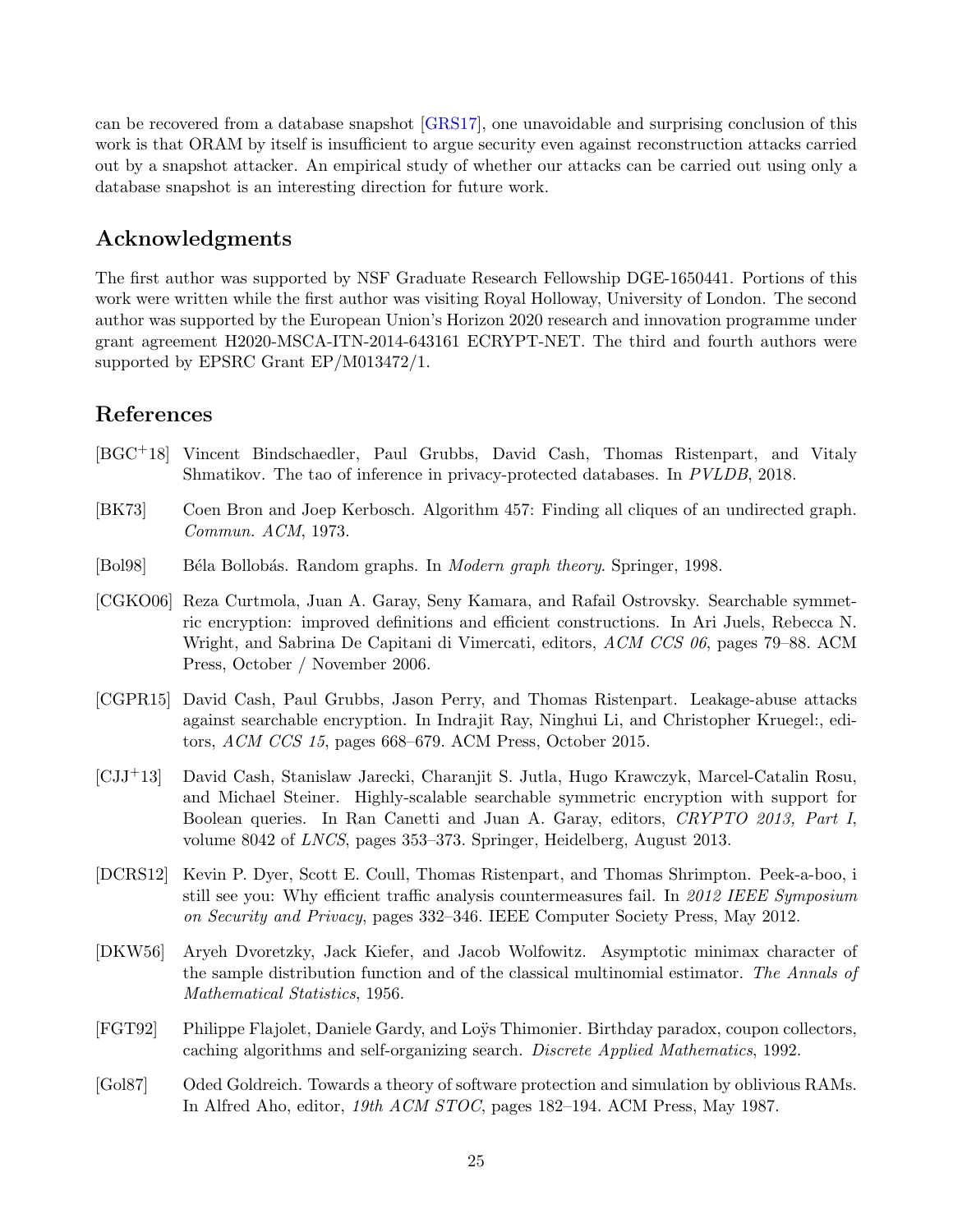- <span id="page-25-4"></span>[GRS17] Paul Grubbs, Thomas Ristenpart, and Vitaly Shmatikov. Why your encrypted database is not secure. In HotOS, 2017.
- <span id="page-25-12"></span>[GSB+17] Paul Grubbs, Kevin Sekniqi, Vincent Bindschaedler, Muhammad Naveed, and Thomas Ristenpart. Leakage-abuse attacks against order-revealing encryption. In 2017 IEEE Symposium on Security and Privacy, pages 655–672. IEEE Computer Society Press, May 2017.
- <span id="page-25-13"></span>[HMT04] Bijit Hore, Sharad Mehrotra, and Gene Tsudik. A privacy-preserving index for range queries. In VLDB, 2004.
- <span id="page-25-10"></span>[HSS08] Aric A. Hagberg, Daniel A. Schult, and Pieter J. Swart. Exploring network structure, dynamics, and function using NetworkX. In Proceedings of the 7th Python in Science Conference, 2008.
- <span id="page-25-0"></span>[KKNO16] Georgios Kellaris, George Kollios, Kobbi Nissim, and Adam O'Neill. Generic attacks on secure outsourced databases. In Edgar R. Weippl, Stefan Katzenbeisser, Christopher Kruegel, Andrew C. Myers, and Shai Halevi, editors, ACM CCS 16, pages 1329–1340. ACM Press, October 2016.
- <span id="page-25-14"></span>[KKNO17] Georgios Kellaris, George Kollios, Kobbi Nissim, and Adam O'Neill. Accessing data while preserving privacy. arXiv 1706.01552, 2017.
- <span id="page-25-2"></span>[LMP18] Marie-Sarah Lacharité, Brice Minaud, and Kenneth G. Paterson. Improved reconstruction attacks on encrypted data using range query leakage. In 2018 IEEE Symposium on Security and Privacy (SP), pages 1–18. IEEE Computer Society Press, 2018.
- <span id="page-25-6"></span>[Lub85] Michael Luby. A simple parallel algorithm for the maximal independent set problem. In 17th ACM STOC, pages 1–10. ACM Press, May 1985.
- <span id="page-25-5"></span>[MM65] J. W. Moon and L. Moser. On cliques in graphs. Israel Journal of Mathematics, 1965.
- <span id="page-25-8"></span>[MU05] Michael Mitzenmacher and Eli Upfal. Probability and computing: Randomized algorithms and probabilistic analysis. Cambridge university press, 2005.
- <span id="page-25-11"></span>[NKW15] Muhammad Naveed, Seny Kamara, and Charles V. Wright. Inference attacks on propertypreserving encrypted databases. In Indrajit Ray, Ninghui Li, and Christopher Kruegel:, editors, ACM CCS 15, pages 644–655. ACM Press, October 2015.
- <span id="page-25-9"></span>[Pei14] Tiago P. Peixoto. The graph-tool python library. 2014.
- <span id="page-25-1"></span>[SST17] Roei Schuster, Vitaly Shmatikov, and Eran Tromer. Beauty and the burst: Remote identification of encrypted video streams. In USENIX Security, 2017.
- <span id="page-25-3"></span>[SvDS+13] Emil Stefanov, Marten van Dijk, Elaine Shi, Christopher W. Fletcher, Ling Ren, Xiangyao Yu, and Srinivas Devadas. Path ORAM: an extremely simple oblivious RAM protocol. In Ahmad-Reza Sadeghi, Virgil D. Gligor, and Moti Yung, editors, ACM CCS 13, pages 299–310. ACM Press, November 2013.
- <span id="page-25-15"></span>[WBC+08] Charles V Wright, Lucas Ballard, Scott E Coull, Fabian Monrose, and Gerald M Masson. Spot me if you can: Uncovering spoken phrases in encrypted VoIP conversations. In IEEE S&P, 2008.
- <span id="page-25-7"></span>[Zip35] George Kingsley Zipf. The psychobiology of language. 1935.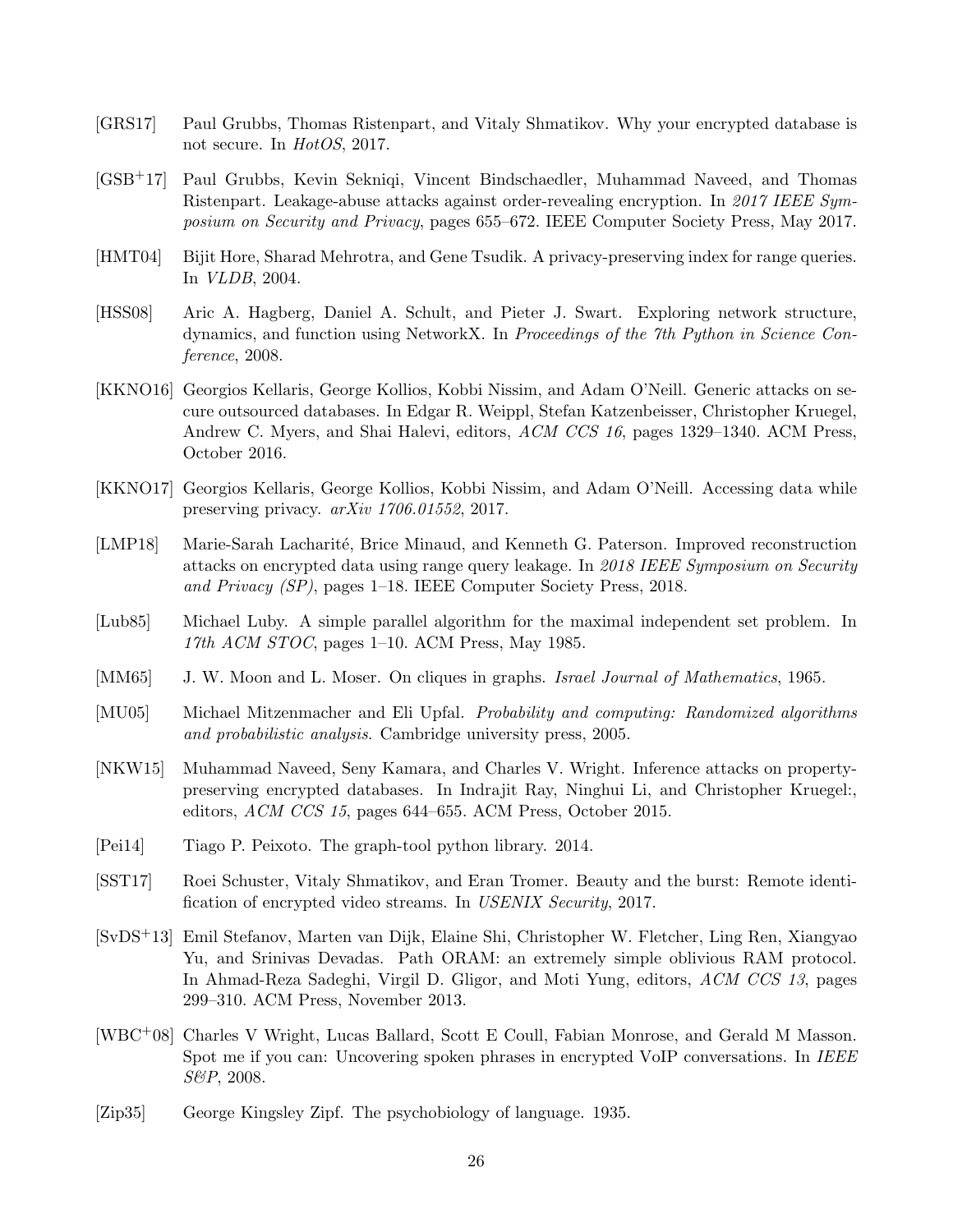## <span id="page-26-0"></span>A Detailed Description of KKNO Reconstruction Attacks

In this appendix we reproduce, for completeness, the reconstruction attacks presented in [\[KKNO16\]](#page-25-0). We also give some evidence that it is difficult (or perhaps even impossible) to adapt to non-uniform query distributions, and conclude by noting some surprising limitations of KKNO's attack.

### A.1 KKNO's Factorization Attack

Suppose the database contains R records with values  $val_1 \le val_2 \le ... \le val_R$  in  $\{1, ..., N\}$ . For ease of notation, define  $val_0 := 0$  and  $val_{R+1} := N + 1$ . Define the *distance*  $d_k$  between the kth and  $(k+1)$ st records as  $d_k \coloneqq val_{k+1} - val_k$ . Let  $u_k$  be the number of distinct queries matching k records, for any  $0 \leq k \leq R$ . (Note that since there are only  $N(N+1)/2$  distinct queries, at most this many  $u_k$ 's can be non-zero.) The  $u_k$ 's then satisfy the following equations:

$$
u_R = d_0 \cdot d_R
$$
  
\n
$$
u_{R-1} = d_0 \cdot d_{R-1} + d_1 \cdot d_R
$$
  
\n
$$
\vdots
$$
  
\n
$$
u_{R-m} = \sum_{k=0}^{m} d_k \cdot d_{R-(m-k)}
$$
  
\n
$$
\vdots
$$
  
\n
$$
u_1 = d_0 \cdot d_1 + d_1 \cdot d_2 + \ldots + d_{R-1} \cdot d_R
$$
  
\n
$$
u_0 = 1/2 \left( \sum_{k=0}^{R} d_k^2 - (N+1) \right)
$$

The key observation from KKNO's work is that if queries are uniformly distributed, then it is possible to determine the  $u_k$ 's by observing enough queries, after which it is possible to construct a polynomial that can be factored into two polynomials whose coefficients are the  $d_k$ 's. That polynomial is

$$
F(x) = u_R + \ldots + u_1 \cdot x^{R-1} + \hat{u}_0 \cdot x^R + u_1 \cdot x^{R+1} + \ldots + u_R \cdot x^{2R},
$$

where the coefficient of  $x^R$  is not  $u_0$ , but  $\hat{u}_0 := 2 \cdot u_0 + N + 1$ . The polynomial can then be factored into two degree-R polynomials, specifically,  $F(x) = d(x) \cdot d^{r}(x)$ , where

$$
d(x) = d_0 + d_1 \cdot x + \ldots + d_R \cdot x^R
$$
, and  
 $d^r(x) = d_R + d_{R-1} \cdot x + \ldots + d_0 \cdot x^R$ .

Polynomial F may not have a unique factorisation into factors of this form, in which case KKNO's algorithm picks one of the possibilities arbitrarily.

The first step of the attack is to observe enough queries to determine the  $u_k$ 's. Let  $c_k$  be the number of queries (out of the observed  $Q$  queries) that have volume k, for any k between 0 and R. Then as the number of queries Q grows, the quantity  $c_k/Q$  gets arbitrarily close to  $u_k \cdot \frac{1}{N(N+1)}$  $\frac{1}{N(N+1)/2}$ , and therefore it is possible to solve for the  $u_k$ 's and proceed with constructing and factorizing  $F(x)$ . KKNO show that the approach we just sketched correctly recovers all  $u_k$ 's after  $\Omega(N^4 \log N)$  queries, except with inverse polynomial (in N) probability. Note that this attack can also cope with some  $d_i$  values being zero.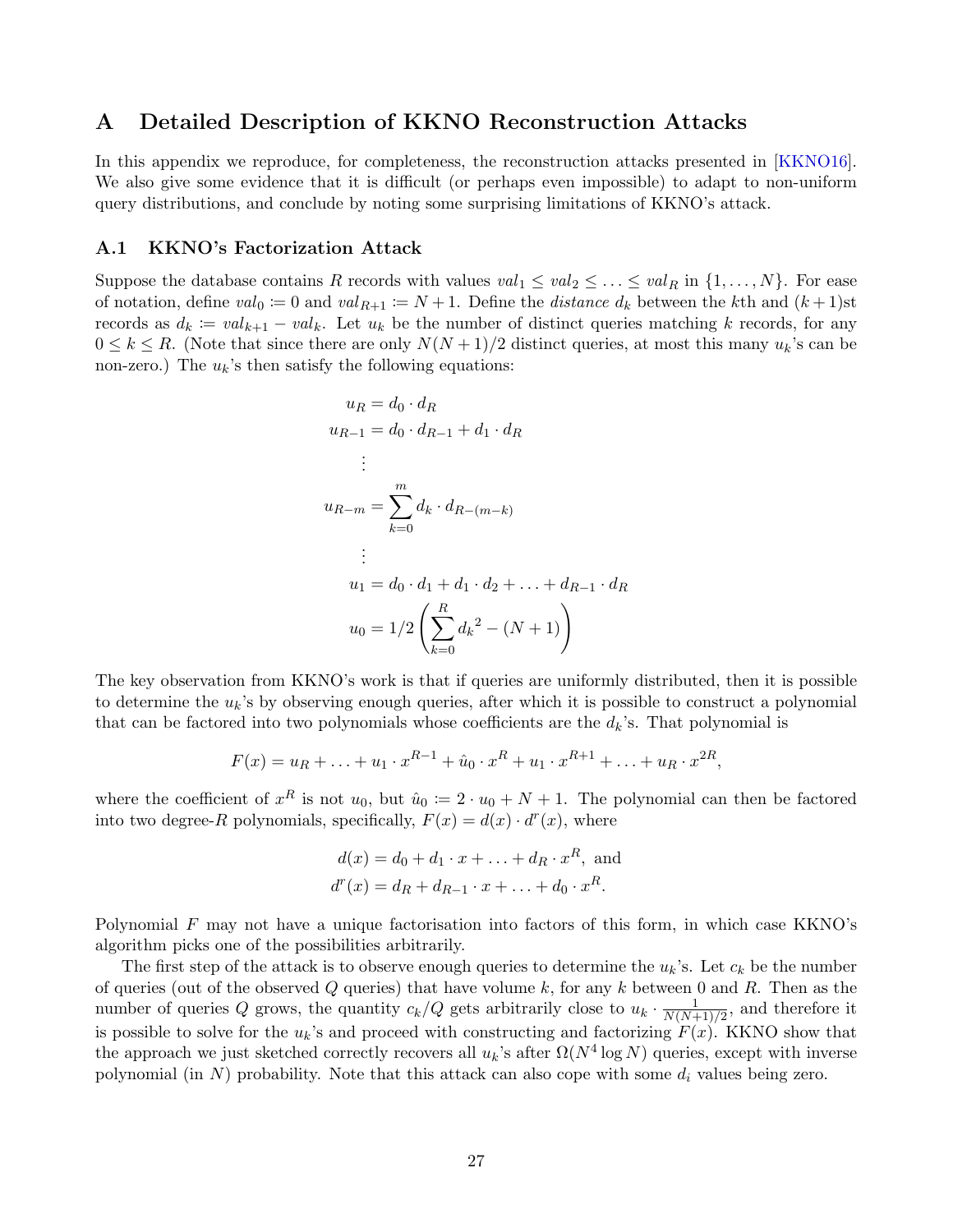### A.2 KKNO for Non-Uniform Query Distributions

The assumption that the query distribution is uniform is inherent to KKNO's algorithm; without such an assumption, it is not clear how to determine the  $u_k$ 's from the  $c_k$ 's. In fact, with non-uniform query distributions, it is sometimes not possible to uniquely determine the  $u_k$ 's. Consider the following example with  $N = 3$ ,  $R = 3$ , and query distribution as follows:

$$
Pr([1, 1]) = 1/4
$$
  
\n
$$
Pr([2, 2]) = 1/8
$$
  
\n
$$
Pr([2, 3]) = 1/6
$$
  
\n
$$
Pr([2, 3]) = 1/6.
$$
  
\n
$$
Pr([3, 3]) = 1/6.
$$
  
\n
$$
Pr([3, 3]) = 1/6.
$$

Suppose that after sufficiently many queries Q have been observed, the counts are as follows:

$$
c_0/Q = 1/6
$$
  $c_1/Q = 1/4$   $c_2/Q = 1/4$   $c_3/Q = 1/3$ .

In this case, it is impossible to distinguish whether the element counts are  $\{1, 2, 0\}$  (or the reflection  $\{0,2,1\}$  or  $\{2,1,0\}$  (or the reflection  $\{0,1,2\}$ ). Note that with a uniform query distribution, KKNO's algorithm would have succeeded in both cases since the corresponding polynomials factor into unique pairs of degree-3 polynomials:

$$
F_1(x) = 2 + 2x + x^2 + 6x^3 + x^4 + 2x^5 + 2x^6
$$
  
=  $(x^3 + x^2 + 2)(2x^3 + x + 1)$ , and  

$$
F_2(x) = 2 + x + 2x^2 + 6x^3 + 2x^4 + x^5 + 2x^6
$$
  
=  $(x^3 + x + 2)(2x^3 + x^2 + 1)$ .

**Understanding the**  $u_i$  **via linear algebra.** One way to view the  $u_i$  values for non-uniform distributions is as components of a matrix-vector product, as follows. For a database  $DB$  containing R records drawn from plaintext space [N], define the *volume matrix*  $V_{DB}$  of DB to be a binary matrix with  $R + 1$  rows and  $N(N + 1)/2$  columns. Each column corresponds to a query, with the columns numbered by some canonical ordering on queries. The entry  $v_{ij}$  of  $V_{DB}$  is 1 if the jth query has volume i. Each column has exactly one nonzero entry (since a query can only have one volume) and a row may have zero, one, or more than one nonzero entry (since different queries can have the same volume).

Next, define the vector P. It has  $N(N+1)/2$  entries, each of which is equal to  $2/(N(N+1))$ . Some algebra shows that right-multiplying the matrix  $V_{DB}$  with P results in a vector U with  $R + 1$ entries with the property that  $U_i$  is exactly the  $u_i$  value as defined in the KKNO attack. The vector U is a probability distribution over *volumes* in the case where the query distribution (the vector  $P$ ) is uniformly random. Thus, the goal of the KKNO attack is to estimate the entries of  $U$ . Viewed this way, it is simple to generalize the goal of the KKNO attack to non-uniform query distributions: every query distribution can be written as a vector with  $N(N+1)/2$  positive entries which sum to one.

This viewpoint also gives a way to reason about KKNO's attack with non-uniform query distributions. The above counterexample shows that with non-uniform query distributions some databases can be indistinguishable which would be distinguishable with uniform query distributions. In fact, we can write an expression for any two databases that, if satisfied, means that there exists a query distribution for which the two databases cannot be distinguished (i.e. KKNO's attack must fail). First, let  $\text{Ker}(T)$ be the kernel of a linear transformation T (i.e. the vectors sent to 0 by T). Let  $\mathbb P$  be the set of all probability distributions on  $N(N + 1)/2$  elements.

Take two distinct databases,  $DB_1$  and  $DB_2$ , and their volume matrices  $V_{DB_1}$  and  $V_{DB_2}$ . For simplicity, assume they have the same set of *unique* volumes (meaning the sum of the *i*th row of  $V_{DB_1}$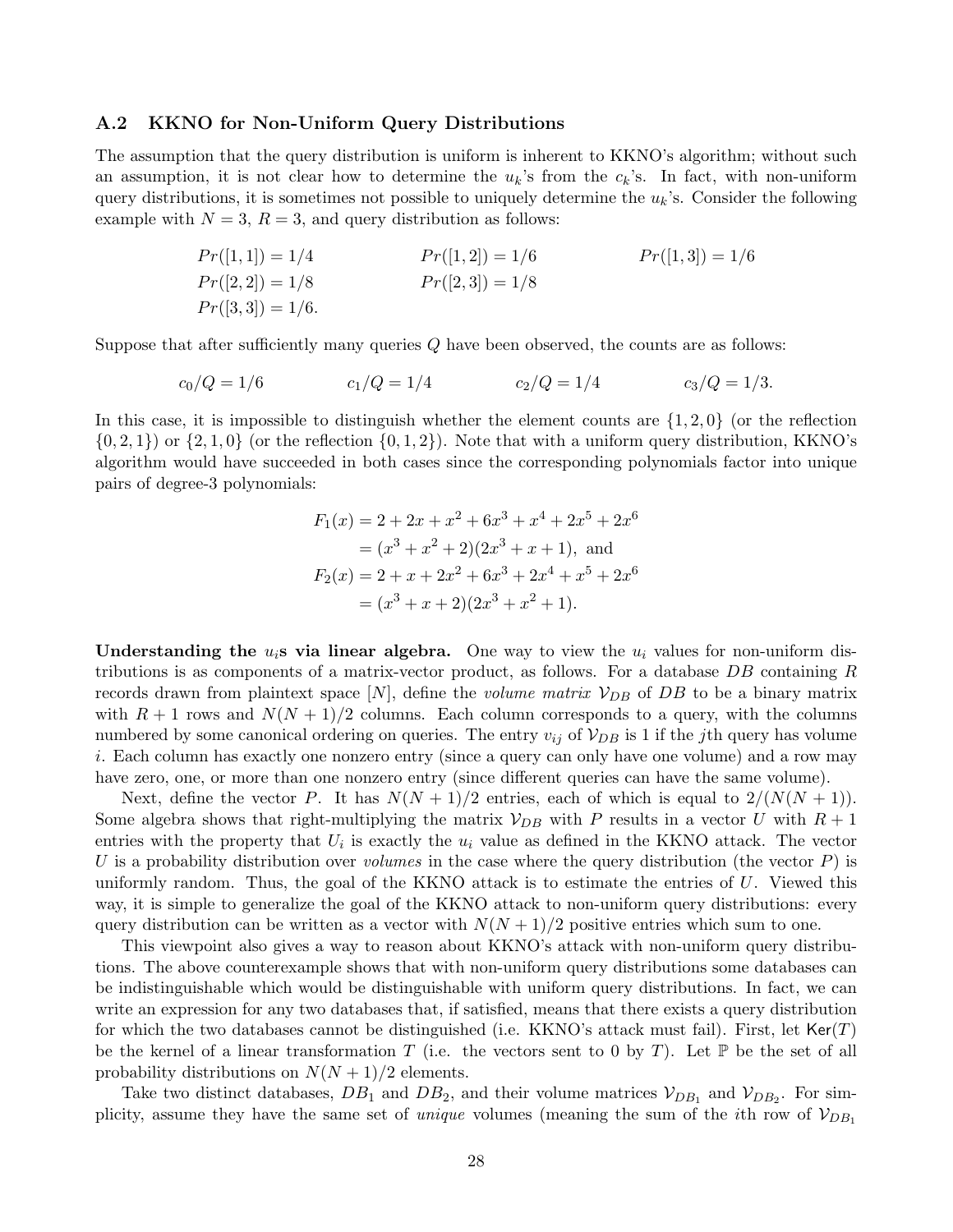is 0 iff the sum of the *i*th row of  $V_{DB_2}$  is zero). Next, look at Ker( $V_{DB_1} - V_{DB_2}$ ). This is the set of vectors v for which  $V_{DB_1}v = V_{DB_2}v$  (and the set of probability distributions for which the  $u_i$  values for  $DB_1$  and  $DB_2$  are the same). In general there are no guarantees about the vectors in this set, but if  $\text{Ker}(\mathcal{V}_{DB_1} - \mathcal{V}_{DB_2}) \cap \mathbb{P} \neq \emptyset$  then there exists a probability distribution over queries for which  $DB_1$  and  $DB_2$  cannot be distinguished.

Clearly there are always some vectors in the intersection—for example, the query distribution where the query  $[1, N]$  occurs with probability 1 and all other queries occur with probability zero is in this set. One can take a subset of  $\mathbb P$  satisfying certain "non-triviality" conditions to get a more meaningful result, but arguing about  $\text{Ker}(\mathcal{V}_{DB_1} - \mathcal{V}_{DB_2}) \cap NT$  for a non-trivial subset  $NT \subset \mathbb{P}$  seems difficult. Techniques from optimization (in particular, linear programming) may be useful here, since if the non-triviality conditions for the set  $NT$  can be written as constraints on a linear program, that program has the property that there is a feasible solution only if  $\textsf{Ker}(\mathcal{V}_{DB_1} - \mathcal{V}_{DB_2}) \cap NT \neq \emptyset$ .

Impossibility of perfectly correct reconstruction. Interestingly, even under KKNO's precise assumptions about the query distribution, there are databases that cannot be reconstructed (even up to reflection). This is because the function that takes a database and outputs its  $u_i$  values is not injective—there are databases on which this function collides! KKNO themselves noted that sometimes the polynomials defined by the  $u_i$  values in their main attack do not have a unique factorization; our experiment below indicates the lack of unique factorization is fundamental to the setting (rather than a deficiency of their particular attack). This implies, surprisingly, that the most natural notion of correctness for reconstruction attacks (that for a fixed database, as the number of observed queries goes to infinity, the attack should be able to reconstruct up to reflection with probability 1) is impossible to achieve when the query distribution is uniform, because there are some distinct databases that generate the same set of volumes. We implemented a simple brute-force experiment that computes the  $u_i$  values and runs KKNO's attack on every possible database where  $N = 17$  and with  $2 \le R \le 15$ . With  $R = 15$ there are just over 300 million possible databases, and KKNO failed due to  $u_i$  collision on 49,000 of them. Here are two databases which have the same  $u_i$  values:

$$
\{0,0,0,3,1,0,0,1,0,1,0,6,1,0,1,0,1\}
$$
  

$$
\{1,1,2,1,1,0,2,2,2,2,0,0,0,1,0,0,0\}
$$

We found  $u_i$  collisions on dense databases as well. Understanding this phenomenon seems to be a difficult but interesting combinatorics question which we leave to future work. The theory of Golomb rulers may give some insight here—observe that two databases whose elementary volumes are Golomb rulers (i.e. sets of numbers that generate every possible value below some threshold via pairwise subtraction) can never be distinguished from volume alone. Two databases with different numbers of elements N can also generate the same volume set.

### <span id="page-28-0"></span>B Description of Experimental Data

In this appendix we will describe the HCUP datasets used in our experiments, as well as the steps we took to extract and process the data. First, we will provide some background on the data. The Agency for Healthcare Research and Quality (AHRQ) is a US government agency which collects a vast amount of data on the American healthcare industry. One of their core projects is the Healthcare Cost and Utilization Project (HCUP), which tracks how healthcare is used and paid for by different demographic groups. Within HCUP there are samples of different types taken every year and made available to researchers. We use the National Inpatient Sample (NIS) as our source of experimental data in this paper. Below and in the main body, when we refer to "HCUP data" we mean the NIS.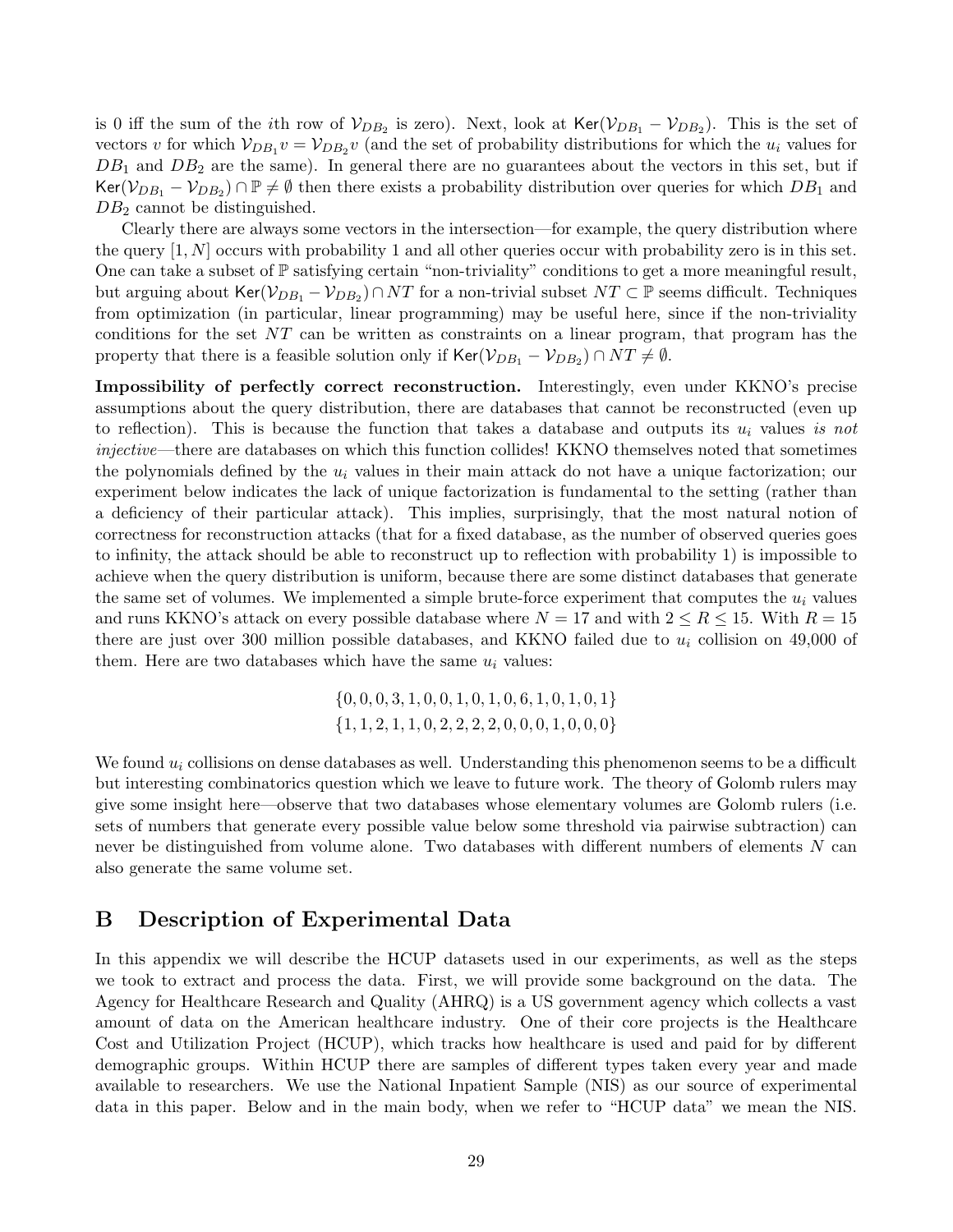The NIS is processed in a de-identifying way that protects patient privacy. We did not attempt to deanonymize any of the data, nor are our attacks designed to deanonymize medical data. All authors underwent the HCUP Data Use Agreement training and submitted signed Data Use Agreements to the HCUP Central Distributor.

Figure [7](#page-30-0) contains information about the number of hospitals contained in each year's HCUP release and the minimum, maximum, and quartiles for the number of records per hospital. There is not too much year-to-year variation in the number of records per hospital for these years, which makes sense considering that until 2012 the HCUP data was collected as a random sample from all hospitals in the USA. This provides evidence that our experiments would be predictive of our attacks' performance (were they carried out on a real hospital database). In 2012, the sampling methodology for HCUP changed—more recent HCUP data is collected using a random sample of patients instead of hospitals. We used the 2013 HCUP data (which contains about seven million patient records) in our query reconstruction experiment in Section [5](#page-18-1) as a source of auxiliary data. Despite the 2013 auxiliary data being a somewhat poorer estimate of per-hospital distributions for earlier years, our query reconstruction attack still performed well with the 2013 auxiliary data (even when attacking 2004 hospitals!).

Attribute-specific processing. Information about the different types of attributes is provided in Figure [7.](#page-30-0) Every year the AHRQ prescribes a format and size for each attribute collected in the various samples. In extracting per-attribute experimental data from HCUP we faced three main complications: (1) hospitals do not generally abide by these prescriptions, (2) the prescribed formats change from year to year, and (3) not all attributes exist in all years of HCUP data. We will describe how we address each of these complications in turn.

Hospitals are strongly encouraged (but not required) to report data in the format dictated by the AHRQ, and some hospitals choose to report their data in incorrect or outdated formats. The AHRQ corrects some of these mistakes before making samples available publicly, but many mistakes still occurred in our data. For example, the attributes NDX, NPR, and NCHRONIC are capped by the AHRQ, but some hospitals still report greater values, which we simply ignored.

In extracting NPR, NDX, and NCHRONIC we also faced the second complication, namely that the number of values changed (increasing from 16 to 26) in 2009. One other attribute whose format changed is AGE. In 2012, for privacy reasons the AHRQ mandated that ages be "top-coded" (i.e. all values above a threshold be grouped into one category) at 90 in all samples. Prior HCUP data was not top-coded; however, for our experiments we chose to top-code all AGE data for two main reasons: (1) to ensure results for AGE are comparable across years and (2) to make our experiments address practical security risks to real deployments (in which ages may be top-coded). In Section [3](#page-5-3) we discuss how this impacts the accuracy of our clique-finding attack.

The only attribute which did not appear in all years (namely not in 2004) of HCUP data was NCHRONIC. Since we had several other datasets for that attribute and the performance of all attacks on that attribute was similar across experiments, we were not concerned. We were not able to obtain the full 2008 NIS, and as a result we did not have MRISK or SEV data for that year. Our attacks performed well on the 2004 and 2009 MRISK and SEV attributes.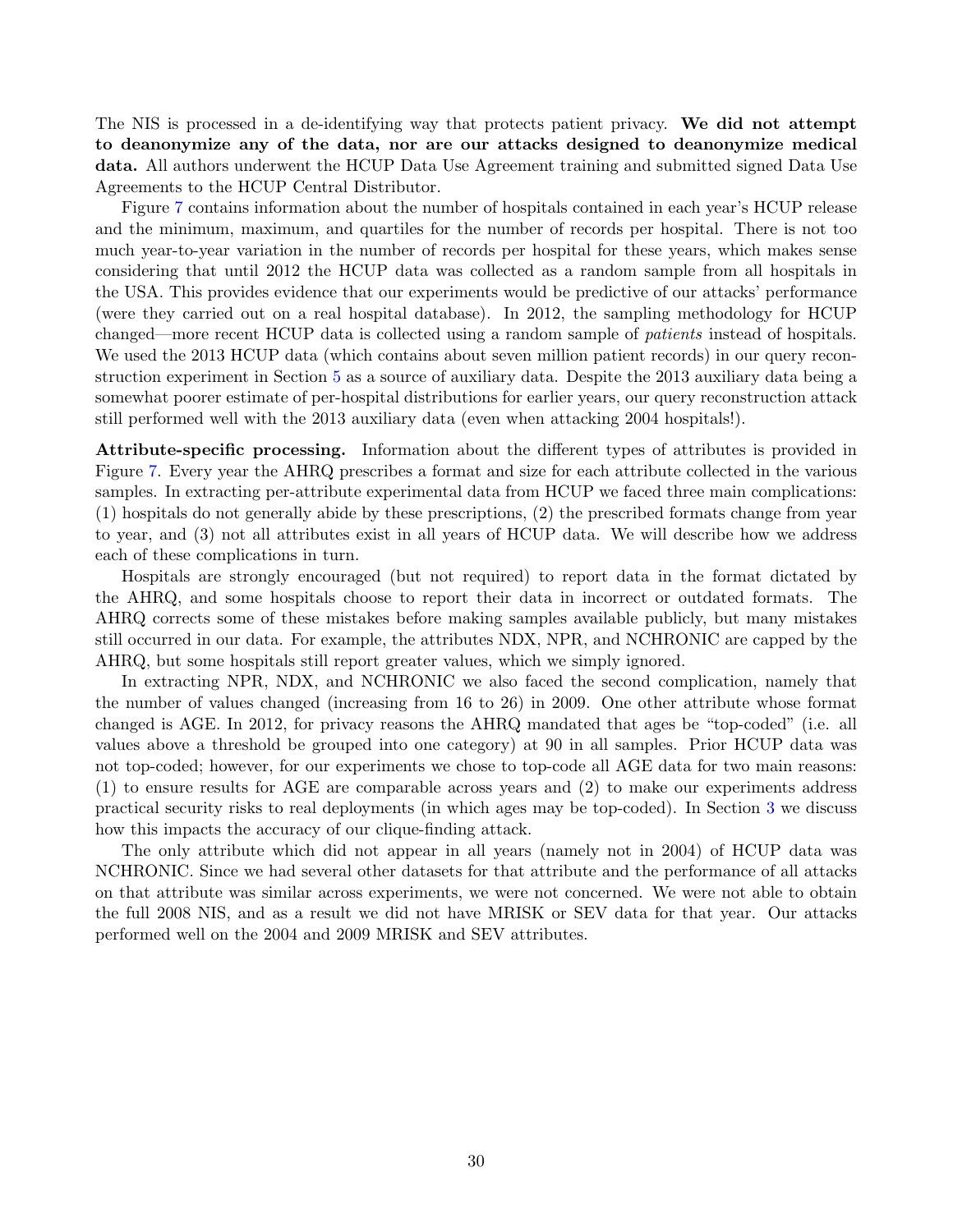<span id="page-30-0"></span>

| Year                                     | $#$ Hospitals   | Min          | 25%            | 50%         | 75%                | Max          |              |
|------------------------------------------|-----------------|--------------|----------------|-------------|--------------------|--------------|--------------|
| 2004                                     | 1004            | 15           | 1199           | 4300        | 11523              | 71580        |              |
| 2008                                     | 1056            | 3            | 889            | 3439        | 11170              | 117372       |              |
| 2009                                     | 1050            | $\mathbf{1}$ | 750            | 3278        | 10487              | 121668       |              |
| Attribute name                           | Abbrev.         | <b>Size</b>  |                | $#$ Queries | 2004               | 2008         | 2009         |
| Age (in days)                            | <b>AGEDAY</b>   |              | 365            | 66795       | $\checkmark$       | $\checkmark$ | $\checkmark$ |
| Length of stay                           | LOS             |              | 365            | 66795       | $\checkmark$       | ✓            | ✓            |
| Age (years)                              | AGE             |              | 91             | 4186        | $\checkmark$       | $\checkmark$ | $\checkmark$ |
| Admission month                          | <b>AMONTH</b>   |              | 12             |             | 78<br>$\checkmark$ | $\checkmark$ | $\checkmark$ |
| $\#$ Chronic condi-<br>tions             | <b>NCHRONIC</b> |              | 16             | 136         |                    | ✓            |              |
|                                          | <b>NCHRONIC</b> |              | 26             | 351         |                    |              | ✓            |
| $#$ Diagnoses                            | <b>NDX</b>      |              | 16             | 136         | ✓                  | ✓            |              |
|                                          | <b>NDX</b>      |              | 26             | 351         |                    |              | ✓            |
| $#$ Procedures                           | <b>NPR</b>      |              | 16             | 136         | ✓                  | ✓            |              |
|                                          | <b>NPR</b>      |              | 26             | 351         |                    |              | ✓            |
| <b>ZIP</b><br>code<br>income<br>quartile | ZIPINC          |              | $\overline{4}$ |             | 10<br>$\checkmark$ | $\checkmark$ | ✓            |
| Mortality risk                           | <b>MRISK</b>    |              | $\overline{4}$ |             | 10<br>✓            |              | ✓            |
| Disease severity                         | <b>SEV</b>      |              | $\overline{4}$ |             | 10<br>$\checkmark$ |              |              |

 $\#$  Patient records per hospital

Figure 7: (Top) Number of hospitals and quartiles for number of records per hospital for 2004, 2008 and 2009 HCUP data. (Bottom) Attributes used in our experiments, their sizes, abbreviations, and their availability for each target year.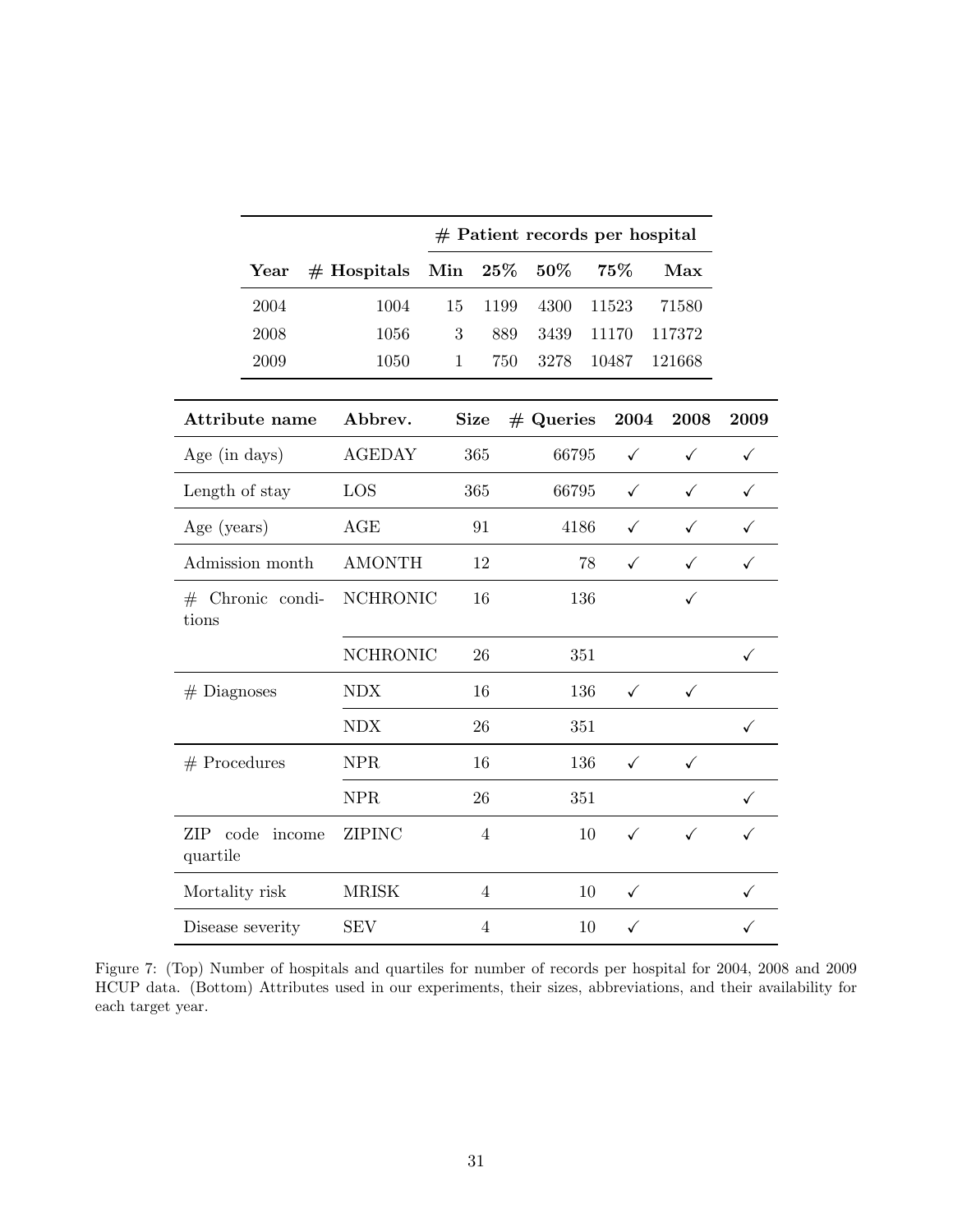## <span id="page-31-0"></span>C Analytical Model of the Main Attack

In this section, we provide an analytical model for the behavior of our main attack from Section [3.](#page-5-3) The goal is to provide insight into the values of relevant quantities, such as the number of volume collisions, relative to the number of values  $N$  and the number of records  $R$ . The main takeaway is that the ratio relative to the number of values *I*V and the number of records *R*. The main takeaway is that the ratio  $R/N^2$  (or its square root  $\sqrt{R}/N$ ) emerges as the critical value that determines whether our main attack succeeds (this also holds for the update attack from Section [4\)](#page-16-0). This observation aligns well with our experiments: if the critical value  $R/N^2$  is much below 1 our attacks typically fail; and if it is 1 or higher our attacks typically succeed easily. The exact cutoff depends on other parameters of the attack, and especially the underlying data distribution.

For the purpose of our analytical model, we assume that the data is distributed uniformly, i.e. each record is assigned a uniform and independent value in  $[1, N]$ . As a result, the number of records matching any particular value (or indeed any range of values) follows a binomial distribution. As explained in Section [3.2,](#page-10-0) the main idea behind our model is to approximate the volume of each range as an independent Poisson variable—the Poisson distribution being a good approximation of the binomial in our parameter range. This is of course a heuristic assumption, and in general our computations will aim to provide simple, readable formulas rather than exact ones. This will rely on approximating some values: for this purpose, we focus on approximations that hold within the relevant parameter range where our attack is close to either succeeding or failing; we do not try to cover extreme ranges (typically  $R \ll N^2$  or  $R \gg N^2$ , where our attack always fails or always succeeds, respectively). That these assumptions and approximations ultimately yield meaningful predictions will be validated by experiments in Appendix [C.4.](#page-35-0)

Intuitively, the fact that the ratio between R and  $N^2$  is the critical quantity to assess the success of our attack is not surprising: indeed, our attacks all essentially require that there are relatively few collisions between the volumes of different ranges (where by few collisions we mean that no more than, say,  $1/2$  of volumes are in collision—so a constant ratio, rather than a negligible one). From this perspective, the number of possible ranges is  $\binom{N}{2} \approx N^2/2$ ; and all volumes must lie within  $[0, R]$ . Hence on a rough intuitive level, it makes sense that having relatively few collisions should require that the ratio  $R/N^2$  should not be too low. The model we now present, and call the Poisson model, will further support this intuition.

### C.1 Number of Volume Collisions

For a given database, we say that two volumes collide iff two distinct range queries have the same volume (i.e. match the same number of records). As a first step, we compute an estimate of the total number of collisions between volumes. For the purpose of this estimate, we will only count the number of pairwise collisions, as this provides a good enough estimate within the relevant parameter range. Furthermore we only count the number of collisions between ranges of the same length: indeed experiments show that this case generates the vast majority of collisions. Moreover this simplification will allow for easily readable closed-form formulas, as we shall see.

We now set out to approximate the probability of collision between the volumes of two range queries of length d. Since each range contains d values, and there are  $R$  uniformly distributed records, each range matches  $Rd/N$  records on average. Accordingly, and following the Poisson model outlined in the introduction of this section, we model the distribution of the corresponding volume as a Poisson variable with parameter  $Rd/N$ .

The difference between two Poisson variables is equal to a Skellam distribution, and so the probability that the two volumes collide is exactly the value of the appropriate Skellam distribution at 0. For two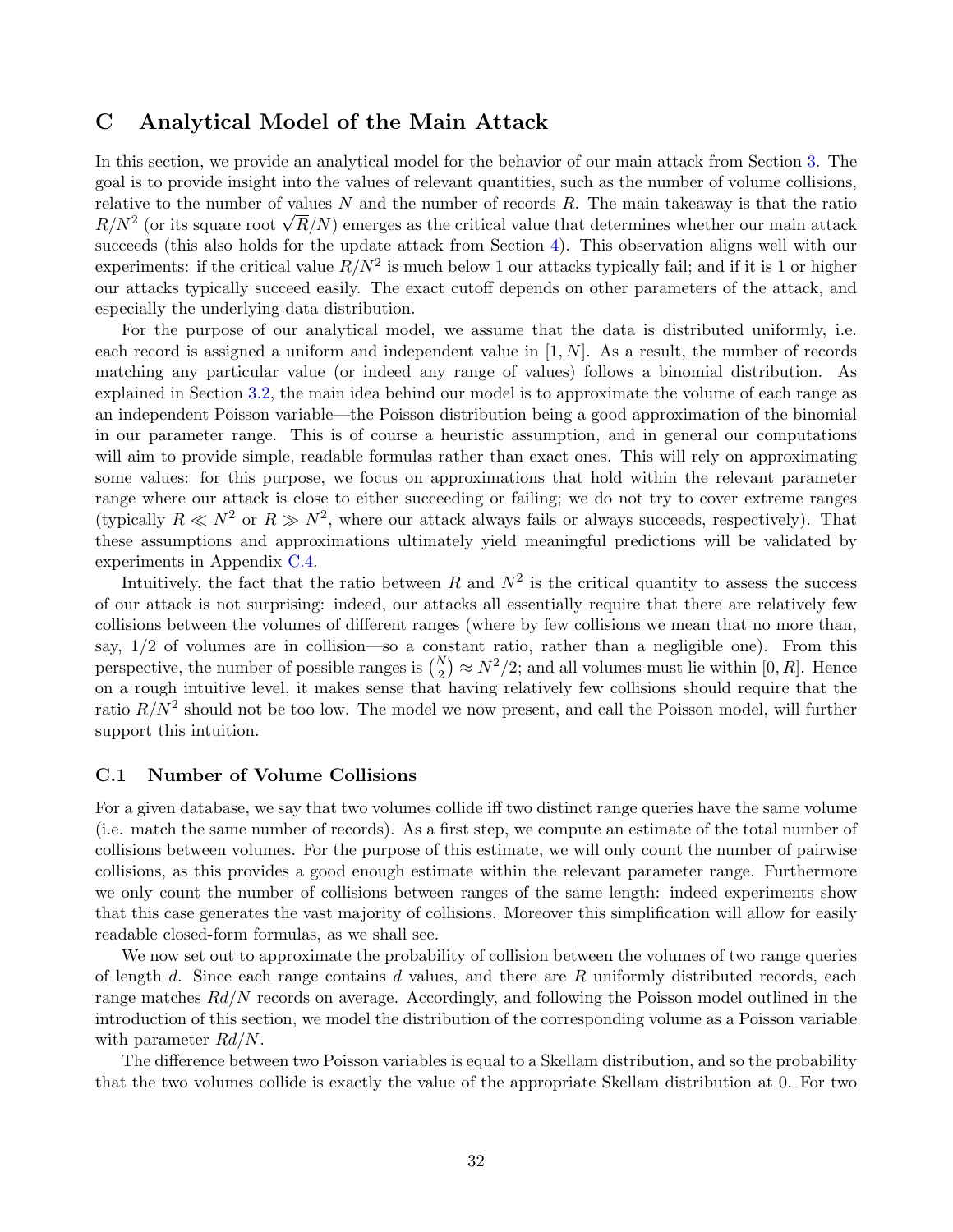Poisson variables with parameter  $\mu = Rd/N$ , this is:

$$
p(\mu) \stackrel{\text{def}}{=} e^{-2\mu} I_0(2\mu)
$$

where  $I_0$  denotes the modified Bessel function of the first kind.

In our parameter range where  $\mu > 1$  (and  $\mu$  is typically much larger),  $I_0(2\mu)$  can be closely approximated by  $e^{2\mu}/\sqrt{4\pi\mu}$ , so that we get:

<span id="page-32-0"></span>
$$
p(\mu) \approx \frac{1}{2\sqrt{\pi\mu}} = \frac{1}{2\sqrt{\pi R d/N}}.\tag{1}
$$

It may be worth pointing out that the Poisson distribution with parameter  $\mu$  tends towards a Gaussian distribution with mean  $\mu$  and variance  $\mu$  for larger  $\mu$ 's, and if we were to use such a Gaussian model instead of our Poisson model, while it would less closely match the multinomial distribution for smaller  $\mu$ 's, it would still yield precisely the same collision probability.

Since there are  $N+1-d$  ranges of length d, it follows that the total number of volume collisions can be approximated by:

$$
\sum_{d=1}^{N} {N+1-d \choose 2} \cdot \frac{1}{2\sqrt{\pi R d/N}}
$$

$$
\approx \frac{1}{4\sqrt{\pi R}} \sum_{d=1}^{N} \frac{(N-d)^2}{\sqrt{d/N}}
$$

$$
= \frac{N^3}{4\sqrt{\pi R}} \sum_{d=1}^{N} \frac{1}{N} \cdot \frac{(1-d/N)^2}{\sqrt{d/N}}
$$

$$
\approx \frac{N^3}{4\sqrt{\pi R}} \int_{x=0}^{1} \frac{(1-x)^2}{\sqrt{x}}
$$

$$
\approx \frac{N^3}{4\sqrt{\pi R}}
$$

where the last line uses the fact that the integral on the right-hand side is equal to  $16/15 \approx 1$ .

is the last line uses the fact that the integral on the right-hand side is equal to 10/15  $\approx$  1.<br>In the end, we get that the total number of volume collisions can be approximated by  $N^3/(4\sqrt{\pi R})$ . Our experiments in Appendix [C.4](#page-35-0) show that this is in fact quite a good estimate.

Since there are  $\binom{N+1}{2} \approx N^2/2$  possible ranges, it also follows that the ratio of volumes in collision among all possible volumes can be estimated to:

$$
\frac{N^3}{4\sqrt{\pi R}} \cdot \frac{2}{N^2} = \frac{N}{2\sqrt{\pi R}}.
$$

As foreshadowed in the introduction of this section, we see that the critical quantity for a constant ratio As foreshadowed in the introduction of this section, we see that the critical quantity for a constant ratio of volumes to be collision-free is  $N/\sqrt{R}$ . In particular, the model predicts that for  $R = \Omega(N^2)$ , the ratio of collisions among volumes is  $O(1)$ .

Another relevant observation is that requiring no collision at all between volumes would impose  $R = \Omega(N^6)$ , which is unreasonable for typical databases. Hence it is crucial that our algorithms should be tolerant to collisions between volumes, as they indeed are.

It is also interesting as a side note to observe that the database counts C such that  $C(k)$  is the number of records with value k satisfies that there are no collision between volumes iff the set of partial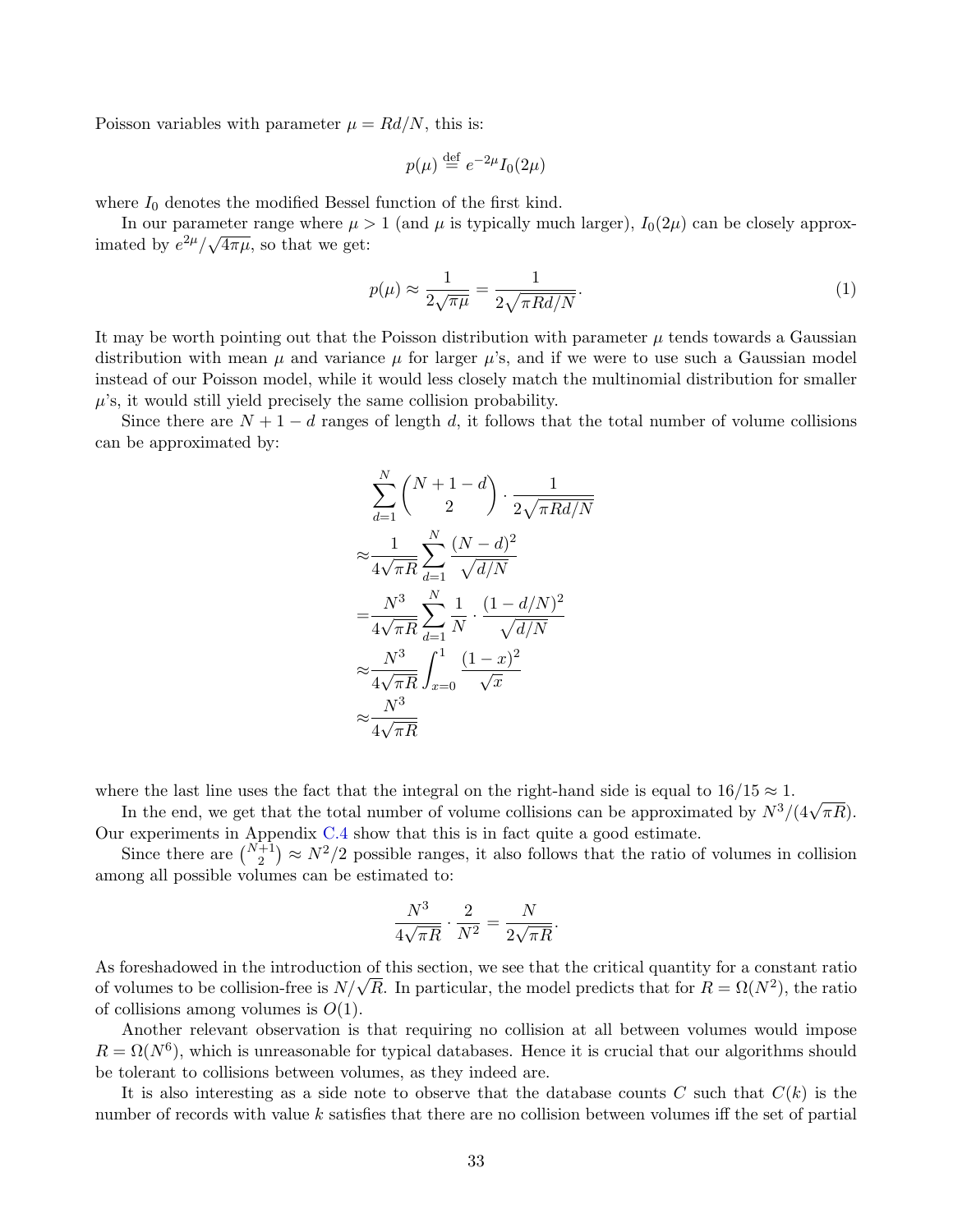sums  $\sum_{k=1}^{n} C(k)$  forms a *Golomb ruler*, i.e. a set of integers such that distances between pairs of integers in the set are pairwise distinct. From this perspective our model predicts that throwing  $R$  balls uniformly at random into N bins generates a Golomb ruler for  $R = \Omega(N^6)$ .

In the next sections we make further use of our analytical model to compute relevant quantities in the graph from our main reconstruction algorithm, namely the number of vertices and edges.

### <span id="page-33-0"></span>C.2 Number of Vertices in the Graph

We now consider the graph from our main attack in Section [3.](#page-5-3) We say that an integer is a volume iff it is the volume of some range, i.e. the number of records whose value lies within that range (we also say that the records are matched by the range).

Recall that the number of vertices in the graph is the number of complemented volumes: that is, the number of volumes v such that  $R - v$  is also a volume. There are  $2(N - 1)$  volumes that are automatically complemented, namely those arising from ranges  $[1, 1], [1, 2], \ldots, [1, N-1]$  and their complements  $[2, N], \ldots, [N, N]$ . Indeed the volumes of these ranges form the clique that our main algorithm seeks. We now set out to estimate the number of volumes  $v$  that are complemented by accident, i.e. not because the complement of the queried range is also a range as previously, but because  $R - v$  happens to collide with the volume of some other range.

If we disregard ranges that are automatically complemented, the number of ranges of length d is  $N-1-d$ . Each one of these ranges is complemented by accident iff the number of records matched by the *complement* of the range collides with the volume of a range. Note that the number of records  $R-v$  in the complement of a range of length d follows the same distribution as the number of records in a range of length  $N - d$ : indeed, as far as the number of records matched by some values is concerned, only the number of values matters, not the fact that they form a range. It follows per Equation [\(1\)](#page-32-0) that the probability that  $R - v$  collides with a given range of length  $N - d$  can be approximated by:

$$
\frac{1}{2\sqrt{\pi R(N-d)/N}}.
$$

Since there are  $d+1$  ranges of length  $N-d$ , it follows that the probability that a range of length d is complemented by accident is close to  $d+1$  times the previous value. Since there are  $N-1-d$  ranges of length d that are not automatically complemented, we get that the number of ranges complemented by accident can be estimated by

$$
\sum_{d=1}^{N} (N-1-d) \frac{d+1}{2\sqrt{\pi R(N-d)/N}}
$$

$$
\approx \frac{N^3}{2\sqrt{\pi R}} \sum_{d=1}^{N} \frac{1}{N} \cdot \frac{(d/N) \cdot (1-d/N)}{\sqrt{1-d/N}}
$$

$$
\approx \frac{N^3}{2\sqrt{\pi R}} \int_{x=0}^{1} x\sqrt{1-x}
$$

$$
\approx \frac{N^3}{8\sqrt{\pi R}}.
$$

Taking into account the  $2(N-1) \approx 2N$  volumes that are automatically complemented, we deduce that the total number of complemented volumes, and hence the number of vertices in the graph, can be approximated by:

$$
2N + \frac{N^3}{8\sqrt{\pi R}}.
$$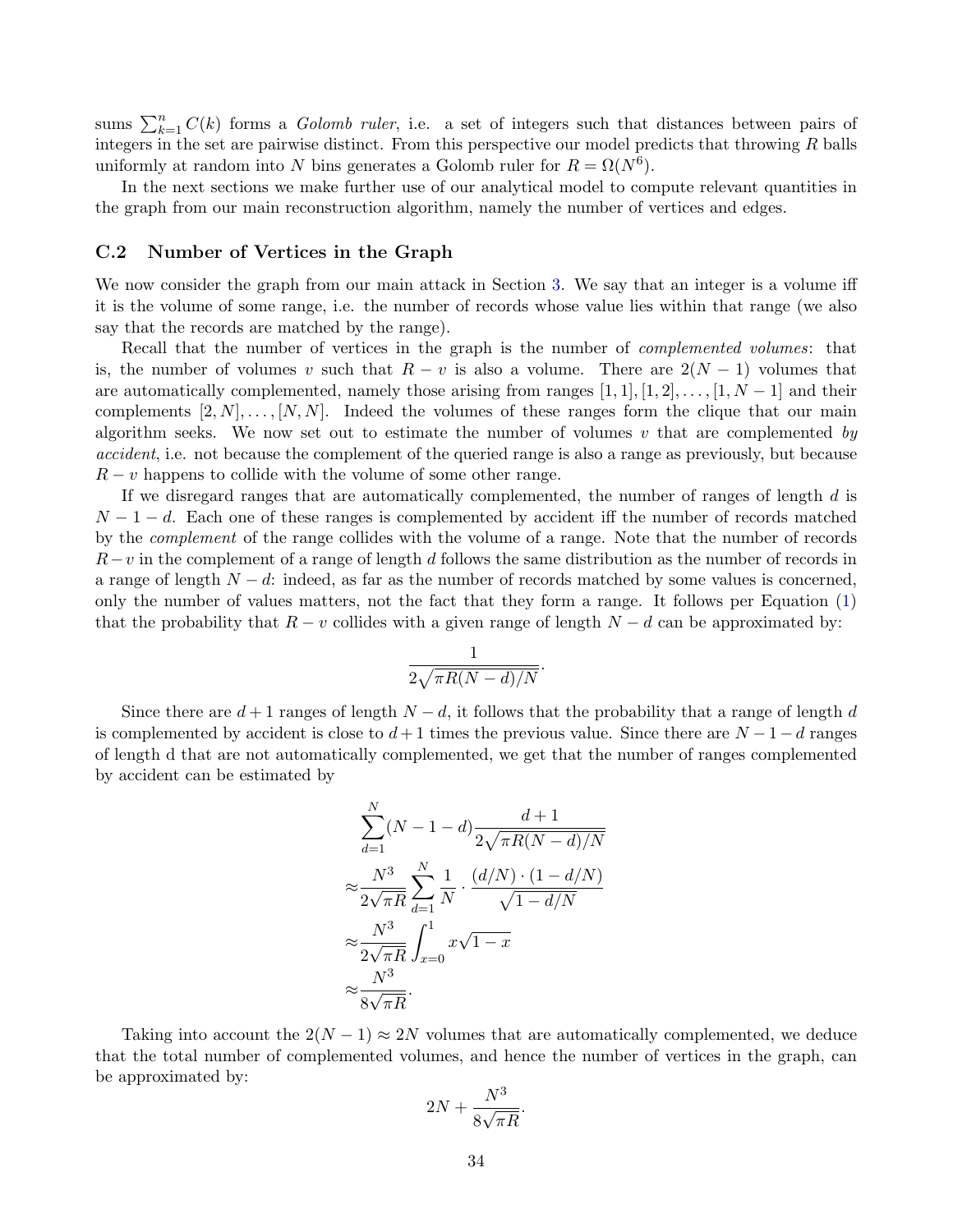### C.3 Number of Edges in the Graph

Recall that two vertices in the graph share an edge iff the (absolute value of) the difference of the corresponding volumes is itself a volume. Since the graph contains two cliques arising from initial segment ranges  $[1, 1], [1, 2], \ldots, [1, N]$  and their complements, it must contain (approximately)  $N^2$  edges arising from these two cliques. Moreover it also contains edges that occur by accident, in the sense that the difference in volumes is a volume not because the set difference of the two ranges is itself a range, but because it happens to collide with the volume of some range. We now set out to estimate the number of such *accidental* edges.

For a given range of length  $d$ , the analysis from Appendix [C.2](#page-33-0) shows that the number of complemented volumes (i.e. vertices) arising from ranges of length  $d$  can be approximated by:

$$
\frac{d(N-d)}{2\sqrt{\pi R(N-d)/N}} = \frac{d\sqrt{N-d}}{2\sqrt{\pi R/N}}.
$$

Following the same line of reasoning as in the previous section, the difference between the volumes of two ranges of length  $d_1$  and  $d_2$  is going to accidentally match the volume of some range of length  $|d_2-d_1|$ with probability close to:

$$
\frac{N - |d_2 - d_1|}{2\sqrt{\pi R |d_2 - d_1|/N}}.
$$

As a result of the previous observations, the number of accidental edges may be approximated by:

$$
\sum_{d_1=1}^N \sum_{d_2=d_1+1}^N \frac{d_1\sqrt{N-d_1}}{2\sqrt{\pi R/N}} \cdot \frac{d_2\sqrt{N-d_2}}{2\sqrt{\pi R/N}} \cdot \frac{N-(d_2-d_1)}{2\sqrt{\pi R(d_2-d_1)/N}}
$$
\n
$$
= \frac{N^7}{8\sqrt{\pi R}^3} \sum_{d_1=1}^N \sum_{d_2=d_1+1}^N \frac{1}{N^2} \cdot d_1/N\sqrt{1-d_1/N} \cdot d_2/N\sqrt{1-d_2/N} \cdot \frac{1-(d_2-d_1)/N}{\sqrt{(d_2-d_1)/N}}
$$
\n
$$
\approx \frac{N^7}{8\sqrt{\pi R}^3} \int_{x=0}^1 \int_{y=x}^1 x\sqrt{1-x} \cdot y\sqrt{1-y} \cdot \frac{1-(y-x)}{\sqrt{y-x}}
$$
\n
$$
\approx \frac{N^7}{80\sqrt{\pi R}^3}
$$

Thus in the end, the total number of edges can be approximated by:

$$
N^2+\frac{N^7}{80\sqrt{\pi R}^3}.
$$

In the previous section, we have seen that the number of vertices can be approximated as  $O(N^3/\sqrt{2})$ R), hence the edge density of the graph (i.e. number of edges divided by the number of vertex pairs) can be hence the edge density of the graph (i.e. number of edges divided by the number of vertex pairs) can be estimated to  $O(N/\sqrt{R})$ . It should be noted that edge density is quite relevant to our main algorithm. Indeed our clique-finding algorithm succeeds as long as the initial range segments  $[1, 1], [1, 2], \ldots, [1, N]$ and their complements induce the only two  $N$ -cliques in the graph. Heuristically, other cliques of size N or greater will only exist if the edge density is close to 1.

To substantiate this, if we were to model our graph as a random graph as far as its clique number is concerned (and disregarding the two N-cliques that necessarily exist), the clique number of a random graph with n vertices and edge density p is  $\Theta(-\log n/\log p)$  [\[Bol98\]](#page-24-9); since the number of vertices is polynomial in  $N$ , having the clique number grow above  $N$  would thus require that the edge density should be  $1 - O(\log N/N)$ , i.e. very close to 1. On the other hand, by our previous estimate, the edge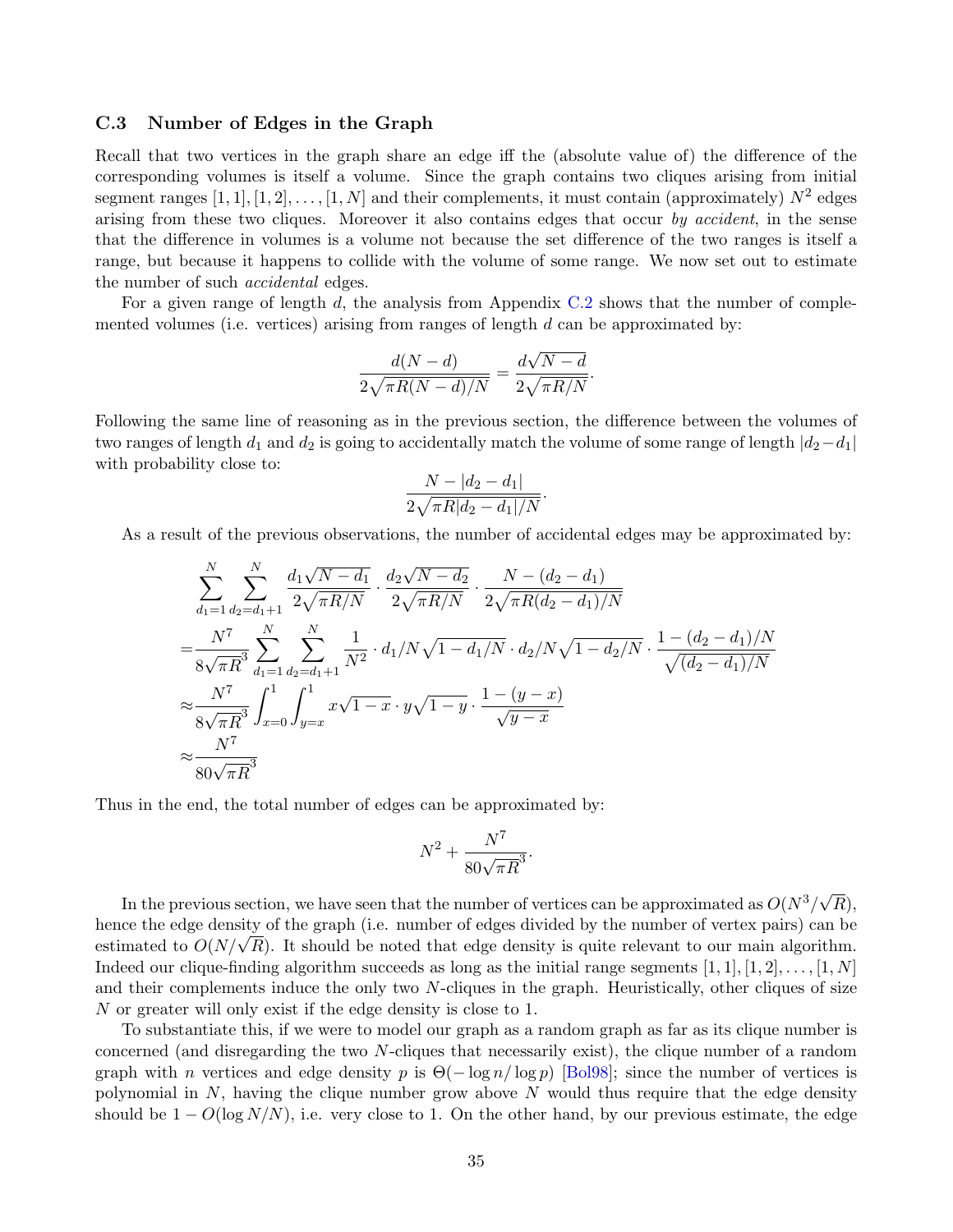<span id="page-35-1"></span>

|                  | $#$ Volumes |       | $#$ Vertices |      | # Edges  |          |  |  |
|------------------|-------------|-------|--------------|------|----------|----------|--|--|
| $\boldsymbol{R}$ | Real        | Est.  | Real         | Est. | Real     | Est.     |  |  |
|                  | $N=50$      |       |              |      |          |          |  |  |
| 1250             | 710         | 776   | 375          | 349  | 52381    | 42183    |  |  |
| 2500             | 907         | 922   | 313          | 276  | 26787    | 16530    |  |  |
| 5000             | 1034        | 1025  | 230          | 224  | 10949    | 7460     |  |  |
| 10000            | 1098        | 1098  | 179          | 188  | 5966     | 4253     |  |  |
|                  | $N = 100$   |       |              |      |          |          |  |  |
| 5000             | 2803        | 3055  | 1406         | 1197 | 730625   | 644936   |  |  |
| 10000            | 3553        | 3639  | 1116         | 905  | 323943   | 234483   |  |  |
| 20000            | 3979        | 4052  | 784          | 698  | 120779   | 89367    |  |  |
| 40000            | 4291        | 4344  | 607          | 552  | 60511    | 38060    |  |  |
|                  | $N = 200$   |       |              |      |          |          |  |  |
| 20000            | 11061       | 12121 | 5344         | 4389 | 10448021 | 10198981 |  |  |
| 40000            | 13885       | 14458 | 4144         | 3220 | 4465672  | 3631742  |  |  |
| 80000            | 15927       | 16110 | 2793         | 2394 | 1376980  | 1309872  |  |  |
| 160000           | 17158       | 17279 | 1836         | 1810 | 458622   | 488967   |  |  |

Table 1: Experimental evaluation of the Poisson model.

density is  $O(N/\sqrt{R})$ . Hence requiring that the edge density not be close to 1 (so that no clique of size N or more exists by accident due to edge density) would imply  $R = \Omega(N^2)$ : once again, we see that this statement appears critical to the success of our algorithm.

### <span id="page-35-0"></span>C.4 Experimental Validation of the Poisson Model

To evaluate the accuracy of the estimates given in the previous sections, and retroactively validate the assumptions and approximations made in the course of computing these estimates, we have run experiments computing the predictions of our model for the number of distinct volumes, as well as vertices and edges in the graph, compared to the experimental value of these same numbers obtained by running the actual algorithm on a uniform data distribution and averaging over 30 runs, for various choices of  $N$  and  $R$ . The results are given in Table [1.](#page-35-1)

In each case, we have compared the estimates from our model to experimental values, for  $R =$  $N^2/2$ ,  $N^2$ ,  $2N^2$ ,  $4N^2$ . It can be seen that the estimates provided by our model are fairly accurate, especially regarding the number of distinct volumes. The estimated number of edges fares the worst, being sometimes 40% lower than the experimental value—although that is still in the right order of magnitude, which was our goal. Below  $N^2/2$ , the model breaks down. Nevertheless the model does provide reasonably accurate estimates within the relevant parameter range where R is close to  $N^2$ .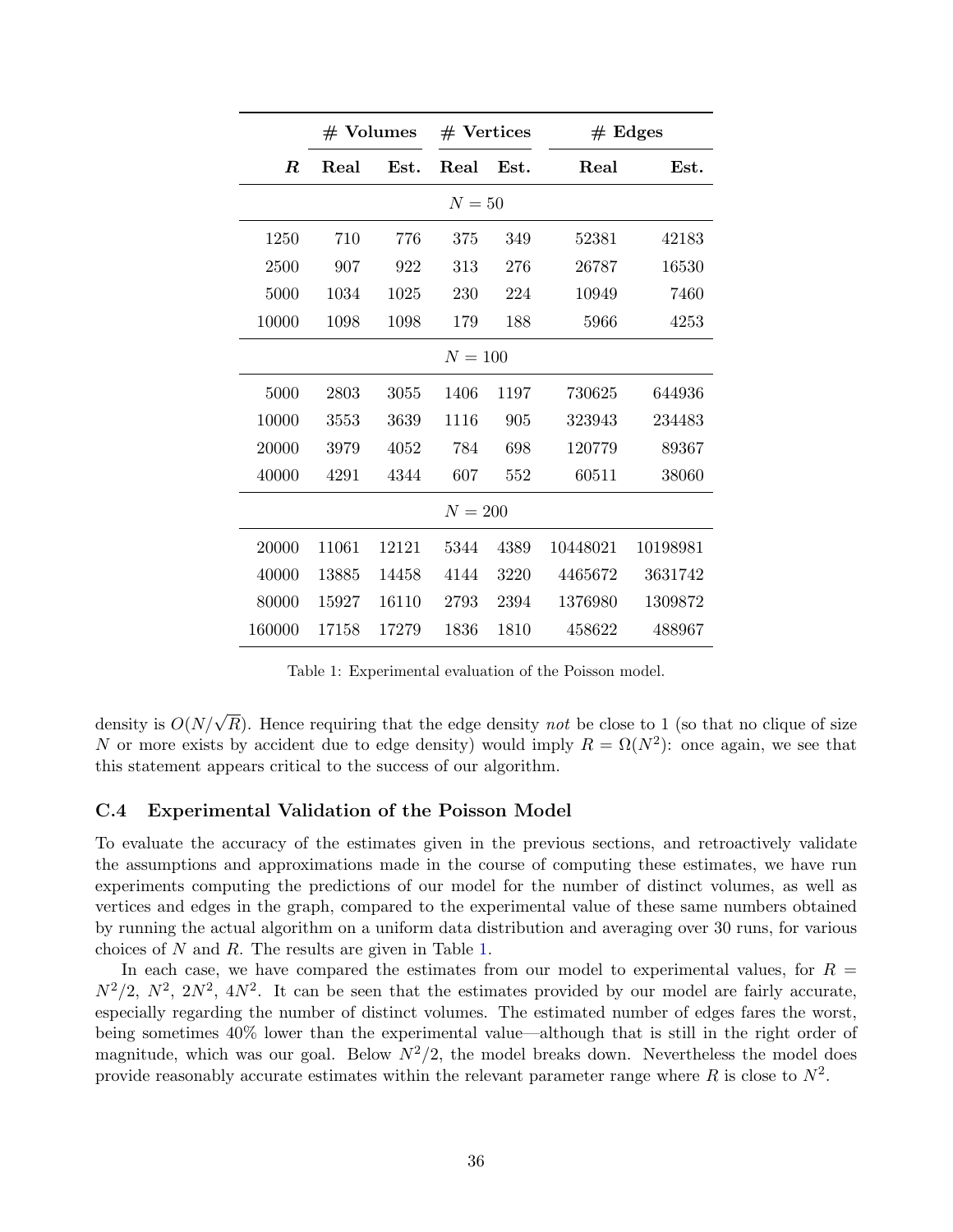## <span id="page-36-0"></span>D Query Complexity of Update Recovery Attack

In this section we present an analysis of the query complexity of the update attack from Section [4,](#page-16-0) based on the same model as Appendix [C.](#page-31-0)

We assume that the value k of the new record being added into the database is less than  $N/2$ . Due to the reflection symmetry, this is without loss of generality. For simplicity we assume  $N$  is a multiple of 4 (the analysis in other cases is very similar). For the sake of the analysis, a distribution needs to be assumed on the set of queries: for that purpose we assume that range queries are uniformly distributed. This is not a requirement of the algorithm.

As a preliminary step, let us assume that for every volume, one of the two conditions in lines [12](#page-9-9) and [14](#page-9-1) of Algorithm [4](#page-17-0) is satisfied. That is, for every range query, the adversary does learn from its volume whether the range matches the value  $k$  of the new record, and what the queried range is. The question is then how fast that information enables the adversary to home in on  $k$ .

What needs to happen for the adversary to determine k exactly is that the singleton  $\{k\}$  should be constructible from the set of queried ranges using basic set operations (intersections and set differences). A sufficient condition is simply that a range  $[k, y]$  is queried with  $y \in [k, k + N/4]$ , and another range  $[k+1, y']$  is queried with  $y' \in [k+N/4, k+N/2]$ . Indeed in that case the first query will trigger line [12](#page-9-9) of Algorithm [4,](#page-17-0) and so the set of possible values will be intersected with  $[k, y]$ ; while the second query triggers line [14](#page-9-1) and ensures that  $[k+1, y']$  is subtracted from the set of possible values. It follows that after these two queries the set of possible values is included in  $[k, y] \setminus [k + 1, y'] = \{k\}.$ 

Assuming uniform queries, the probability of a query of the first type is:

$$
\frac{N/4 + 1}{N(N+1)/2} \ge \frac{1}{2N}.
$$

The same result holds for a query of the second type. It follows that the expected number of queries before a query of each type has occurred is  $O(N)^2$  $O(N)^2$ .

The previous analysis, however, assumes that for every query, the adversary is able to determine the queried range from its volume, and whether it includes the new record—that is, either one of the two conditions in lines [12](#page-9-9) and [14](#page-9-1) of Algorithm [4](#page-17-0) is satisfied. In reality, it is possible that neither condition is fulfilled (as a result of collisions in range volumes). The question then is how much this impacts query complexity. What we are going to show is that in the same parameter range where our main algorithm succeeds, i.e. essentially  $R = \Omega(N^2)$ , the previous results still hold (albeit with a worse aigorithm succeeds, i.e. essentia<br>constant, dependant on  $N/\sqrt{R}$ ).

If we focus on the first condition on line [12,](#page-9-9) a query containing the target value  $k$  is discarded by the algorithm whenever its volume v is such that v or  $v-1$  is in collision with the volume of another range. According to the Poisson model introduced in Section [3.2](#page-10-0) (and developed in Appendix [C\)](#page-31-0), the probability that a range of length d is in collision with the volume of another range can be approximated by:

<span id="page-36-2"></span>
$$
\frac{N-d}{2\sqrt{\pi R d/N}}.\tag{2}
$$

Since we are in the parameter range where  $R = \Omega(N^2)$ , and assuming a uniform distribution of records across values for the sake of the Poisson model, a range of length d contains on average  $dR/N = \Omega(N)$ records; so we are dealing with Poisson distributions with parameters  $\Omega(N)$ , which entails that the probability of two values drawn according to such a distribution being equal, or differing by 1, is nearly the same (more formally this amounts to approximating the corresponding Skellam distribution at 1 by its value at 0, which is a very good approximation in this setting). By the union bound, this means

<span id="page-36-1"></span><sup>&</sup>lt;sup>2</sup>Conversely, it is straightforward to prove that the expected number of queries needed for exact recovery is  $\Omega(N)$ .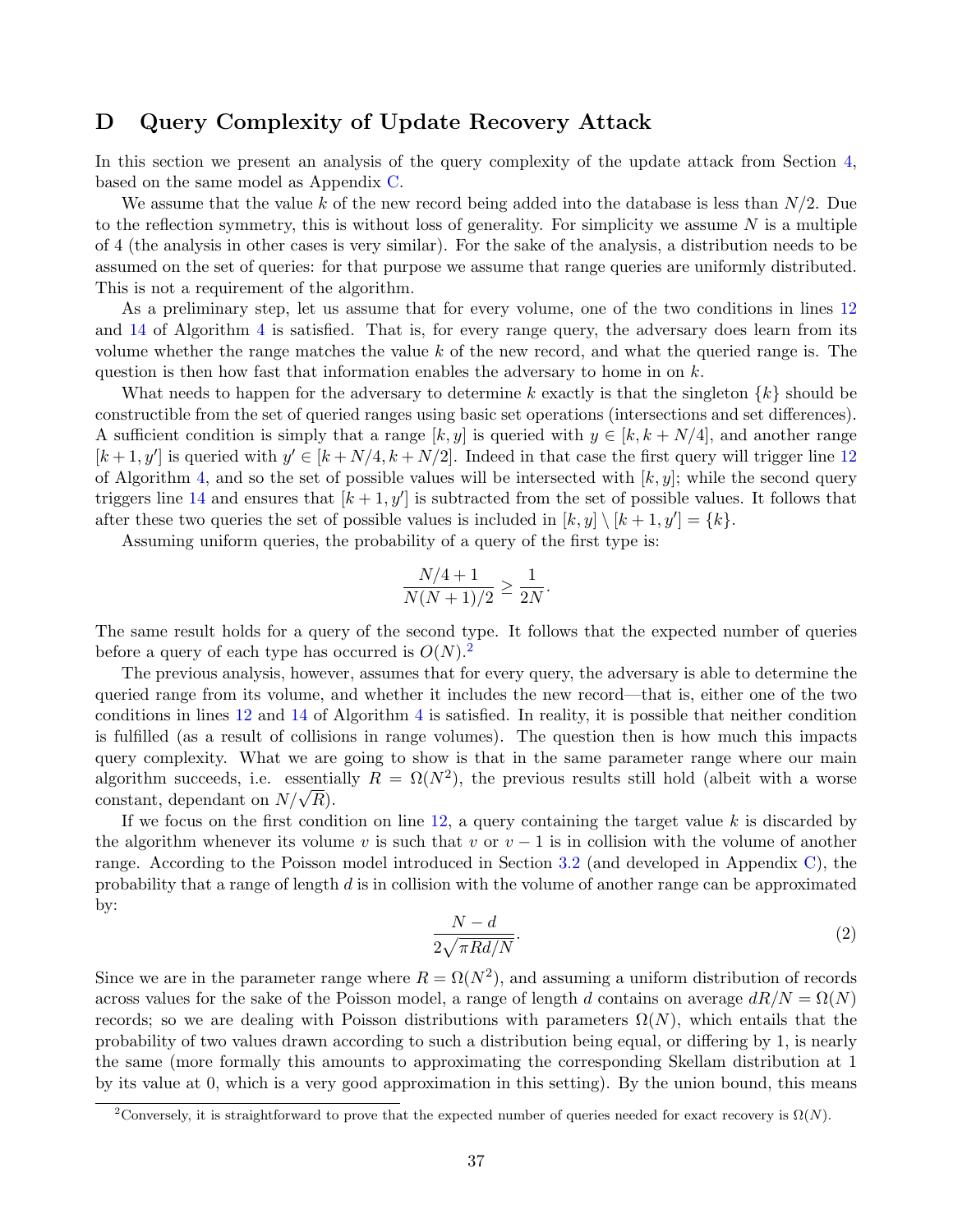that the probability that either v or  $v - 1$  is in collision with another volume can be upper-bounded by twice the value of Equation [\(2\)](#page-36-2).

Hence the probability that a range of length d containing the target value  $k$  passes the condition of line [12](#page-9-9) in the algorithm can be lower-bounded by  $1 - (N - d)/\sqrt{\pi R d/N}$ .

It follows that the probability that a query on range  $[k, y]$  with  $y \in [k, k + N/4]$  is issued, and that the query passes the condition of line [12](#page-9-9) can be lower-bounded by:

$$
\frac{2}{N^2} \sum_{d=1}^{N/4} \left( 1 - \frac{N - d}{\sqrt{\pi R d/N}} \right) \approx \frac{1}{2N} \left( 1 - \frac{4N}{\sqrt{\pi R}} \right).
$$

Hence the expected number of queries until both events occur is still  $O(N)$ . Thus, as long as  $R = \Omega(N^2)$ , the behavior is the same as in the initial analysis where the effects of volume collisions were disregarded. In the end, the value  $k$  of the new record is recovered within an expected number of queries  $O(N)$ .

Let us now turn our attention to the approximate recovery of k within an additive error  $\epsilon N$ . From now on we assume  $k \ge \epsilon N$  holds.<sup>[3](#page-37-1)</sup> The previous reasoning can be adapted to this case in a natural way: instead of requiring a range  $[k, y]$  with  $y \in [k, k+N/4]$ , and a range  $[k+1, y']$  with  $y' \in [k+N/4, k+N/2]$ , which together allow exact recovery of k, it suffices to ask for a range  $[x, y]$  with  $x \in [k - \epsilon N, k]$  and  $y \in [k, k+N/4-1]$ , and a range  $[x', y']$  with  $x' \in [k+1, k+\epsilon N]$   $y' \in [k+N/4, k+N/2]$ . Indeed the set difference of these two ranges is included in  $[k - \epsilon N, k + \epsilon N]$ . Observe that compared to exact recovery, the number of possible ranges has been multiplied by  $\epsilon N$ , and so the probability of a uniform query being of either type becomes  $O(\epsilon)$  instead of  $O(1/N)$  in the exact case. Hence the same reasoning as the exact case yields that the required number of queries is  $O(1/\epsilon)$ .

In the end, if  $R = \Omega(N^2)$ , our model predicts that the required number of queries for exact recovery is  $O(N)$ , and approximate recovery within  $\epsilon N$  requires  $O(1/\epsilon)$  queries. Of course the previous analysis relies on the heuristics of our Poisson model, including assuming a uniform distribution of records across values. In Section [4.2](#page-18-2) we evaluate the accuracy of our model by running Algorithm [4](#page-17-0) on real-world datasets.

## <span id="page-37-0"></span>E Query Reconstruction When Exact Counts Are Known

In this section we describe our experiment which tested the ability of an adversary to reconstruct queries with knowledge of the exact counts of every element in the database. It is reasonable to suspect that knowing exact counts makes query reconstruction trivial; however in Appendix [C](#page-31-0) we showed that in certain parameter ranges, many volume collisions (i.e. two queries having the same volume) occur. When two queries have the same volume they cannot be distinguished, even with exact counts. Thus, the relevant quantity for the effectiveness of query reconstruction with exact counts is the number of queries with unique volumes or with volumes that very few other queries also have. Our experiment measures this by computing the volume of every query for every HCUP hospital and counting the number that have unique volumes. We also count the number of queries with volumes that at most five other queries have. The results of this experiment are in Figure [8.](#page-38-2) The results for different years of HCUP data are not meaningfully different, so we present only one experiment for each attribute.

<span id="page-37-1"></span><sup>&</sup>lt;sup>3</sup>Such an assumption is necessary; e.g. if  $k = o(\epsilon N)$ , then the probability that a uniform query contains k is  $o(\epsilon)$ , and from there it can be shown that  $\omega(1/\epsilon)$  uniform queries will be required for any algorithm to recover k within  $\epsilon N$ .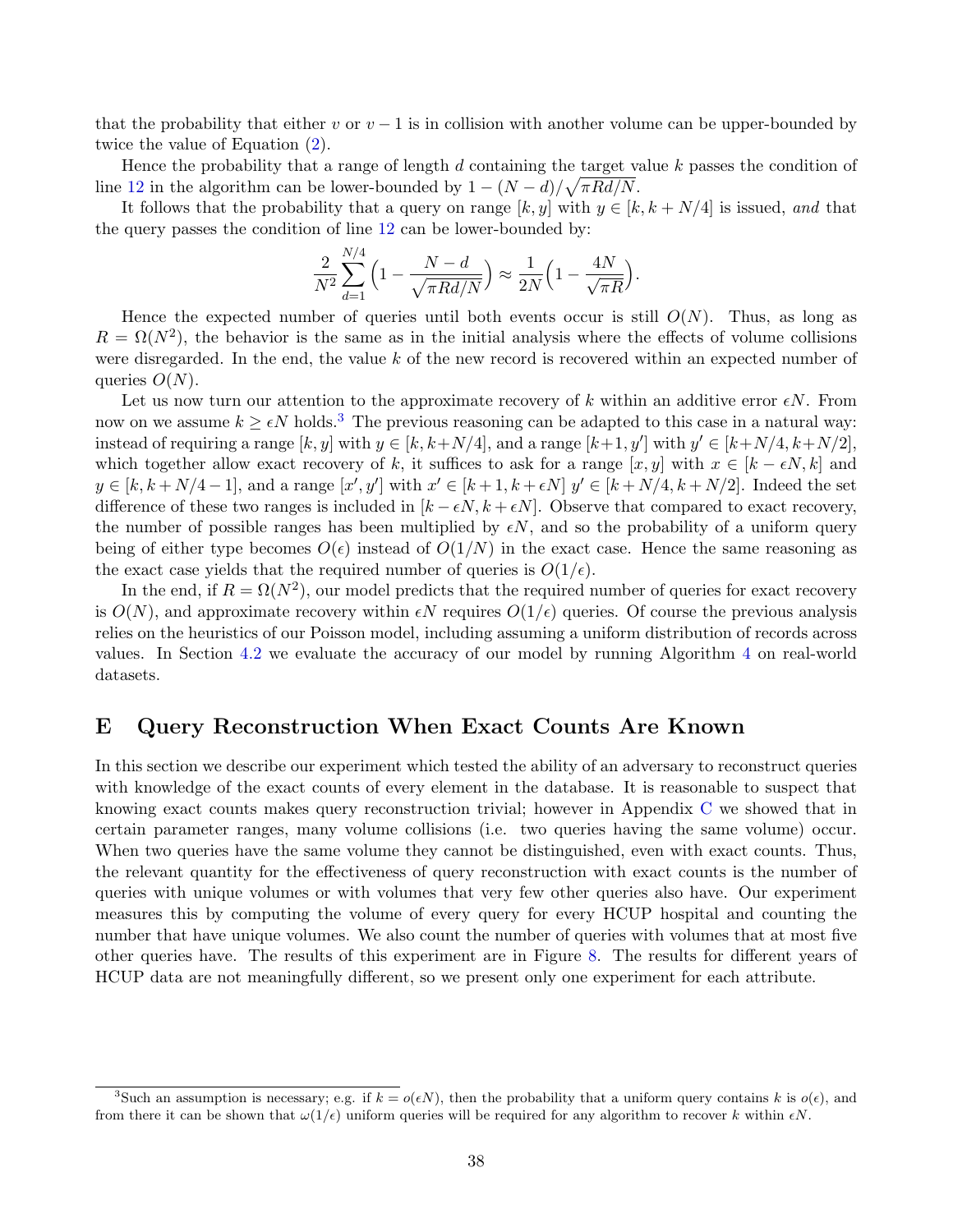<span id="page-38-2"></span>

| Attribute       | <b>Size</b> |       | # Queries % Unique % w/in 5 |              |
|-----------------|-------------|-------|-----------------------------|--------------|
| AGEDAY          | 365         | 66795 | $\theta$                    | $\theta$     |
| LOS             | 365         | 66795 | 0                           | $\mathbf{0}$ |
| AGE             | 91          | 4186  | 15                          | 70           |
| <b>NCHRONIC</b> | 26          | 351   | 25                          | 29           |
| NDX.            | 16          | 136   | 70                          | 100          |
| NPR.            | 16          | 136   | 10                          | 26           |
| <b>AMONTH</b>   | 12          | 78    | 95                          | 100          |
| ZIPINC          | 4           | 10    | 100                         | 100          |
| MRISK           | 4           | 10    | 100                         | 100          |
| <b>SEV</b>      | 4           | 10    | 100                         | 100          |

Figure 8: Per-attribute results for query reconstruction with exact counts.

## <span id="page-38-0"></span>F Correctness Proofs

This section contains proof of correctness for some algorithms used in the main body.

**Lemma 1** (Correctness of Alg. [1\)](#page-9-0). Let DB be a database with at most N different values, let V be the set of all possible range query volumes, and let Velem be the set of elementary range volumes that contains the minimum complemented volume. Then, after running Algorithm [1](#page-9-0) on  $(N, V)$  to obtain the sets  $V_{\text{nec}}$  and  $V_{\text{cand}}$  of necessary and candidate nodes, we have

$$
V_{\text{nec}} \subseteq V_{\text{elem}} \subseteq V_{\text{cand}}.
$$

*Proof.* We show that  $V_{\text{nec}} \subseteq V_{\text{elem}} \subseteq V_{\text{cand}}$  holds throughout Alg. [1.](#page-9-0) After line [11,](#page-9-6) we have  $V_{\text{nec}} \subseteq V_{\text{elem}}$ since  $R = vol([1, N])$  is in  $V_{\text{elem}}$ , and  $v_{\text{min}}$  is in  $V_{\text{elem}}$  by design. After line [12,](#page-9-9) we have  $V_{\text{elem}} \subseteq V_{\text{cand}}$  since all elementary volumes are complemented. To complete the proof, we show that if  $V_{\text{nec}} \subseteq V_{\text{elem}} \subseteq V_{\text{cand}}$ , then (i) AUGMENT\_NEC  $(V_{\text{cand}}, V_{\text{nec}}) \subseteq V_{\text{elem}}$ , and (ii)  $V_{\text{elem}} \subseteq \text{REDuce\_CAND}(V_{\text{cand}}, V_{\text{nec}})$ .

First, consider the three ways in which AUGMENT\_NEC can add elements to  $V_{\text{nec}}$ .

- (line [23\)](#page-9-10) If  $|V_{\text{cand}}| = N_{\text{min}}$  and  $V_{\text{elem}} \subseteq V_{\text{cand}}$ , then clearly  $V_{\text{elem}} = V_{\text{cand}}$  since  $|V_{\text{elem}}| \ge N_{\text{min}}$ .
- (line [26\)](#page-9-11) Let e be a non-complemented volume. Since  $V_{\text{elem}} \subseteq V_{\text{cand}}$ , we know that every volume, including e, arises as a node or an edge (or both) in the graph induced by  $V_{\text{cand}}$ . The volume e has no complement, so it must arise as an edge, i.e., as the absolute difference of two volumes in  $V_{\text{cand}}$ . If all such edges are incident to one node  $V_{\text{cand}}$ , then it must be in  $V_{\text{elem}}$ .
- (line [30\)](#page-9-12) Let v be a non-necessary complemented volume in  $V_{\text{cand}}$ . Every volume, including v, arises as a node or an edge (or both) in the graph induced by  $V_{\text{cand}}$ . If the volume v arises only as itself and maybe edges incident to itself, then it must be in  $V_{\text{elem}}$ .

<span id="page-38-1"></span>Next, consider REDUCE CAND. Let v be a non-necessary complemented volume in  $V_{\text{cand}}$ . Since  $V_{\text{nec}} \subseteq$  $V_{\text{elem}}$ , and the volumes in  $V_{\text{elem}}$  are all adjacent to each other, any node that is not adjacent to a subset of volumes in  $V_{\text{elem}}$  cannot be in  $V_{\text{elem}}$ .  $\Box$